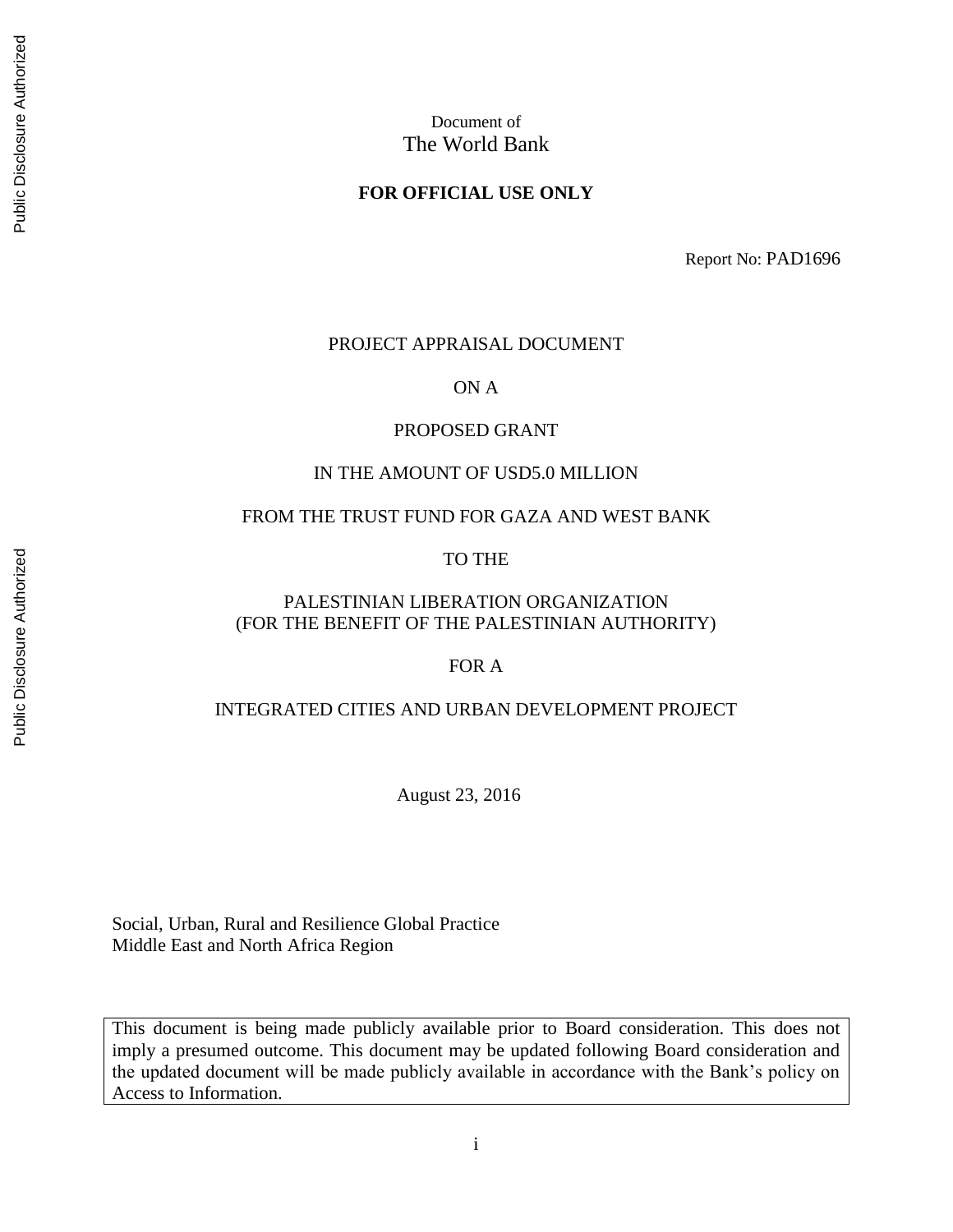## CURRENCY EQUIVALENTS

## Exchange Rate Effective August 1, 2016

Currency Unit = ILS (Israeli New Sheqalim)  $\text{USD1}$  = ILS 3.806

## FISCAL YEAR January 1 – December 31

## ABBREVIATIONS AND ACRONYMS

| <b>AMAL</b>  | Affordable Mortgage and Loan Corporation              |
|--------------|-------------------------------------------------------|
| DA           | <b>Designated Account</b>                             |
| DP           | <b>Development Partner</b>                            |
| EoI          | <b>Expression of Interest</b>                         |
| <b>ESMF</b>  | <b>Environmental and Social Management Framework</b>  |
| EU           | European Union                                        |
| FforJ        | Finance for Jobs                                      |
| <b>FM</b>    | <b>Financial Management</b>                           |
| <b>FMIS</b>  | <b>Financial Management Information System</b>        |
| GG           | <b>Good Governance</b>                                |
| GoI          | Government of Israel                                  |
| <b>GRS</b>   | <b>Grievance Redress Service</b>                      |
| <b>GUF</b>   | Global Urban Footprint                                |
| <b>IBRD</b>  | International Bank for Reconstruction and Development |
| <b>ICA</b>   | Israeli Civil Administration                          |
| <b>ICC</b>   | <b>International Criminal Court</b>                   |
| <b>ICUD</b>  | <b>Integrated Cities and Urban Development</b>        |
| <b>IDA</b>   | <b>International Development Association</b>          |
| <b>IRA</b>   | <b>Integrated Risk Assessment</b>                     |
| <b>JCU</b>   | Joint Cooperation Unit                                |
| <b>JSC</b>   | Joint Services Council                                |
| $LAP-2$      | <b>Second Land Administration Project</b>             |
| LC           | <b>Local Coordinator</b>                              |
| <b>LED</b>   | <b>Local Economic Development</b>                     |
| LG           | <b>Local Government</b>                               |
| LGU          | Local Government Unit                                 |
| <b>LGSIP</b> | Local Governance and Services improvement Program     |
| M&E          | Monitoring and Evaluation                             |
| <b>MDLF</b>  | Municipal Development and Lending Fund                |
| <b>MDP</b>   | <b>Municipal Development Program</b>                  |
|              |                                                       |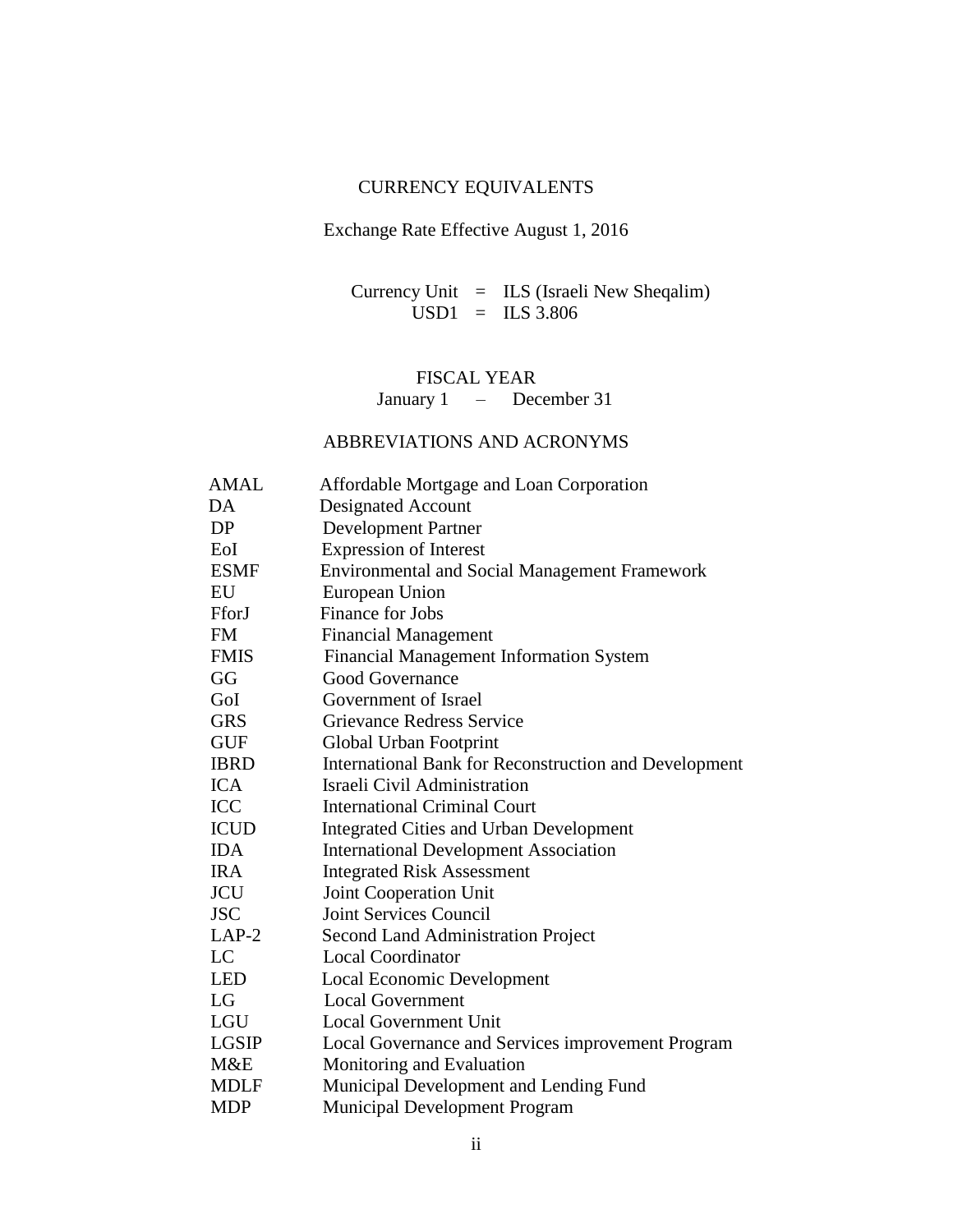| MoLG         | Ministry of Local Government                      |
|--------------|---------------------------------------------------|
| <b>MoPWH</b> | Ministry of Public Works and Housing              |
| MoU          | Memorandum of Understanding                       |
| <b>NDP</b>   | <b>National Development Plan</b>                  |
| <b>PA</b>    | <b>Palestinian Authority</b>                      |
| <b>PAD</b>   | <b>Project Appraisal Document</b>                 |
| <b>PDO</b>   | Project Development Objective                     |
| PforR        | <b>Program for Results</b>                        |
| <b>PNGO</b>  | Palestinian NGO Project                           |
| <b>POM</b>   | <b>Project Operational Manual</b>                 |
| PP           | <b>Procurement Plan</b>                           |
| <b>PPP</b>   | Public-Private Partnership                        |
| <b>PGMIS</b> | <b>Program Management Information System</b>      |
| <b>RAB</b>   | Ramallah-Al Bireh-Bitounia                        |
| <b>RBMM</b>  | <b>Results-Based Monitoring Manual</b>            |
| <b>RFP</b>   | <b>Request for Proposals</b>                      |
| RPF          | <b>Resettlement Policy Framework</b>              |
| <b>SDIP</b>  | Strategic Development and Investment Planning     |
| <b>SSWMP</b> | Southern West Bank Solid Waste Management Project |
| <b>SWMP</b>  | Solid Waste Management Project                    |
| TA           | <b>Technical Assistance</b>                       |
| <b>ToR</b>   | <b>Terms of Reference</b>                         |
| <b>TFGWB</b> | Trust Fund for Gaza and West Bank                 |
| <b>TS</b>    | <b>Technical Supervisor</b>                       |
| <b>UR</b>    | <b>Urbanization Review</b>                        |
| <b>VC</b>    | Village Council                                   |
| <b>VLD</b>   | Voluntary land donation                           |
| <b>VNDP</b>  | Village and Neighborhood Development Project      |
| WB&G         | <b>West Bank and Gaza</b>                         |
| WВ           | <b>World Bank</b>                                 |
| WBG          | World Bank Group                                  |

| <b>Regional Vice President:</b>  | Hafez M. H. Ghanem       |
|----------------------------------|--------------------------|
| Country Director:                | Marina Wes               |
| Senior Global Practice Director: | Ede Jorge Ijjasz-Vasquez |
| <b>Practice Manager:</b>         | Ayat Soliman             |
| Task Team Leader:                | Noriko Oe                |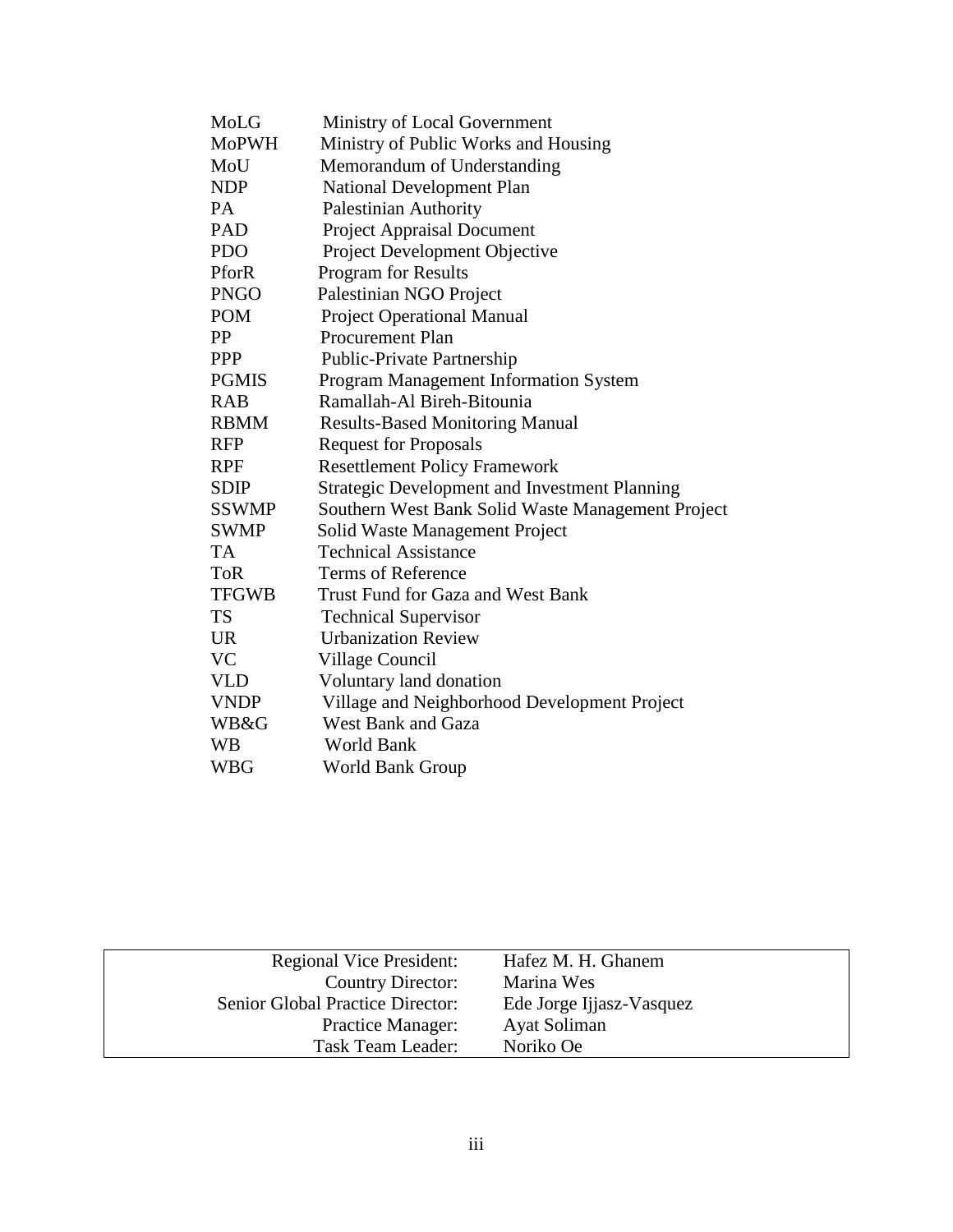# WEST BANK AND GAZA **Integrated Cities and Urban Development Project**

# **TABLE OF CONTENTS**

| I.          |    |  |
|-------------|----|--|
|             |    |  |
|             |    |  |
|             |    |  |
| II.         |    |  |
|             |    |  |
|             |    |  |
|             |    |  |
| III.        |    |  |
|             |    |  |
|             |    |  |
|             |    |  |
| IV.         |    |  |
|             |    |  |
|             |    |  |
|             |    |  |
| $V_{\cdot}$ |    |  |
|             |    |  |
| VI.         |    |  |
|             |    |  |
|             |    |  |
|             |    |  |
|             |    |  |
|             | Е. |  |
|             | F. |  |
|             |    |  |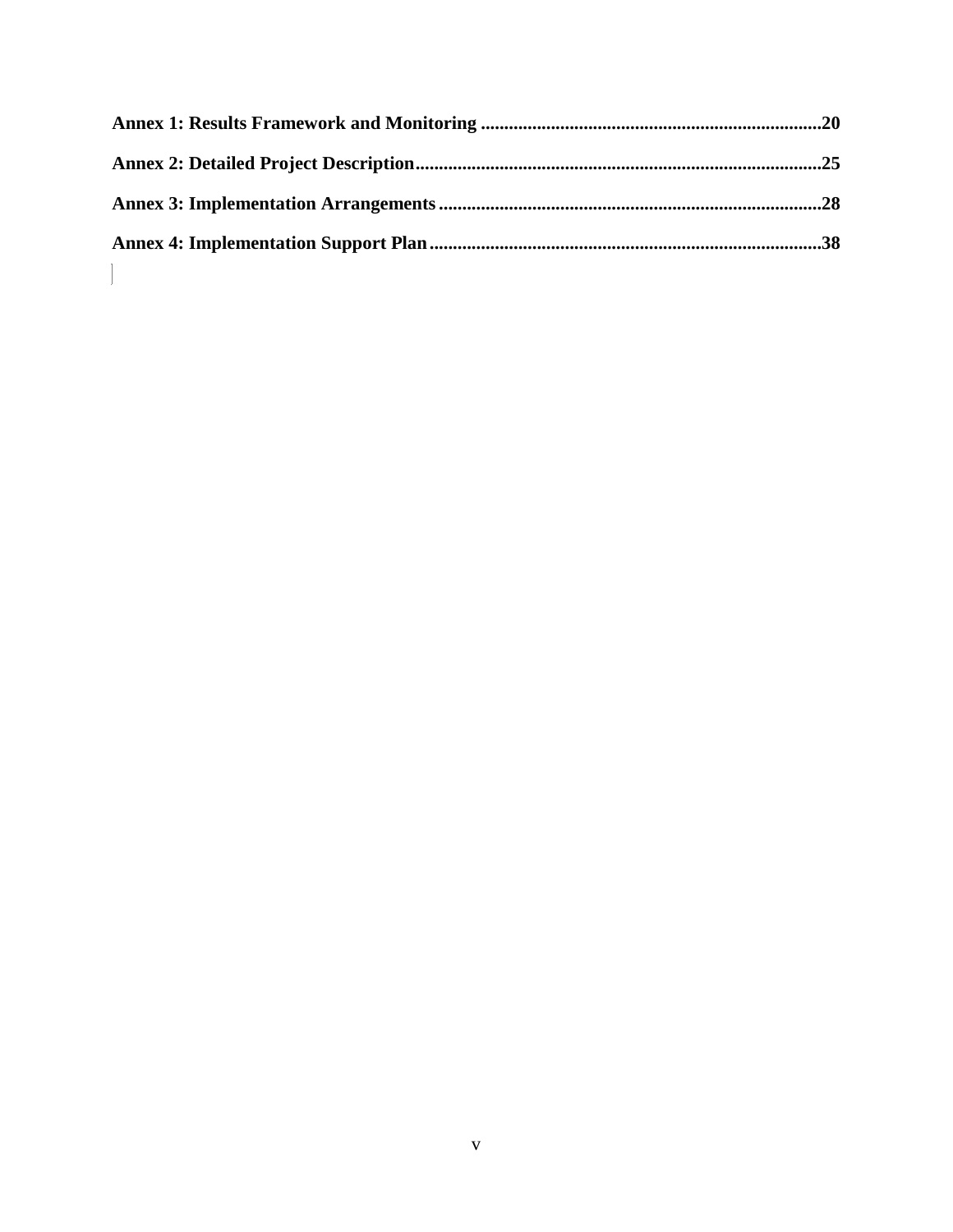## **PAD DATA SHEET**

*West Bank and Gaza*

*GZ-Integrated Cities and Urban Development Project (P150991)*

# **PROJECT APPRAISAL DOCUMENT**

*MIDDLE EAST AND NORTH AFRICA*

*0000009352*

## Report No.: PAD1696

| <b>Basic Information</b>                                                                      |                                               |           |           |                                |  |  |  |  |
|-----------------------------------------------------------------------------------------------|-----------------------------------------------|-----------|-----------|--------------------------------|--|--|--|--|
| Project ID                                                                                    | <b>EA</b> Category                            |           |           | Team Leader(s)                 |  |  |  |  |
| P150991                                                                                       | <b>B</b> - Partial Assessment                 |           | Noriko Oe |                                |  |  |  |  |
| Lending Instrument                                                                            | Fragile and/or Capacity Constraints [ ]       |           |           |                                |  |  |  |  |
| <b>Investment Project Financing</b>                                                           | Financial Intermediaries [ ]                  |           |           |                                |  |  |  |  |
|                                                                                               | Series of Projects [ ]                        |           |           |                                |  |  |  |  |
| Project Implementation Start Date                                                             | Project Implementation End Date               |           |           |                                |  |  |  |  |
| 15-Dec-2015                                                                                   | 01-Dec-2020                                   |           |           |                                |  |  |  |  |
| <b>Expected Effectiveness Date</b>                                                            | <b>Expected Closing Date</b>                  |           |           |                                |  |  |  |  |
| 01-Nov-2016                                                                                   | 30-Jun-2021                                   |           |           |                                |  |  |  |  |
| Joint IFC                                                                                     |                                               |           |           |                                |  |  |  |  |
| N <sub>o</sub>                                                                                |                                               |           |           |                                |  |  |  |  |
| Practice<br>Senior Global Practice<br><b>Country Director</b><br>Manager/Manager<br>Director  |                                               |           |           | <b>Regional Vice President</b> |  |  |  |  |
| Ayat Soliman                                                                                  | Ede Jorge Ijjasz-Vasquez Marina Wes           |           |           | Hafez M. H. Ghanem             |  |  |  |  |
| Borrower: PALESTINE LIBERATION ORGANIZATION (FOR THE BENEFIT OF THE<br>PALESTINIAN AUTHORITY) |                                               |           |           |                                |  |  |  |  |
| Responsible Agency: Municipal Development Lending Fund (MDLF)                                 |                                               |           |           |                                |  |  |  |  |
| Tawfiq Budeiri<br>Contact:                                                                    |                                               | Title:    |           | <b>Managing Director</b>       |  |  |  |  |
| Telephone No.: 02-2966610                                                                     |                                               |           |           | Email: tbdeiri@mdlf.org.ps     |  |  |  |  |
| Responsible Agency: Ministry of Local Government                                              |                                               |           |           |                                |  |  |  |  |
| Contact:                                                                                      | Mohammad Jabarin<br>Deputy Minister<br>Title: |           |           |                                |  |  |  |  |
| Telephone No.: 02-2401455<br>Email: mohjabarin@yahoo.com                                      |                                               |           |           |                                |  |  |  |  |
| <b>Project Financing Data(in USD Million)</b>                                                 |                                               |           |           |                                |  |  |  |  |
| <b>IDA</b> Grant<br>Loan<br>$\lceil \; \rceil$<br>$\blacksquare$                              | $\lceil \ \rceil$                             | Guarantee |           |                                |  |  |  |  |
| Credit<br>$\lceil$<br>Grant                                                                   | [X]<br>Other                                  |           |           |                                |  |  |  |  |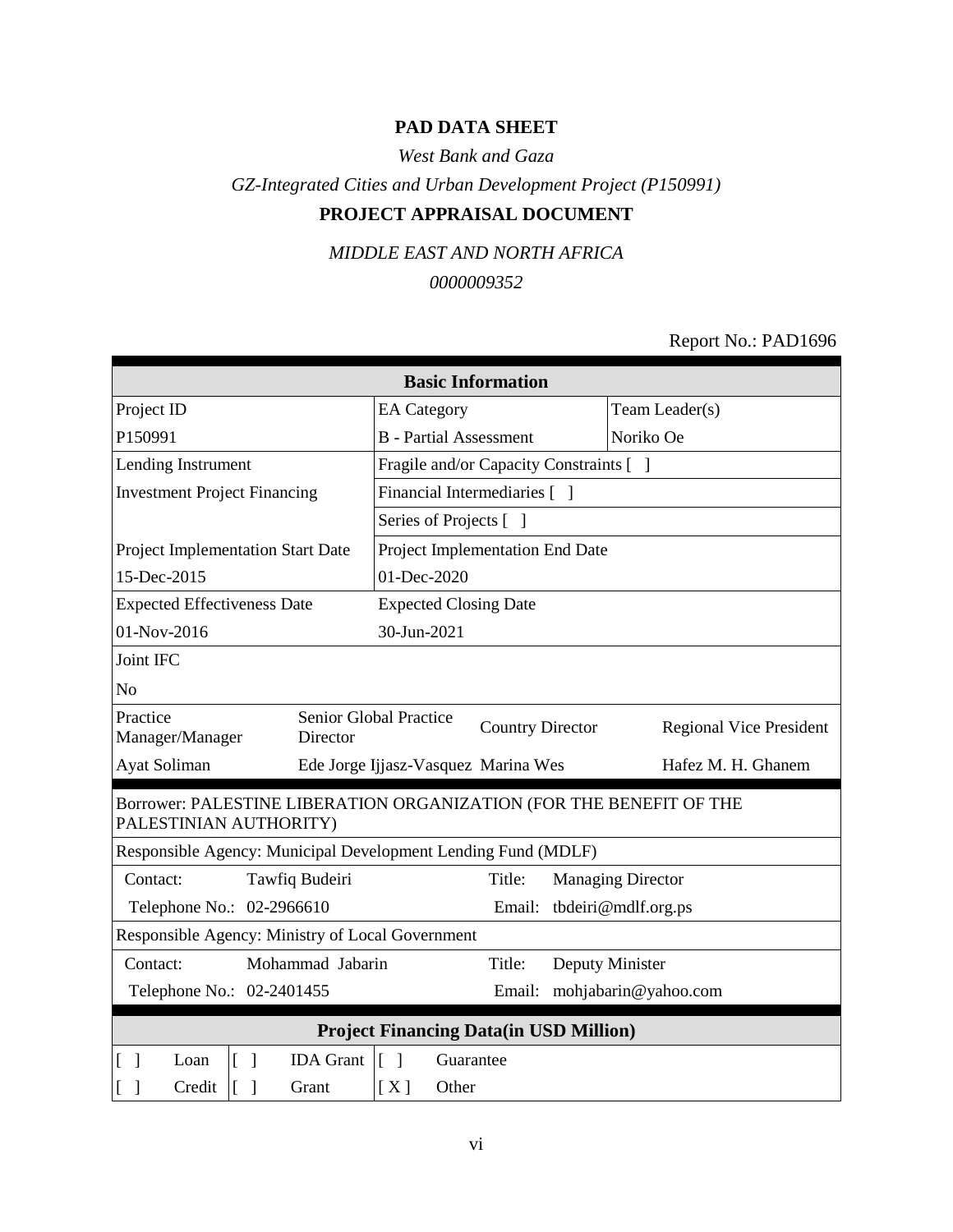| 5.00<br>0.00<br><b>Total Project Cost:</b><br><b>Total Bank Financing:</b> |      |      |                                                                                                        |      |      |  |                           |             |               |             |                            |
|----------------------------------------------------------------------------|------|------|--------------------------------------------------------------------------------------------------------|------|------|--|---------------------------|-------------|---------------|-------------|----------------------------|
| Financing Gap:                                                             |      |      | 0.00                                                                                                   |      |      |  |                           |             |               |             |                            |
| <b>Financing Source</b>                                                    |      |      |                                                                                                        |      |      |  |                           |             |               |             | <b>Amount</b>              |
| <b>Borrower</b>                                                            |      |      |                                                                                                        |      |      |  |                           |             |               |             | 0.00                       |
| <b>Special Financing</b>                                                   |      |      |                                                                                                        |      |      |  |                           |             |               |             | 5.00                       |
| Total                                                                      |      |      |                                                                                                        |      |      |  |                           |             |               |             | 5.00                       |
| <b>Expected Disbursements (in USD Million)</b>                             |      |      |                                                                                                        |      |      |  |                           |             |               |             |                            |
| Fiscal<br>Year                                                             | 2017 | 2018 | 2019                                                                                                   | 2020 | 2021 |  | 0000                      | 0000        | 0000          | 0000        | 0000                       |
| Annual                                                                     | 0.50 | 1.00 | 1.50                                                                                                   | 1.75 | 0.25 |  | 0.00                      | 0.00        | 0.00          | 0.00        | 0.00                       |
| Cumulati 0.50<br>ve                                                        |      | 1.50 | 3.00                                                                                                   | 4.75 | 5.00 |  | 0.00                      | 0.00        | 0.00          | 0.00        | 0.00                       |
|                                                                            |      |      |                                                                                                        |      |      |  | <b>Institutional Data</b> |             |               |             |                            |
| <b>Practice Area (Lead)</b>                                                |      |      |                                                                                                        |      |      |  |                           |             |               |             |                            |
|                                                                            |      |      | Social, Urban, Rural and Resilience Global Practice                                                    |      |      |  |                           |             |               |             |                            |
| <b>Contributing Practice Areas</b>                                         |      |      |                                                                                                        |      |      |  |                           |             |               |             |                            |
|                                                                            |      |      |                                                                                                        |      |      |  |                           |             |               |             |                            |
|                                                                            |      |      | <b>Proposed Development Objective(s)</b>                                                               |      |      |  |                           |             |               |             |                            |
| growth.                                                                    |      |      | The proposed PDO is to enhance the capacity of participating urban areas to plan for sustainable urban |      |      |  |                           |             |               |             |                            |
| <b>Components</b>                                                          |      |      |                                                                                                        |      |      |  |                           |             |               |             |                            |
| <b>Component Name</b>                                                      |      |      |                                                                                                        |      |      |  |                           |             |               |             | <b>Cost (USD Millions)</b> |
|                                                                            |      |      | Component No. 1: Planning for Sustainable Urban Growth                                                 |      |      |  |                           |             |               |             | 4.55                       |
| <b>Management Cost</b>                                                     |      |      | Component No. 2: Project Implementation Support and                                                    |      |      |  |                           |             |               |             | 0.45                       |
|                                                                            |      |      | <b>Systematic Operations Risk- Rating Tool (SORT)</b>                                                  |      |      |  |                           |             |               |             |                            |
| <b>Risk Category</b>                                                       |      |      |                                                                                                        |      |      |  |                           |             | <b>Rating</b> |             |                            |
| 1. Political and Governance                                                |      |      |                                                                                                        |      |      |  | Substantial               |             |               |             |                            |
| 2. Macroeconomic                                                           |      |      |                                                                                                        |      |      |  | High                      |             |               |             |                            |
| 3. Sector Strategies and Policies                                          |      |      |                                                                                                        |      |      |  |                           |             |               | Substantial |                            |
| 4. Technical Design of Project or Program                                  |      |      |                                                                                                        |      |      |  |                           | Moderate    |               |             |                            |
|                                                                            |      |      | 5. Institutional Capacity for Implementation and Sustainability                                        |      |      |  |                           |             |               | Substantial |                            |
| 6. Fiduciary                                                               |      |      |                                                                                                        |      |      |  |                           | Substantial |               |             |                            |
| 7. Environment and Social                                                  |      |      |                                                                                                        |      |      |  | Moderate                  |             |               |             |                            |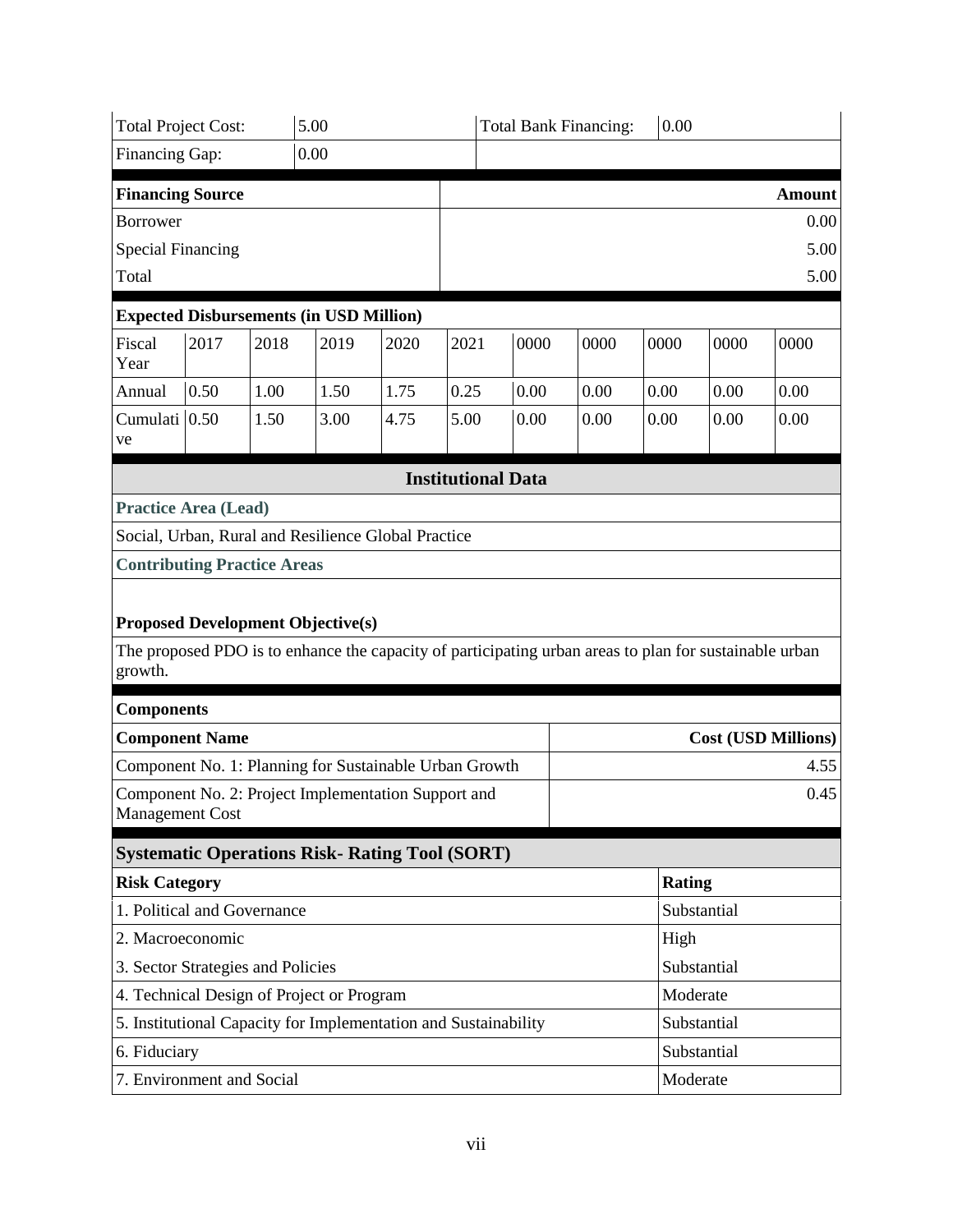| 8. Stakeholders                                                                      |                  |                 | Moderate               |                                    |
|--------------------------------------------------------------------------------------|------------------|-----------------|------------------------|------------------------------------|
| 9. Other                                                                             |                  |                 |                        |                                    |
| <b>OVERALL</b>                                                                       |                  |                 | Substantial            |                                    |
|                                                                                      | Compliance       |                 |                        |                                    |
| <b>Policy</b>                                                                        |                  |                 |                        |                                    |
| Does the project depart from the CAS in content or in other significant<br>respects? |                  |                 | Yes $[$ $]$            | No $[X]$                           |
| Does the project require any waivers of Bank policies?                               |                  |                 | Yes $\lceil \; \rceil$ | No $[X]$                           |
| Have these been approved by Bank management?                                         |                  |                 | Yes [<br>- 1           | No $[$<br>$\overline{\phantom{a}}$ |
| Is approval for any policy waiver sought from the Board?                             |                  |                 | Yes $\lceil \; \rceil$ | No $[X]$                           |
| Does the project meet the Regional criteria for readiness for implementation?        |                  |                 | Yes $[X]$              | No [ ]                             |
| <b>Safeguard Policies Triggered by the Project</b>                                   |                  |                 | Yes                    | No                                 |
| Environmental Assessment OP/BP 4.01                                                  |                  |                 | X                      |                                    |
| Natural Habitats OP/BP 4.04                                                          |                  |                 |                        | X                                  |
| Forests OP/BP 4.36                                                                   |                  |                 |                        | $\mathbf{X}$                       |
| Pest Management OP 4.09                                                              |                  |                 |                        | $\mathbf{X}$                       |
| Physical Cultural Resources OP/BP 4.11                                               |                  |                 |                        | $\mathbf{X}$                       |
| Indigenous Peoples OP/BP 4.10                                                        |                  |                 |                        | X                                  |
| Involuntary Resettlement OP/BP 4.12                                                  |                  |                 |                        | X                                  |
| Safety of Dams OP/BP 4.37                                                            |                  |                 |                        | $\mathbf X$                        |
| Projects on International Waterways OP/BP 7.50                                       |                  |                 |                        | X                                  |
| Projects in Disputed Areas OP/BP 7.60                                                |                  |                 |                        | $\mathbf X$                        |
| <b>Legal Covenants</b>                                                               |                  |                 |                        |                                    |
| <b>Name</b>                                                                          | <b>Recurrent</b> | <b>Due Date</b> | <b>Frequency</b>       |                                    |
| Additional Remedies (Article 4.01 of the<br>Grant Agreement)                         |                  |                 |                        |                                    |

#### **Description of Covenant**

The Additional Events of Suspension referred to in Section 4.02 (k) of the Standard Conditions consist of the following:

(a) The Recipient has taken or permitted to be taken any action which would prevent or interfere with the performance by the Project Implementing Entity of its obligations under the Project Agreement.

(b) The Project Implementing Entity has failed to perform any obligation under the Project Agreement.

(c) IBRD or IDA has declared the Project Implementing Entity ineligible to receive proceeds of any financing made by IBRD or IDA, or otherwise to participate in the preparation or implementation of any project financed in whole or in part by IBRD or IDA (including as administrator of funds provided by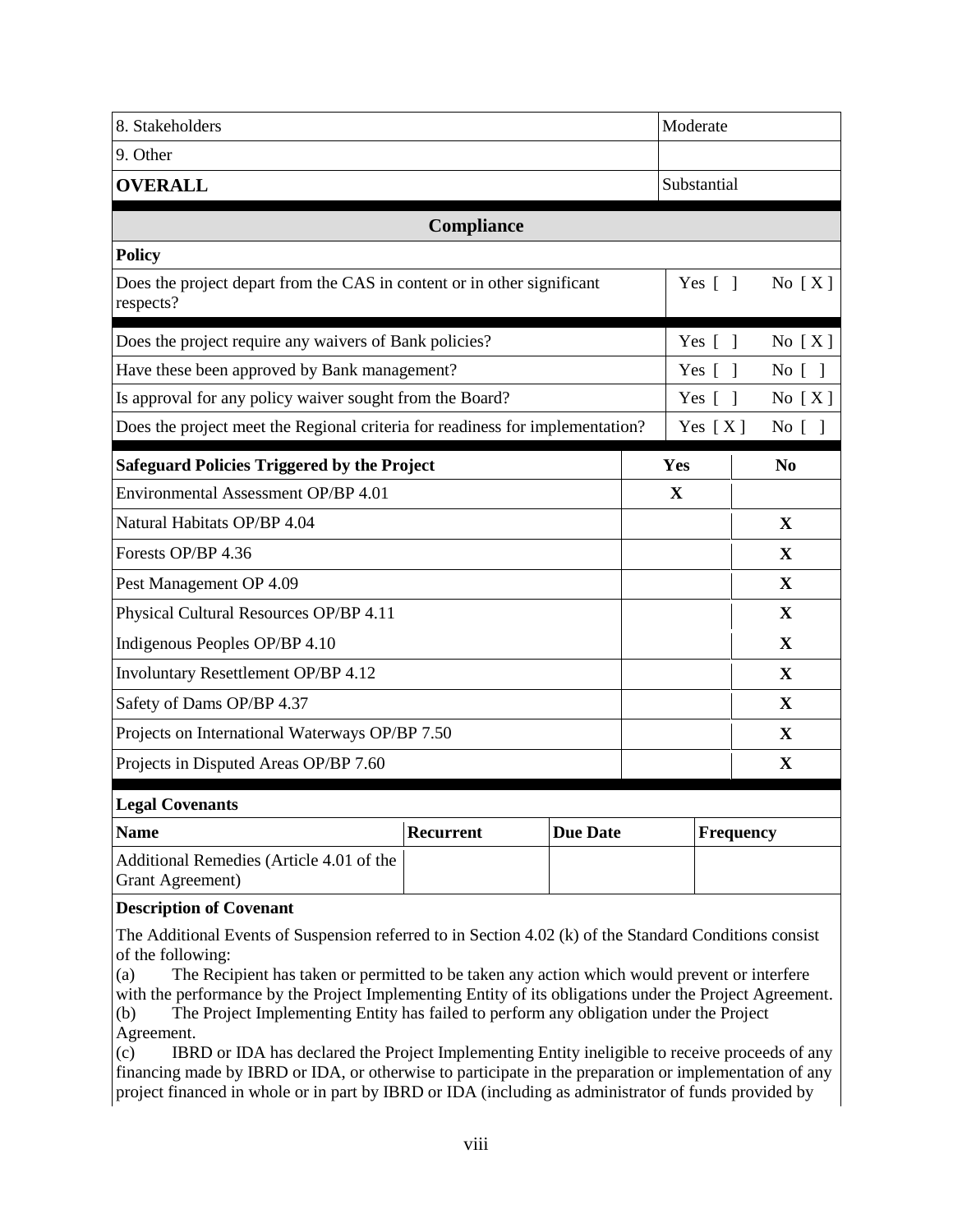another financier), as a result of (i) a determination by IBRD or IDA that the Project Implementing Entity has engaged in fraudulent, corrupt, coercive or collusive practices in connection with the use of the proceeds of any financing made by IBRD or IDA; and/or (ii) a declaration by another financier that the Project Implementing Entity is ineligible to receive proceeds of financings made by such financier or otherwise to participate in the preparation or implementation of any project financed in whole or in part by such financier as a result of a determination by such financier that the Project Implementing Entity has engaged in fraudulent, corrupt, coercive or collusive practices in connection with the use of the proceeds of a financing made by such financier.

(d) As a result of events which have occurred after the date of this Agreement, an extraordinary situation has arisen which makes it improbable that the Project Implementing Entity will be able to perform its obligations under the Project Agreement.

(e) The Project Implementing Entity's Legislation has been amended, suspended, abrogated, repealed or waived so as to affect materially and adversely the ability of the Project Implementing Entity to perform any of its obligations under the Project Agreement.

(f) Event prior to Effectiveness. The World Bank has determined after the Effective Date referred to in Section 5.03 of this Agreement that prior to such date but after the date of this Agreement, an event has occurred which would have entitled the World Bank to suspend the Recipient's right to make withdrawals from the Grant Account if this Agreement had been effective on the date such event occurred.

#### **Conditions**

| <b>Source Of Fund</b> | <b>Name</b>                                        | <b>Type</b>          |  |
|-----------------------|----------------------------------------------------|----------------------|--|
|                       | Effectiveness condition as per article $5.1$ (a,b) | <b>Effectiveness</b> |  |

#### **Description of Condition**

(a) The execution and delivery of this Agreement on behalf of the Recipient and of the Project Agreement on behalf of the Project Implementing Entity have been duly authorized or ratified by all necessary governmental and corporate action

(b) The Subsidiary Agreement referred to in Section I.A of Schedule 2 to this Agreement has been executed on behalf of the Recipient and the PA.

| <b>Source Of Fund</b> | <b>Name</b><br>$\mathbf{I}$ Type                   |                      |  |  |
|-----------------------|----------------------------------------------------|----------------------|--|--|
|                       | Effectiveness condition as per article $5.1$ (c,d) | <b>Effectiveness</b> |  |  |

#### **Description of Condition**

(c) The On-Granting Agreement referred to in Section I.A of Schedule 2 to this Agreement has been executed on behalf of the Palestinian Authority and the Project Implementing Entity. (d) The Recipient has adopted a Project Operational Manual in form and substance satisfactory to the World Bank.

#### **Team Composition**

| <b>Bank Staff</b>     |                                      |                                                |                       |                   |  |  |  |  |
|-----------------------|--------------------------------------|------------------------------------------------|-----------------------|-------------------|--|--|--|--|
| <b>Name</b>           | Role                                 | <b>Title</b>                                   | <b>Specialization</b> | Unit              |  |  |  |  |
| Noriko Oe             | Team Leader<br>(ADM)<br>Responsible) | Urban Specialist                               |                       | GSU <sub>11</sub> |  |  |  |  |
| Lina Fathallah Rajoub | Procurement<br>Specialist (ADM       | Senior Procurement   Procurement<br>Specialist |                       | GGO05             |  |  |  |  |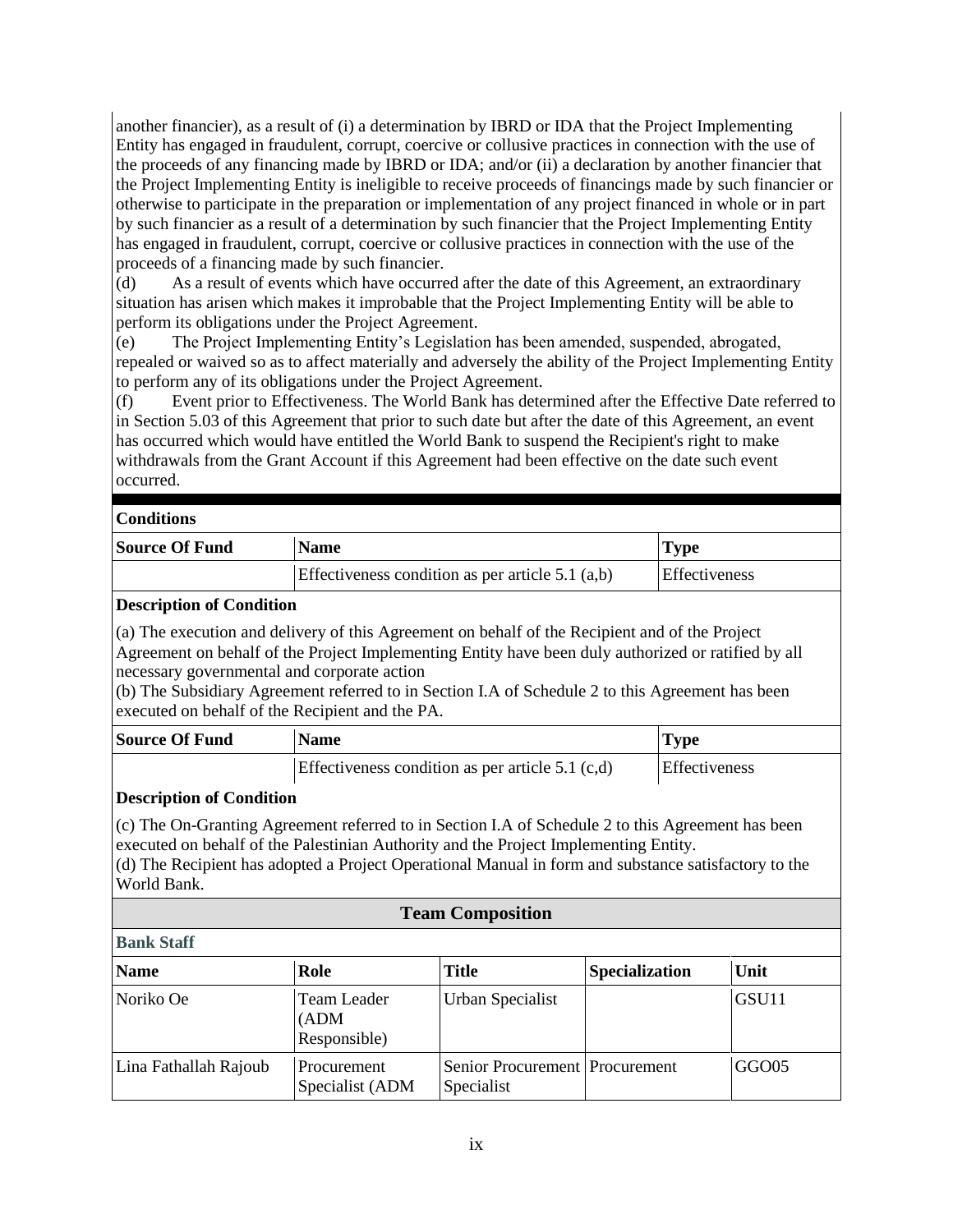|                                                 |                                                          | Responsible)                          |                                       |                                    |                                       |                        |                            |                 |                   |
|-------------------------------------------------|----------------------------------------------------------|---------------------------------------|---------------------------------------|------------------------------------|---------------------------------------|------------------------|----------------------------|-----------------|-------------------|
| Nadi Yosef Mashni                               |                                                          | Financial<br>Management<br>Specialist | Financial<br>Management<br>Specialist |                                    |                                       |                        |                            |                 | GGO23             |
| Andrianirina Michel Eric Team Member<br>Ranjeva |                                                          |                                       |                                       |                                    |                                       | <b>Finance Officer</b> |                            |                 | <b>WFALA</b>      |
| <b>Bjorn Philipp</b>                            |                                                          | <b>Team Member</b>                    |                                       |                                    |                                       | Program Leader         |                            |                 | MNC04             |
| Chandan Deuskar                                 |                                                          | <b>Team Member</b>                    |                                       |                                    | Consultant                            |                        |                            |                 | GSU <sub>10</sub> |
| Dania Mosa                                      |                                                          | Safeguards<br>Specialist              |                                       |                                    | Consultant                            |                        | Social Safeguard           |                 | GEN07             |
| <b>Ellen Hamilton</b>                           |                                                          | <b>Team Member</b>                    |                                       |                                    | Lead Urban<br>Specialist              |                        |                            |                 | GSU11             |
| Hana Salah                                      |                                                          | Safeguards<br>Specialist              |                                       |                                    | Consultant                            |                        | Social Safeguard           |                 | GSU04             |
| Maha Muhammad Bali                              |                                                          | <b>Team Member</b>                    |                                       | Senior Program<br><b>Assistant</b> |                                       |                        |                            |                 | <b>MNCGZ</b>      |
| Mei Wang                                        |                                                          | Counsel                               |                                       |                                    |                                       | Senior Counsel         |                            |                 | <b>LEGAM</b>      |
| <b>Mohammad Nadeem</b>                          |                                                          | Counsel                               | Legal Analyst                         |                                    |                                       |                        |                            |                 | <b>LEGAM</b>      |
| <b>Rafeef Abdel Razek</b>                       |                                                          | <b>Team Member</b>                    |                                       |                                    | <b>Operations Officer</b>             |                        |                            |                 | MNC04             |
| Ruxandra Costache                               |                                                          | <b>Team Member</b>                    |                                       |                                    | <b>Senior Counsel</b>                 |                        |                            |                 | <b>LEGLE</b>      |
| Sophie Hans-Moevi                               |                                                          | <b>Team Member</b>                    |                                       |                                    | Sr Program Asst.                      |                        |                            |                 | <b>AFSEC</b>      |
| <b>Tracy Hart</b>                               |                                                          | Safeguards<br>Specialist              |                                       |                                    | Senior<br>Environmental<br>Specialist |                        |                            |                 | GEN <sub>05</sub> |
| Zeyad Abu-Hassanein                             |                                                          | Safeguards<br>Specialist              | Senior                                |                                    | Environmental<br>Specialist           |                        | Environmental<br>Safeguard |                 | GEN05             |
| <b>Extended Team</b>                            |                                                          |                                       |                                       |                                    |                                       |                        |                            |                 |                   |
| <b>Name</b>                                     |                                                          | <b>Title</b>                          |                                       |                                    |                                       | <b>Office Phone</b>    | <b>Location</b>            |                 |                   |
|                                                 |                                                          |                                       |                                       |                                    |                                       |                        |                            |                 |                   |
| <b>Locations</b>                                |                                                          |                                       |                                       |                                    |                                       |                        |                            |                 |                   |
| Country                                         | <b>First</b><br><b>Administrative</b><br><b>Division</b> |                                       | Location                              |                                    |                                       | <b>Planned</b>         | <b>Actual</b>              | <b>Comments</b> |                   |
| <b>West Bank</b><br>and Gaza                    | Gaza Strip                                               | Gaza                                  |                                       |                                    |                                       | X                      |                            | Gaza City       |                   |
| West Bank<br>and Gaza                           | West Bank                                                |                                       | Ramallah                              |                                    |                                       | $\mathbf{X}$           |                            | Ramallah Area   |                   |
| West Bank<br>West Bank                          |                                                          |                                       | <b>Nablus</b>                         |                                    | $\mathbf{X}$                          |                        | Nablus Area                |                 |                   |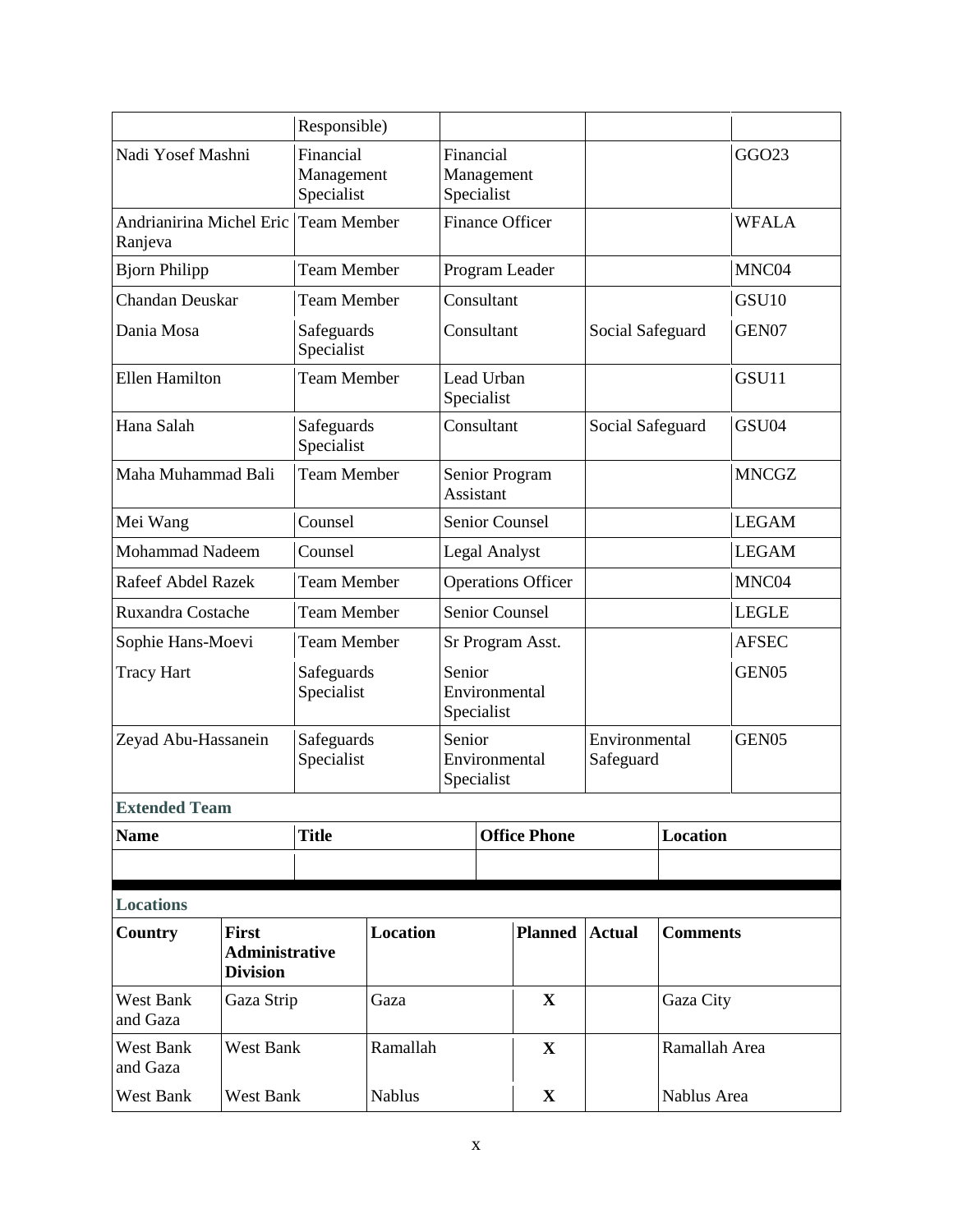| and Gaza                                                           |           |                  |   |  |                |  |
|--------------------------------------------------------------------|-----------|------------------|---|--|----------------|--|
| West Bank<br>and Gaza                                              | West Bank | <b>Bethlehem</b> | X |  | Bethlehem Area |  |
| West Bank<br>and Gaza                                              | West Bank | <b>Hebron</b>    | X |  | Hebron Area    |  |
| Consultants (Will be disclosed in the Monthly Operational Summary) |           |                  |   |  |                |  |
| Consultants required?<br>Consultants will be required              |           |                  |   |  |                |  |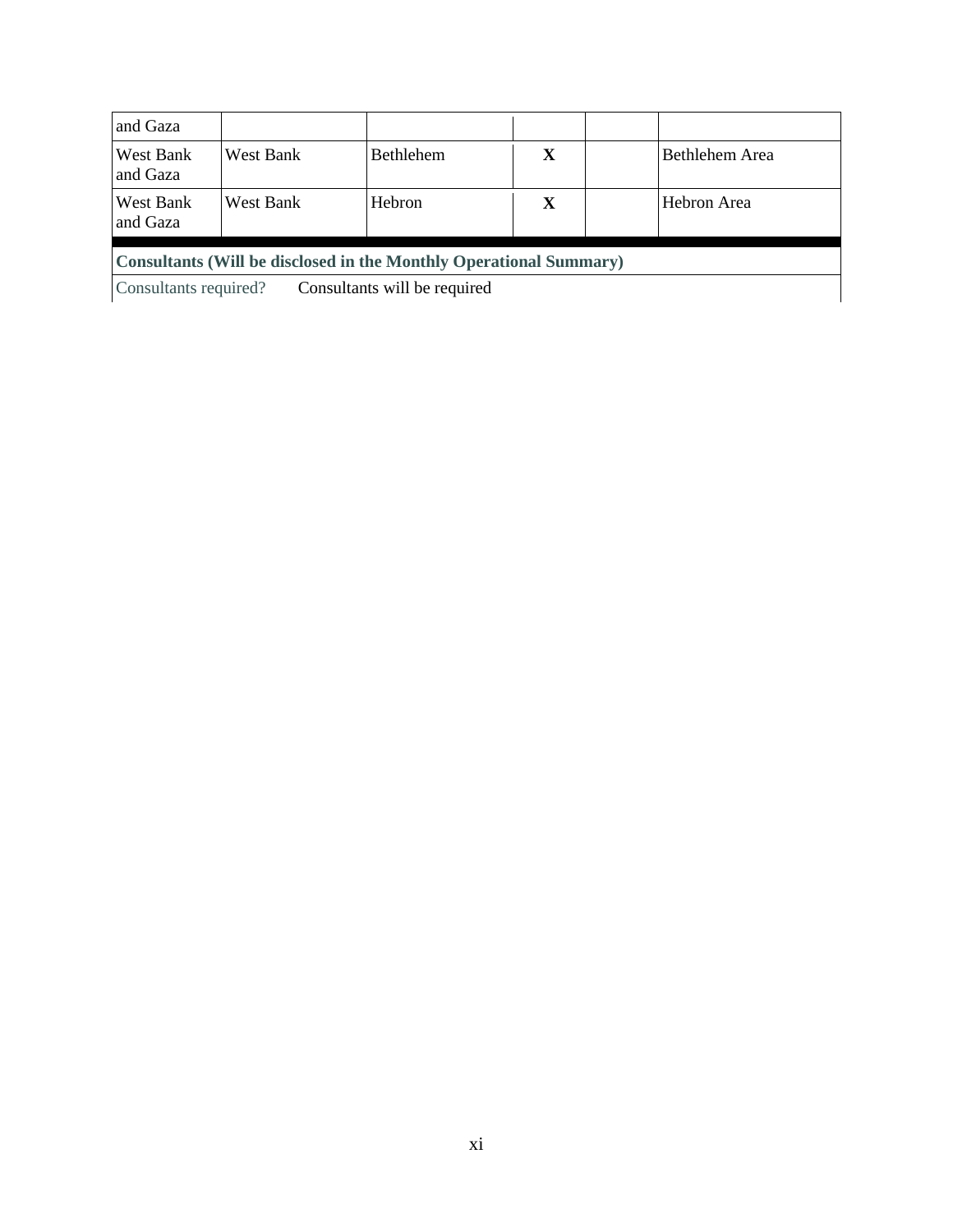#### I. **STRATEGIC CONTEXT**

#### **A. Country Context**

1. The Palestinian economy has begun to recover from the 2014 recession which resulted from the latest war in Gaza. The economy is estimated to have grown by 3.5 percent in 2015, in real terms. Reconstruction efforts provided a boost to the Gaza economy where real Gross Domestic Product growth amounted to 6.8 percent in 2015, mainly driven by the construction, wholesale, and retail trade sectors. Meanwhile, real GDP growth in the West Bank slowed to 2.5 percent in  $2015 - 2.7$  percentage points lower than its 2014 level – mainly due to a significant decline in foreign aid. The unemployment rate in Palestine remains persistently high with a quarter of the labor force out of work. Given that poverty is highly correlated with labor market outcomes, it is not surprising that 16 percent of the Palestinian population lives below the USD 5.50 a day poverty line according to preliminary estimates by the World Bank. Despite the challenging economic conditions, the PA managed to reduce the overall fiscal deficit from 12.5 percent in 2014 to 11.4 percent of the GDP in 2015. However, donor aid steeply declined by one-third, resulting in a USD 650 million financing gap. The PA has resorted to accumulation of arrears and domestic borrowing to cover the gap.

2. Local governments in Palestine have a long history with some created as early as the second half of the 19th century. Overall, Local Government Units (LGUs) predate the Palestinian Authority (PA) which was created as the first Palestinian central government administration after signing the Oslo Accords in September 1993. Until then, LGUs were the only administrative institutions allowed to exist and function officially in Palestine which was under military rule by the Government of Israel (GoI). Over decades, LGUs have performed under the complexities of different political and legal regimes. The PA was initially established for a five-year interim period after the Oslo Accords with responsibility for the administration of the territory partly under its control. However, the Oslo Accords were never fully implemented and came to a full halt with the beginning of the second Intifada in 2000. The consequence today is a multilayered system of physical, institutional, and administrative restrictions, which have fragmented Palestine into small enclaves. The fragmentation goes beyond a West Bank and Gaza divide, with the West Bank further divided into Areas A, B and C, each with its concomitant administrative and security arrangements. With increasing political and geographical fragmentation over the last two decades, LGUs have gained paramount importance providing services to the local population, particularly in areas where the relatively young central government was politically, geographically, and fiscally constrained.

#### **B. Sectoral and Institutional Context**

3. Palestine is facing rapid urbanization fueled by high demographic growth rates and spatially concentrated development with limited space to expand. Already today, 74 percent of Palestine is considered urban. Additionally, Palestinians have extremely limited access to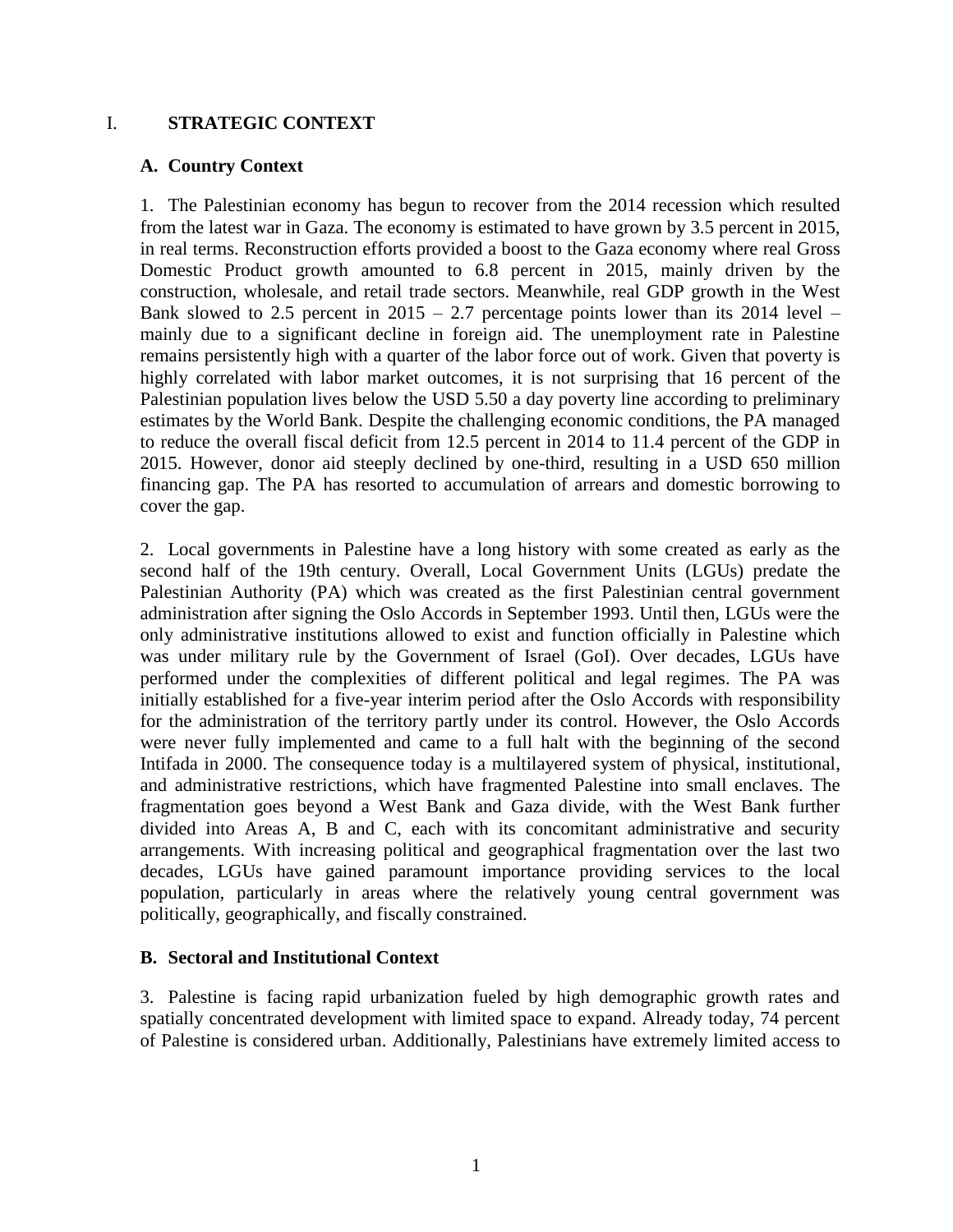Area  $C<sup>1</sup>$ , which comprises 61 percent of the West Bank and is under Israeli civil and security control. LGUs and residents face serious constraints in access to land and service restrictions resulting from the Israeli Civil Administration (ICA) control of permits for local service infrastructure, construction, and most forms of development. The resulting land scarcity and spatial fragmentation combined with rapid urban growth and uneven development within Palestine have increased pressure on local authorities. LGUs, legally mandated to provide key public services and infrastructure, struggle to address the swelling service needs of their rapidly increasing urban populations, let alone to invest in rehabilitation and upgrading of strained infrastructure networks. Incomplete laws and regulations and outdated practices govern the urban sector, and LGUs have difficulty formulating comprehensive well laid out urban plans. As a result, Palestine is experiencing uneven development and random urbanization.

4. Rapid urbanized growth of the leading urban areas in Palestine – Hebron, Nablus, Bethlehem, Ramallah, and Gaza City – has resulted in extended built-up space connecting cities, refugee camps, towns, and peri-urban areas such as villages, with indistinguishable socio-economic borders. These five densely populated urban areas are major drivers of Palestine's national economy, as they collectively represent over a fourth of national population and continue to grow. Their agglomerate nature also presents key opportunities for shared visions among LGUs to create holistic strategies, plans, and projects for their greater urban areas. However, weak institutional capacity at local and national levels coupled with constrained public resources curb the urban areas from reaching their full socioeconomic and spatial potential. Multiple distinct legal authorities exist within the urban areas including LGUs, Ministry of Local Government (MoLG) District Offices who govern areas outside of LGU administrative boundaries, and refugee camps; and currently, no mechanism or practice exists for these authorities to coordinate spatial planning to leverage economies of scale for service delivery, infrastructure investment, and economic growth, or for strategic alignment of development priorities. By LGUs planning and operating independently, urban areas lose mutually beneficial opportunities to share development activities, maintenance burdens and administration for cost effectiveness and functional proficiency, and to promote efficient land use. Additionally, the linkages between LGUs and urbanized refugee camps imbedded within urban areas are tenuous with little consideration of camps in urban planning processes. As a result of these weak administrative and organizational associations, there is a gap between the urban growth currently taking place and the development of livable, wellfunctioning cities which provide for citizens' needs.

5. Current urban planning in Palestine lacks elements of forward-thinking planning. LGUs are overwhelmed by existing demands for services and lack basic data, instruments, and processes to utilize available spatial resources, forecast future estimates, and manage overall

 $\overline{a}$ 

<sup>&</sup>lt;sup>1</sup> Area A covers 18 percent of the West Bank and is under full security and civil control of the PA. Area B comprises 21 percent of the West Bank and is under PA's civil control and Israeli security control. Area C constitutes about 61 percent of the West Bank territory. It is defined by the 1995 Israeli-Palestinian Interim Agreement on the West Bank and the Gaza Strip as "areas of the West Bank outside Areas A and B, which, except for the issues that will be negotiated in the permanent status negotiations, will be gradually transferred to Palestinian jurisdiction in accordance with this Agreement". Source: West Bank and Gaza: Area C and the Future of Palestinian Economy. October 2013, World Bank.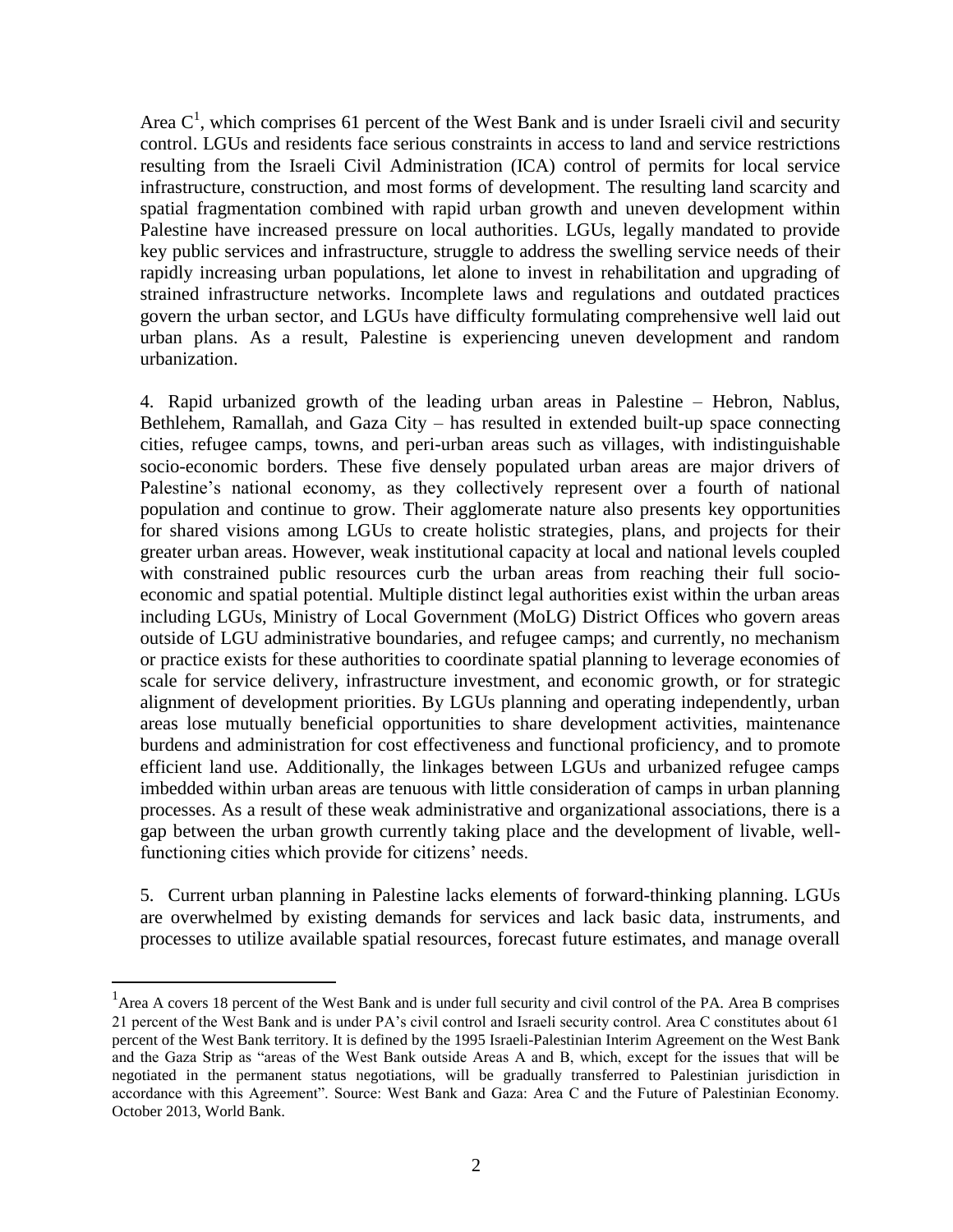urban growth. Building often precedes planning and service delivery, resulting in inefficient land use and infrastructure development. New "neighborhoods" are built across multiple administrative borders leading to uneven service delivery, while land connected to existing public services within central urban locations remains vacant and undeveloped. LGUs are reticent to address the unused land within central areas, and have limited knowledge of tools to facilitate efficient land use or to promote smart and compact growth. They are forced to respond to expanding peripheries and unplanned built-up space with *ad hoc* service and infrastructure provision, as well as post-construction, *de facto* planning within new or updated master plans. This also results in the already financially beleaguered LGUs providing costly services to newly-expanded areas or relying on donors or individual citizens to do so, rather than allowing for densification of under-utilized land. Moreover, the system of zoning classification for residential areas (type A-D) is not equally applied across LGUs, nor is it based on defined scientific standards – geographic location, market value of real estate, available land in relation to population size and growth percentage – when determining classification type.

6. Connectivity issues among LGUs plague all the urban areas. Traffic congestion, mobility constraints, and insufficient infrastructure are affecting the quality of life for residents and impeding the potential for economic growth. LGUs within urban areas are still functioning administratively as monocentric spatial entities with one central business district despite the existing polycentric structures of large urban areas with multiple centers. As a result the activity centers are not well connected, hindering growth potential and constraining daily interaction with city space. Sectoral plans for traffic and infrastructure networks are not aligned among the different administrative units of the urban areas. Trunk infrastructure and their services weave irregularly along administrative boundaries within the urban areas rather than following efficient connectivity patterns.

7. These weaknesses in intra-urban area coordination and strategic growth planning for urban areas, combined with insufficient public resources, pose real constraints to Palestine's economic development. Particularly, there is a lack of sufficiently serviced land and sites for private investment, and inefficient and unreliable public infrastructure to facilitate economic activities. The private sector often compensates for insufficient service provision through its own resources to facilitate their activities, ultimately transferring the costs to their consumers and customers. This can become a prohibitive factor for small and medium enterprises to emerge or grow their operations. The lack of serviced land and needed infrastructure often can lead to increased operating costs for companies, and impose limitations on physical expansion. These issues constrain revenue generation and private sector growth, ultimately limiting employment generation and contribution to the GDP by the private sector. Additionally, a previous Bank supported housing sector project<sup>2</sup> found that the lack of serviced land severely constrains the private sector from providing affordable housing, further restricting low income families in urban areas from enjoying a healthy quality of life. While the public sector acknowledges the need to attract private investment, the weak understanding of the local economies and labor markets reduces the effectiveness of existing Local Economic Development (LED) projects formulated by individual LGUs.

 $\overline{a}$ 

<sup>2</sup> Housing Sector Technical Assistance Project, P128982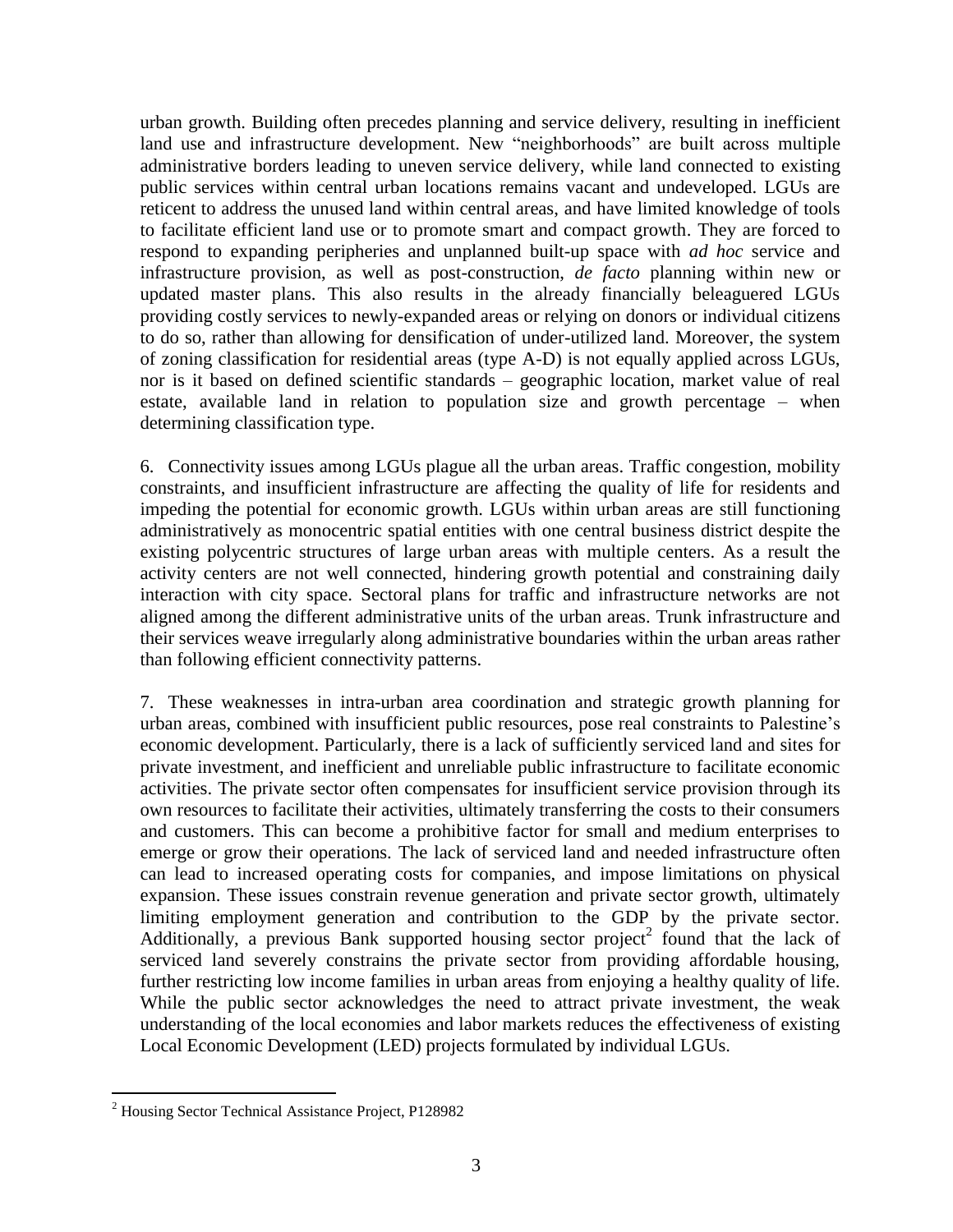8. The World Bank, in partnership with other Development Partners (DPs), has been providing institutional, policy, and investment support through an integrated and programmatic approach to the Palestinian Local Government (LG) sector. The proposed Integrated Cities and Urban Development (ICUD) project is an integral part of the programmatic engagement in the Palestinian LG sector consolidating the Bank's interventions and providing a structured approach for DPs to align their support. The Municipal Development Program (MDP), at the center of the Bank's LG sector support, has been following a programmatic approach that was complemented by a number of stand-alone interventions. These include: the Village and Neighborhood Development Project (VNDP) to support marginalized communities through a Community Driven Development approach; the Palestinian NGO Project (PNGO) to provide assistance to civil society and basic social service delivery; Southern Solid Waste Management projects (SSWMP) in the West Bank and the Gaza Solid Waste Management Project (SWMP) to establish and support the operation of sanitary landfills; and the Second Land Administration Project (LAP-2) to improve land administration in a pilot area. Those projects have either already closed (VNDP); or scheduled to close in the near future (PNGO and SSWMP); or have already been cancelled because of limited results (LAP-2).

9. In line with the PA's vision to support the Palestinian LG sector in a comprehensive and territorially integrated way that addresses the diverse needs of local authorities, these interventions are now being streamlined into three highly complementary operations with the vision to converge into one single LG Sector Program in the long-term. The MDP will soon enter into its third phase currently under design. MDP-3 would put additional emphasis on financing larger scale capital investments on top of the regular performance-based grant allocations. The proposed ICUD would be expected to converge with MDP in the medium term by providing regional growth frameworks in which potential large scale investments can be identified and funded under MDP-3. Similarly, the Local Governance and Services Improvement Program (LGSIP) has been developed following the MDP model to serve village councils (VCs) under which DPs pool their resources under one single program. MDP will remain the core LG program, onboarding those LGUs that consolidate with the support of LGSIP to graduate to municipalities and meet the minimum capacity needs of an eligible MDP municipality. This will allow LGSIP to merge with MDP in the long run. Complementary to both MDP and LGSIP, the proposed ICUD will work with the LGUs of the leading urban areas at the metropolitan level, to address their specific constraints in extending basic services to their rapidly growing population and in facilitating economic development. The proposed ICUD will strengthen the capacity of these urban areas to plan for sustainable urban growth, hence enabling them to create the regional economic growth frameworks under which metropolitan level investments can be substantiated and funded by the next generation of MDP.

10. Interventions in the LG sector are complemented by World Bank Group operations targeting the private sector. The recently approved Finance-for-Jobs (FforJ) Project supports private sector stakeholders to mobilize private investment financing in high potential sectors and generate job opportunities for Palestine. IFC has helped to establish a program for affordable home loans to lower and middle income Palestinians through the Affordable Mortgage and Loan Corporation (AMAL). However, a gap and emerging need remain to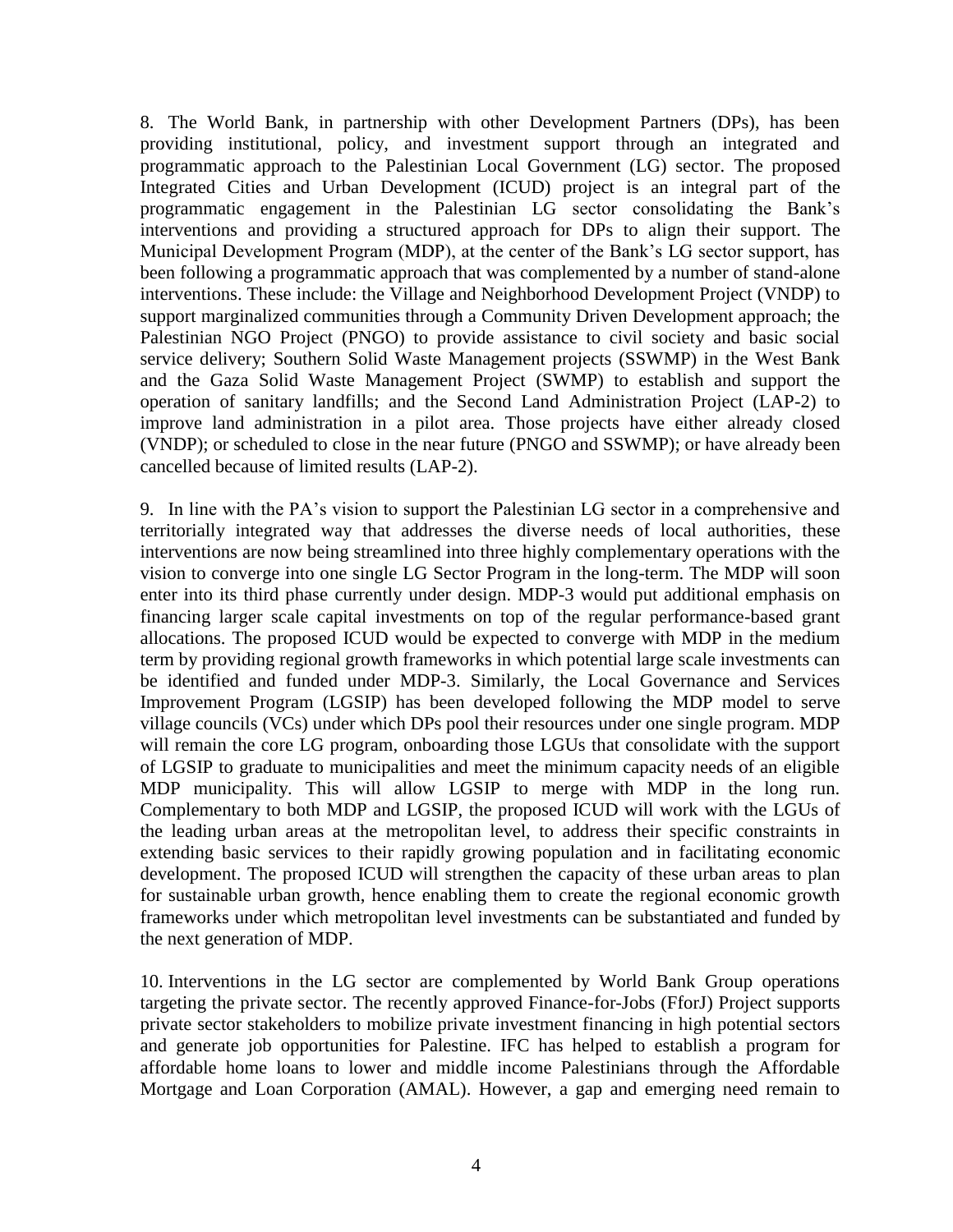provide the leading urban areas with tailored support to improve effective urban growth management. This is a key priority for unleashing socio-economic potential of the important urban centers of Palestine.

## **C. Higher Level Objectives to which the Project Contributes**

11. The proposed project is fully aligned with the strategic pillars defined in the Assistance Strategy for the West Bank and Gaza 2015-2016 (Report No: 89503 GZ), which was discussed at the Board on October 30, 2014. The proposed project directly addresses Pillar No. 1 to "Strengthen the institutions of a future state to ensure service delivery to citizens" and contributes to Pillar No.2, "Support private sector led growth that increases employment opportunities." The project will enable LGUs comprising of Palestine's major urban areas to jointly plan with support from the central authority for more efficient and substantiated service delivery and infrastructure, hence removing a major bottleneck for private-sector led economic growth in the areas. These aims also align with the building blocks of the PA's National Development Plan (NDP) 2014-2016 to "enable LGUs across the governorates to deliver better public services" and "build sustainable, equitable Palestinian infrastructure which contributes to promoting economic development".

12. The proposed project is aligned with the new MENA Strategy of October 2015. It addresses Pillar No. 1 "Renewing the Social Contract" by assisting the public sector to respond better to the needs of the growing urban population; and addresses the key public sector impediments for private sector-led economic growth in urban areas. The lack of serviced land for private sector activities and reliable and efficient public infrastructure are perceived as the key impediments for economic growth by private sector; and they are largely due to the lack of integrated and sustainable spatial planning by the public sector. The proposed project, therefore, will support the public sectors in leading urban areas to strengthen their spatial planning capacity to remove such impediments in the long run. Moreover by supporting the improved access to services and enhanced potential for economic growth for the leading urban areas of Palestine, which will affect over a third of the population including refugees, the proposed project contributes to the Bank's twin goals of eliminating extreme poverty and boosting shared prosperity in a sustainable manner by 2030.

## II. **PROJECT DEVELOPMENT OBJECTIVES**

## **A. PDO**

13. The proposed PDO is to enhance the capacity of participating urban areas to plan for sustainable urban growth.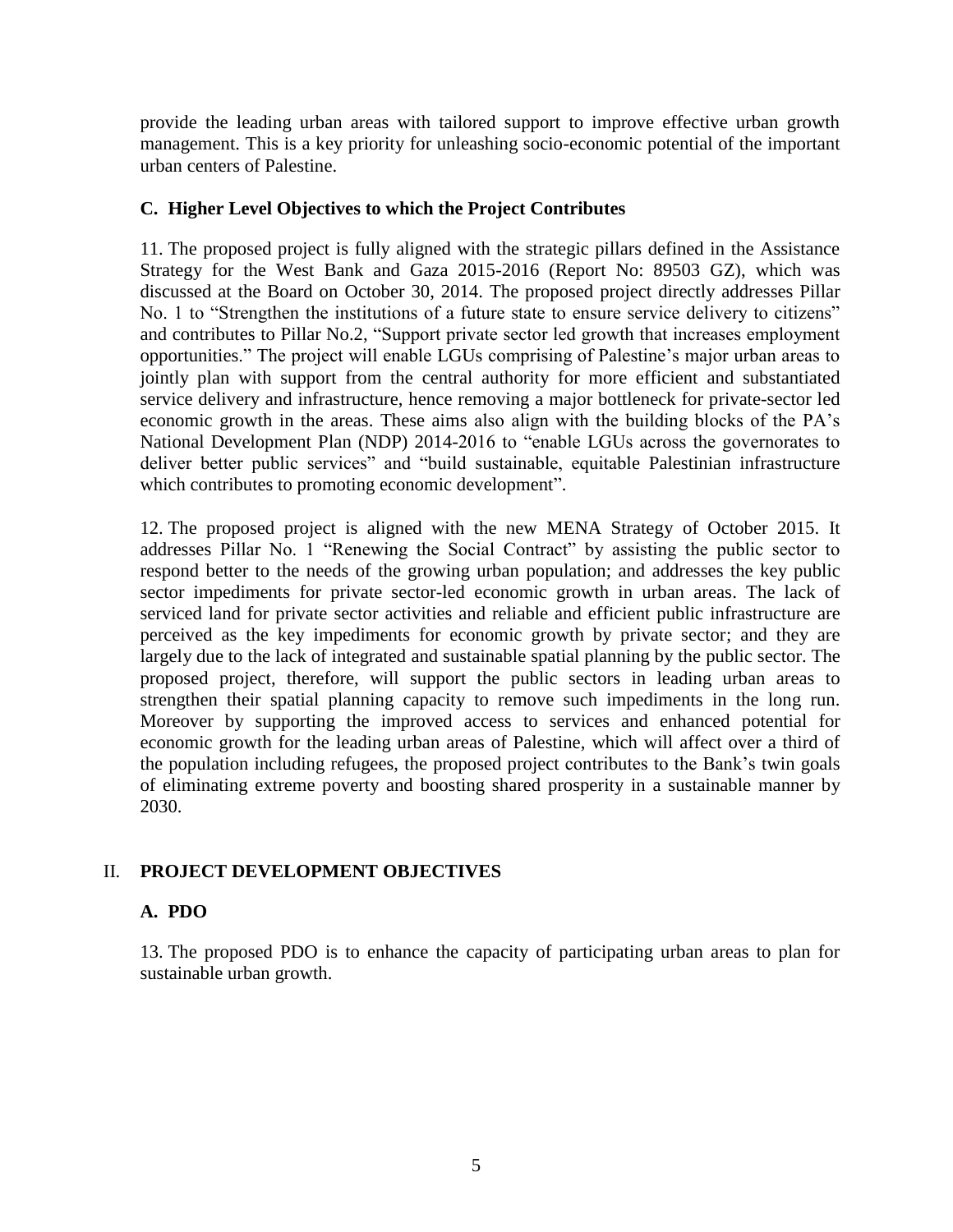#### **B. Project Beneficiaries**

14. The participating project urban areas will consist of four urban agglomerations<sup>3</sup> in the West Bank (Nablus, Hebron, Bethlehem, and Ramallah) and Gaza City<sup>4</sup>. These five participating urban areas have been selected because of their strategic importance in terms of population and future economic growth. The currently identified LGUs of the urban areas are: (i) Ramallah agglomeration with the municipalities of Ramallah, Al-Bireh, Bitounia, and Surda-Abu Qash, and Al Am'ari Refugee Camp; (ii) Bethlehem agglomeration with Bethlehem, Beit Jala, Beit Sahur, Ad Doha, and Al Khader municipalities, and Aida and Ad Duheisha Refugee Camps; (iii) Nablus agglomeration with Nablus Municipality, and the VCs of Askar, Azmut, Deir-al-Hatab, Salim, Rujeib, Kafr Qalill, 'Iraq Burin, Tell, Sarra, Beit Iba, Qusin, Zawata, Beit Wazan, Al Juned, and 'Ein Beit el Ma, Ballata, and Askar Refugee Camps; (iv) Hebron agglomeration with the municipalities of Hebron, Taffuh, Dura, Halhul, and Beit Kahil VC; and (v) Gaza City Municipality for Gaza City. The membership and commitment of respective urban areas for the project activities will be confirmed by the signing of a Memorandum of Understanding (MoU) by the each area's LGUs. The MoU will be modeled after an existent, functional joint coordination unit in the Ramallah area. The membership of LGUs per respective urban area can be adjusted taking into consideration the technical needs for urban areas to jointly develop urban growth scenarios and plans.

15. The population estimate of these urban areas as they currently stand is  $1,340,425^5$ , representing 28 percent of the total population of West Bank and Gaza and includes 15 municipalities, 13 VCs, and 6 refugee camps. In these urban areas, the MoLG District Offices represent the interests of land outside LGU administrative boundaries in the West Bank. However, the precise number of LGUs that would benefit from the proposed ICUD is difficult to determine prior to the start of the proposed project. It will be guided by their commitment to formulate intra-urban area coordination mechanisms and participate in the proposed project activities through the mechanisms, as well as spatial economic analysis to be conducted during project implementation.

## **C. PDO Level Results Indicators**

 $\overline{a}$ 

16. Key performance indicators are: (i) number of urban areas that develop cost-analyzed scenarios for urban growth and disclose them to the public; and (ii) number of urban areas whose member LGUs' plans are aligned to the selected growth scenario at the urban area level.

<sup>&</sup>lt;sup>3</sup> The urban agglomerations are defined as built-up urban areas extending across existing municipal and village council boundaries with common labor and housing markets, and were identified through spatial analysis of urban extent, and in consultation with MoLG and selected LGUs.

<sup>&</sup>lt;sup>4</sup> The Gaza strip is very population dense which makes identifying a clear agglomeration difficult. After consultations with Gaza City's Head of Planning and taking into account the different constraints of working across administrative boundaries, as well as the huge and very dense population in Gaza City proper, it was agreed to focus this support only on Gaza City. This will enable the authorities to better integrate and utilize forward looking growth planning in their work, and also would support them in integrating different neighborhoods into the city's planning.

 $5$  Based on Palestinian Central Bureau of Statistics predicted populations for 2016.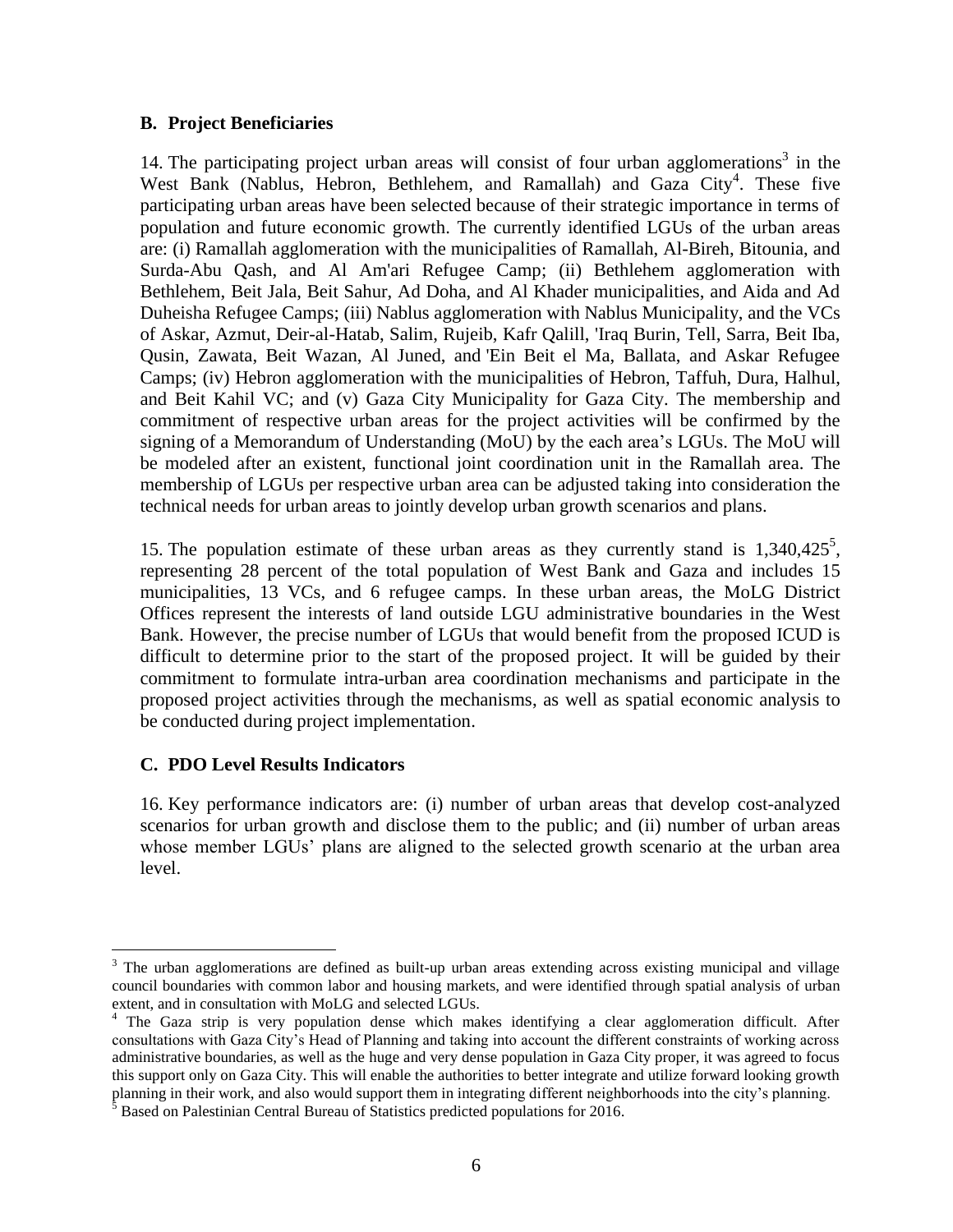#### III. **PROJECT DESCRIPTION**

#### **A. Project Components**

#### **Component 1: Planning for Sustainable Urban Growth.**

17. This component strengthens the institutional and technical capacity of participating urban areas to plan for sustainable urban growth through, *inter alia*, the provision of Technical Assistance (TA), goods, and training. To ensure a robust process of collaboration between the urban areas in the participating LGUs and strong ownership and commitment, this component will first facilitate intra-urban area coordination mechanisms to be operational in all of the participating urban areas except for Gaza City that is comprised of a single LGU. Through the intra-urban area coordination mechanisms, the participating urban areas in the West Bank will be supported to conduct urban growth planning. The objective of capacity development support for urban growth planning is to enable the areas to respond more efficiently to the needs of their growing populations and private sector with more sustainably and well-planned urban spaces and infrastructure.

18. *Sub-Component 1: Structured capacity development support for urban growth planning*. This sub-component will assist in equipping the urban areas with, *inter alia*, the necessary information, tools, and analysis to achieve four milestones of urban growth planning: (i) establish and actively maintain intra-urban area coordination mechanisms; (ii) complete baseline assessment of existing urban extent; (iii) complete exercise to develop cost-analyzed urban growth scenarios, and to disclose them to the public; and (iv) modify respective member LGUs' plans based on the optimum urban growth scenario selected at the urban area level.

19. *Sub-Component 2: Demand-driven customized support for urban growth planning for the West Bank urban areas.* While the urban growth planning exercises by the participating urban areas are progressing over the course of the project life, it is likely that interim opportunities to improve urban space management and services will be identified. Accordingly, this sub-component will provide the urban areas with, *inter alia*, TA, goods, and training, to conduct activities throughout the life of the proposed project in order to continually encourage and maintain the momentum and ownership for the longer-term urban growth planning exercise. The support will be demand-driven and will be provided only if (i) the urban areas steadily meet urban growth planning milestones included under Sub-Component 1; and (ii) the support content is justified to benefit the urban area as a whole. Such support may include, for example, TA to develop mini-bus time tables and suggested routes to ease traffic congestion and enhance predictability of public transportation.

20. *Sub-Component 3: Demand-driven customized support for urban growth planning for Gaza urban area: Gaza City.* This sub-component will provide Gaza City with, *inter alia*, TA, goods, and training, to conduct interim activities to improve urban space management and services over the course of the proposed project. In the same manner as sub-component 2, the support will be demand-driven and will be provided only if Gaza City steadily meets urban growth planning milestones. Such support may include but not limited to specific TA such as conducting joint-neighborhood public space cleaning campaigns.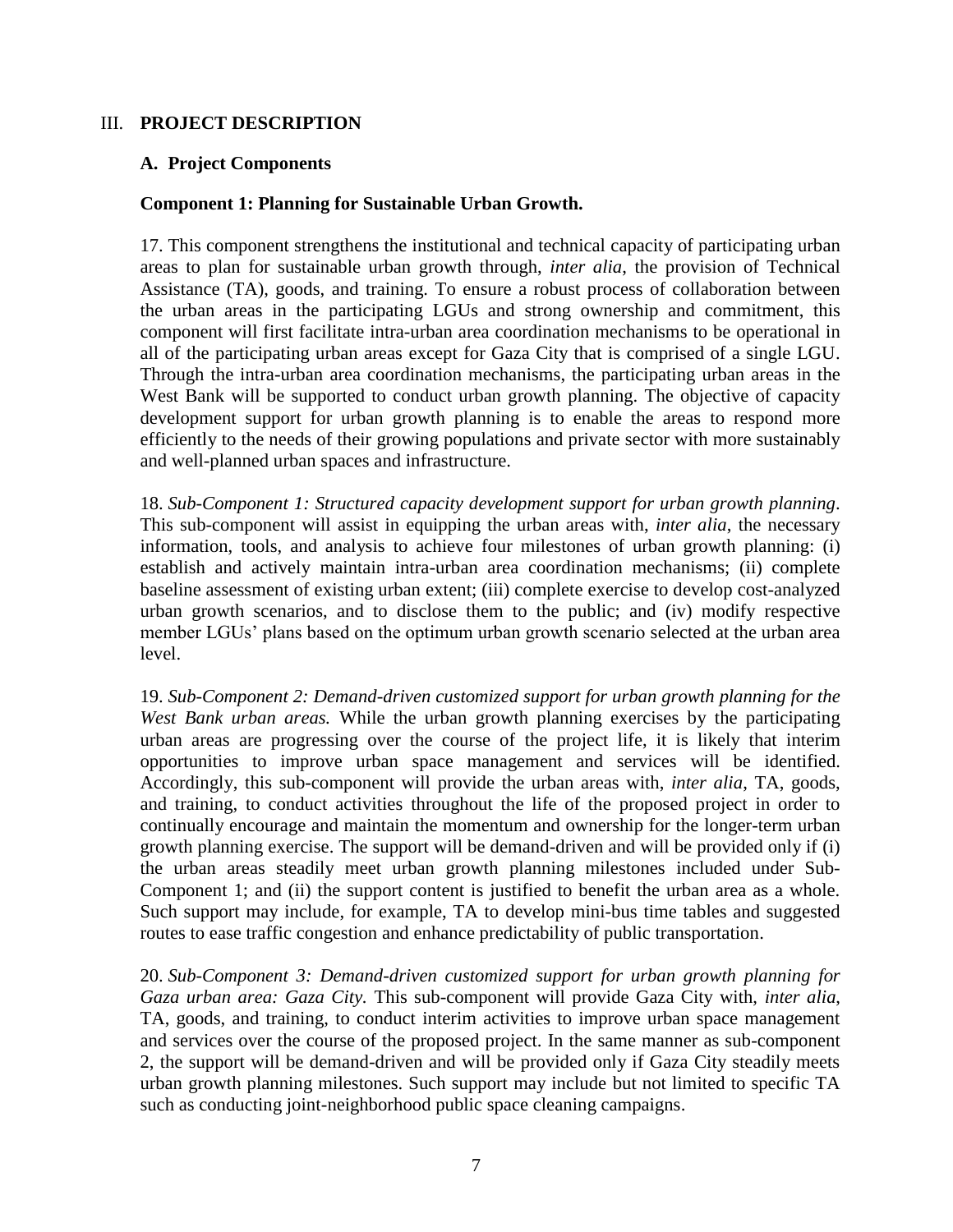## **Component 2: Project Implementation Support and Management Cost.**

21. This component will finance the training, operating costs, and goods necessary for the technical oversight and implementation support of the proposed project to be performed by, *inter alia*, a Technical Supervisor (TS), Local Coordinator (LC) for Bethlehem, Hebron, and Nablus areas, and the existing Local Coordinator for the Ramallah-Al Bireh-Bitounia (RAB) Joint Coordination Unit. This component will also finance the management fee of the Municipal Development and Lending Fund (MDLF) that will manage procurement, finance, safeguards, and reporting for the proposed project based on technical inputs from the TS.

## **B. Project Financing**

22. The proposed grant instrument is a Special Financing Grant from the Trust Fund for Gaza and West Bank (TFGWB), in the amount of USD 5 million. A provision for retroactive financing in the amount of USD 500,000 (10% of Grant amount) will be provided to the MDLF to cover necessary financing, e.g. TS salary and initial operating costs.

#### **Project Costs and Financing**

| <b>Project Components</b>                                                                           | Project<br>cost (USD<br>million) | <b>TFGW</b><br><b>B</b> (USD<br>million) | $\frac{0}{0}$<br>Financing |
|-----------------------------------------------------------------------------------------------------|----------------------------------|------------------------------------------|----------------------------|
| 1. Planning for Sustainable Urban Growth.<br>2. Project implementation support and management cost. | 4.55<br>0.45                     | 4.55<br>0.45                             | 100<br>100                 |
| <b>Total Financing Required</b>                                                                     | 5.0                              | 5.0                                      | 100                        |

## **C. Lessons Learned and Reflected in the Project Design**

23. The proposed project builds on key lessons from the Bank's long term, programmatic LG sector support in Palestine.<sup>6</sup> Building upon emergency rehabilitation projects, four consecutive Bank projects have been supporting individual LGUs to develop their basic institutional capacity.<sup>7</sup> While the basic capacity of individual LGUs has been steadily enhanced, advanced and tailored capacity building needs for LGUs comprising Palestine's leading urban areas to collectively tackle challenges from rapid urbanization have never been met. As a result, the lack of regional urban growth framework and plans has been manifesting itself in the weak rationalization of investment needs by individual LGUs that are funded by existing programs. The proposed project, therefore, aims at filling this gap by providing tailored capacity development support for Palestine's leading urban areas to collectively plan for sustainable growth. The urban growth planning exercise is to contribute to the emergence of regional growth frameworks under which a pipeline of larger scale joint investments critical for economic growth can be identified and funded by the next generation of LG sector programs at a later stage.

 $\overline{a}$ <sup>6</sup> PPP in Municipal Service Delivery TA, P143782 and Housing Sector TA, P128982.

 $7$  LGSIP, MDP Phase-I, VNDP, and MDP Phase-II (ongoing).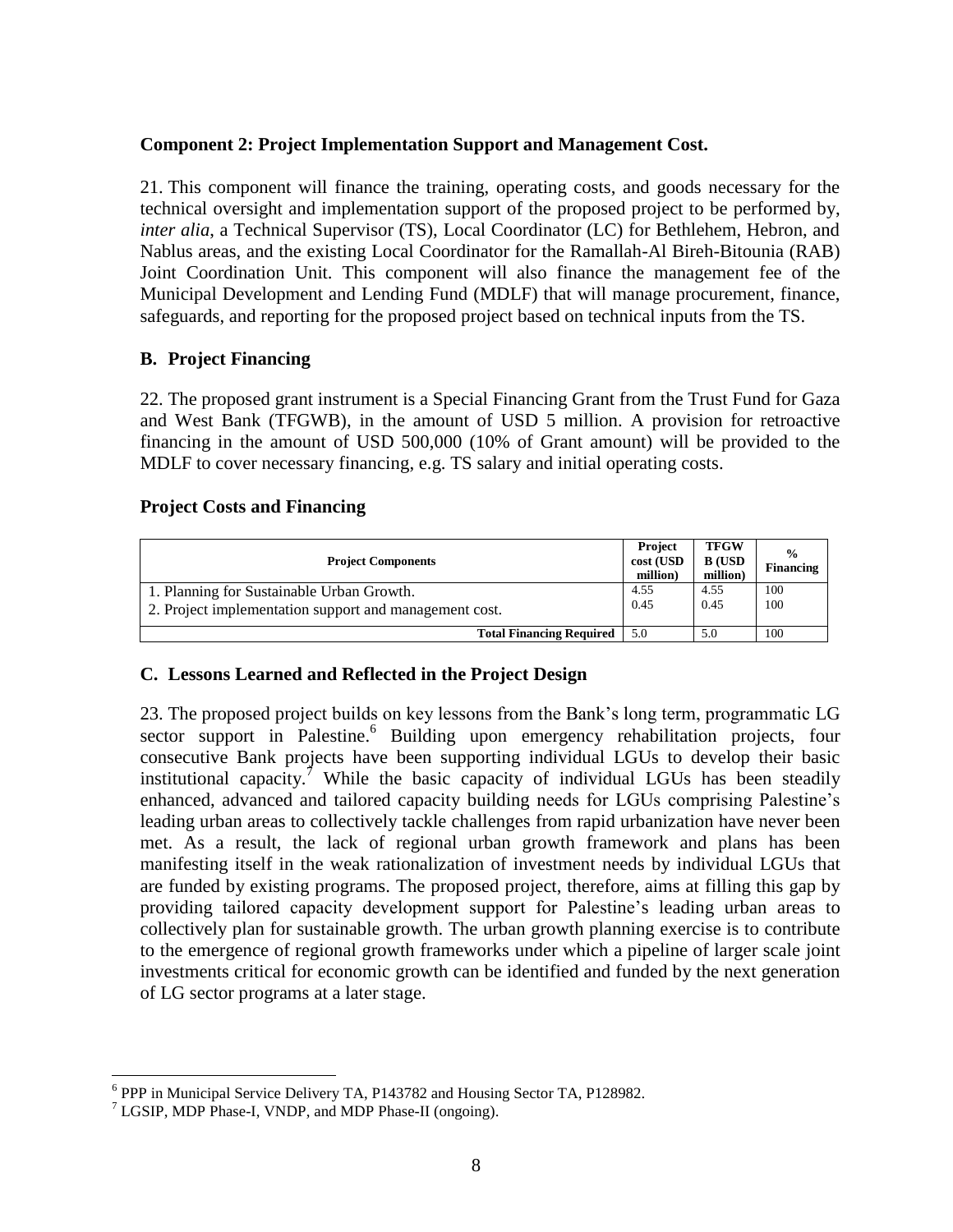24. Furthermore, findings from previous Bank support activities, such as TA to support Public-Private Partnership (PPP) in municipal service delivery and a Housing Sector TA and background studies prepared for the proposed project, were utilized to focus project activities on commonly identified public sector generated bottlenecks for private sector-led economic growth. One of the most prominent bottlenecks identified by the private sector is the lack of serviced land as well as inefficient and unreliable public infrastructure. These bottlenecks are one of the negative results of weak urban growth planning capacity, upon which the proposed project activities will focus. Furthermore, the proposed project will focus on the capacity development of Palestine's leading urban areas in light of the fact that they have the largest potential to serve as the engines of economic growth in Palestine.

25. The proposed project design also reflects key lessons from Bank supported Urbanization Reviews (URs), including in the East Asia and Pacific Region<sup>8</sup> and TA operations in Central America that supported urban planning in a capacity constrained environment similar to Palestine.<sup>9</sup> Findings from the URs highlight that urban growth spillover from original administrative boundaries into neighboring jurisdictions, which continue to be administered separately, has emerged as a significant global challenge. While individual local governments in urban areas will continue to play an important role in public service delivery, the URs argue that it is nearly impossible to address issues related to urban transportation, land and housing markets, infrastructure deficits, or economic development without addressing the entirety of the urban area. To overcome the metropolitan administrative fragmentation, the URs recommend a flexible approach, namely establishing functional coordination mechanisms among local governments that can adapt to urban growth and evolve with the changing needs of citizens. The proposed project reflects those recommendations, but also the history of administrative re-organization in Palestine through proposed intra-urban area coordination mechanisms. Lessons from the successful Bankfinanced Municipal Development Planning support for local governments in Belize demonstrate the success of joint spatial planning capacity building. Such interventions succeeded despite severely constrained initial capacity among Belizean local governments, when they maintained simplicity, built on participatory planning processes, and focused on core LG functions. The lessons informed the facilitation-based planning process and realistic milestones and timeline adopted for this proposed project.

## IV. **IMPLEMENTATION**

 $\overline{a}$ 

#### **A. Institutional and Implementation Arrangements**

26. LGUs that comprise the proposed project's participating urban areas and maintain intraurban area coordination mechanisms will be the principal recipients of, *inter alia*, TA, goods, and training provided through this proposed project. The urban areas are responsible for identifying the content of the proposed project financed activities to achieve the PDO. They will also lead project activities at the local level with technical oversight and facilitation support from the Technical Supervisor (TS) and Local Coordinators (LCs) who would be recruited under the proposed project. The TS and LCs would be located at the MoLG and

<sup>8</sup> East Asia's Changing Urban Landscape – measuring a decade of spatial growth, World Bank Group, 2015.

<sup>9</sup> Municipal Development Project, Belize, P111928.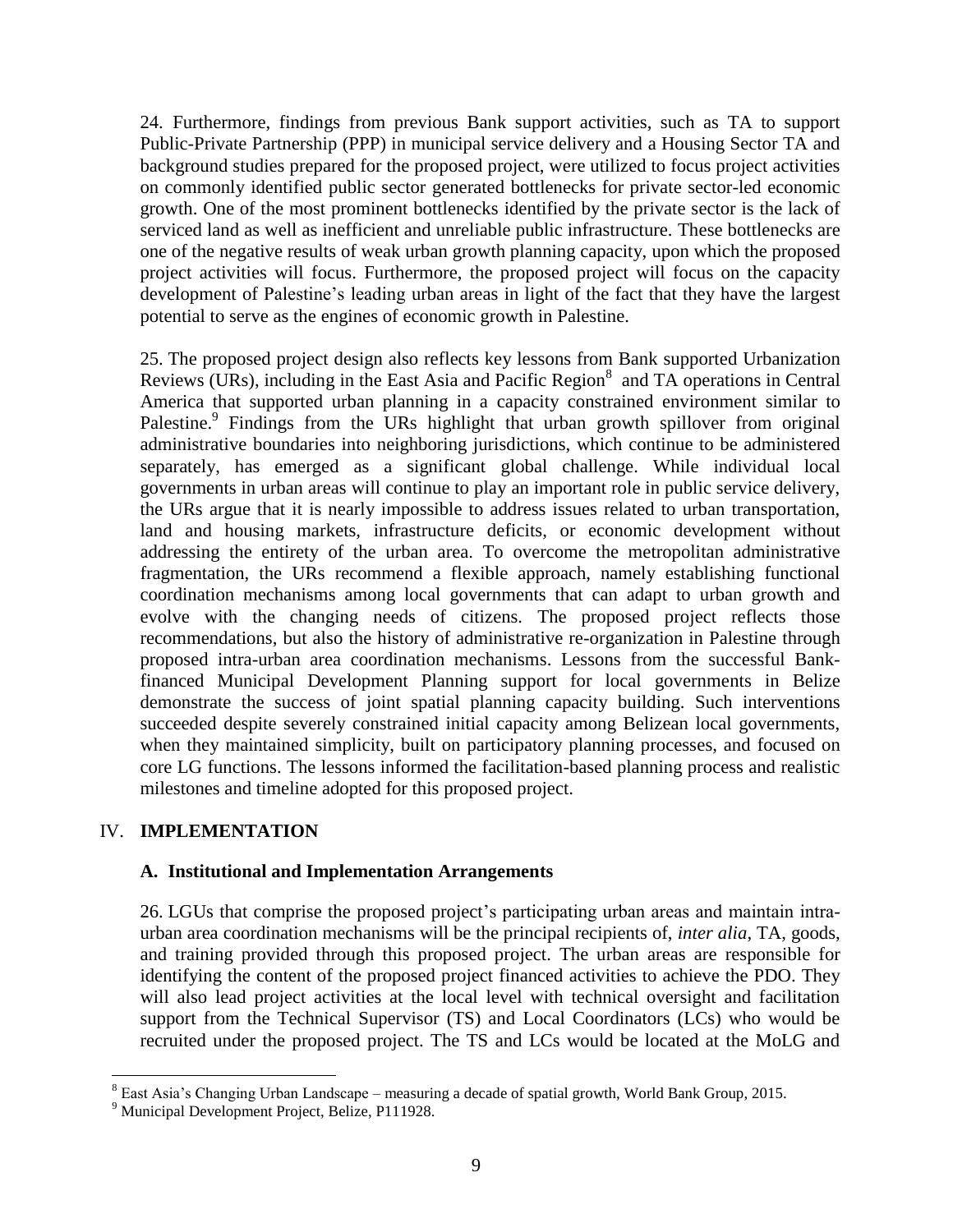urban areas, respectively. As the proposed ICUD aims to develop urban areas' capacity, all TA will be participatory in nature, requiring regular technical inputs from the LGUs throughout project implementation. Since the participating urban areas do not have a legal body beyond respective LGUs to govern their adjoined built space, the proposed project will support the areas to establish and maintain active LGU coordination mechanisms to collectively deliver results. The mechanism will be modeled in line with the intra-municipal coordination unit that the RAB urban area established to manage connectivity issues and staffed with a coordinator. The mechanism will be tailored to each urban area based on the degree of existent collaboration within each, but would not take the form of a legal administrative body. LGUs' membership per respective urban area can be adjusted taking into consideration the specific needs to jointly develop urban growth scenarios and plans.

27. The joint coordination mechanism will be underpinned by the signing of a MoU by member LGUs' councils specifying, *inter alia*, the objective, division of labor, and focal personnel appointment. The urban areas will receive facilitation support from the proposed project to finalize the MoU and activate the coordination mechanism. A LC per urban area would be recruited under the proposed project to facilitate all of project activities at the local level for the three participating urban areas (Bethlehem, Hebron, and Nablus) that currently lack intra-urban area coordination mechanisms. Gaza City would receive support from the TS at the MoLG and MDLF, since no neighboring LGUs would be involved.

28. The technical oversight of the proposed project will be carried out by MoLG, in close consultation with the urban areas. The MoLG has the legal mandate for local government affairs and is in charge of overall policy setting and coordination. Within its mandate, the MoLG will technically oversee the implementation of Component 1. The MoLG, through TS and LCs, will provide facilitation support to assist the project's participating urban areas to identify, *inter alia*, needed TA activities, goods, and trainings. The MoLG district offices will represent the land outside of LGU administrative boundaries in respective urban areas of the West Bank. In consultation with the urban areas, the MoLG will prepare the technical content of Terms of Reference (ToRs) and Expressions of Interest (EoIs), conduct technical quality control, and provide technical approval of the delivered outputs. The MoLG will also be responsible for advising the fiduciary agent of this proposed project, MDLF, for payment release in a timely manner, and for reporting technical aspects of project activity results to the MDLF for inclusion into project progress reports. To assist MoLG in fulfilling these functions, a TS will be selected by MoLG and contracted by MDLF from the project budget. The TS will be placed in the MoLG Planning Department to oversee technical activities at the local level, supervise LCs in close consultation with urban areas, and fulfill relevant central level coordination, reporting, and other activities important to support overall technical supervision by the Ministry.

29. MDLF will be responsible for managing procurement, finance, safeguard, and reporting for the proposed project based on technical inputs from the MoLG and urban areas. MDLF's role will include: project fund management; preparation of financial statements; organization of the project audit; signing and issuance of all procurement notices, advertisements, and all contracts with suppliers and consultants; environment and social safeguard management; preparation and update of the Project Operational Manual (POM) based on technical input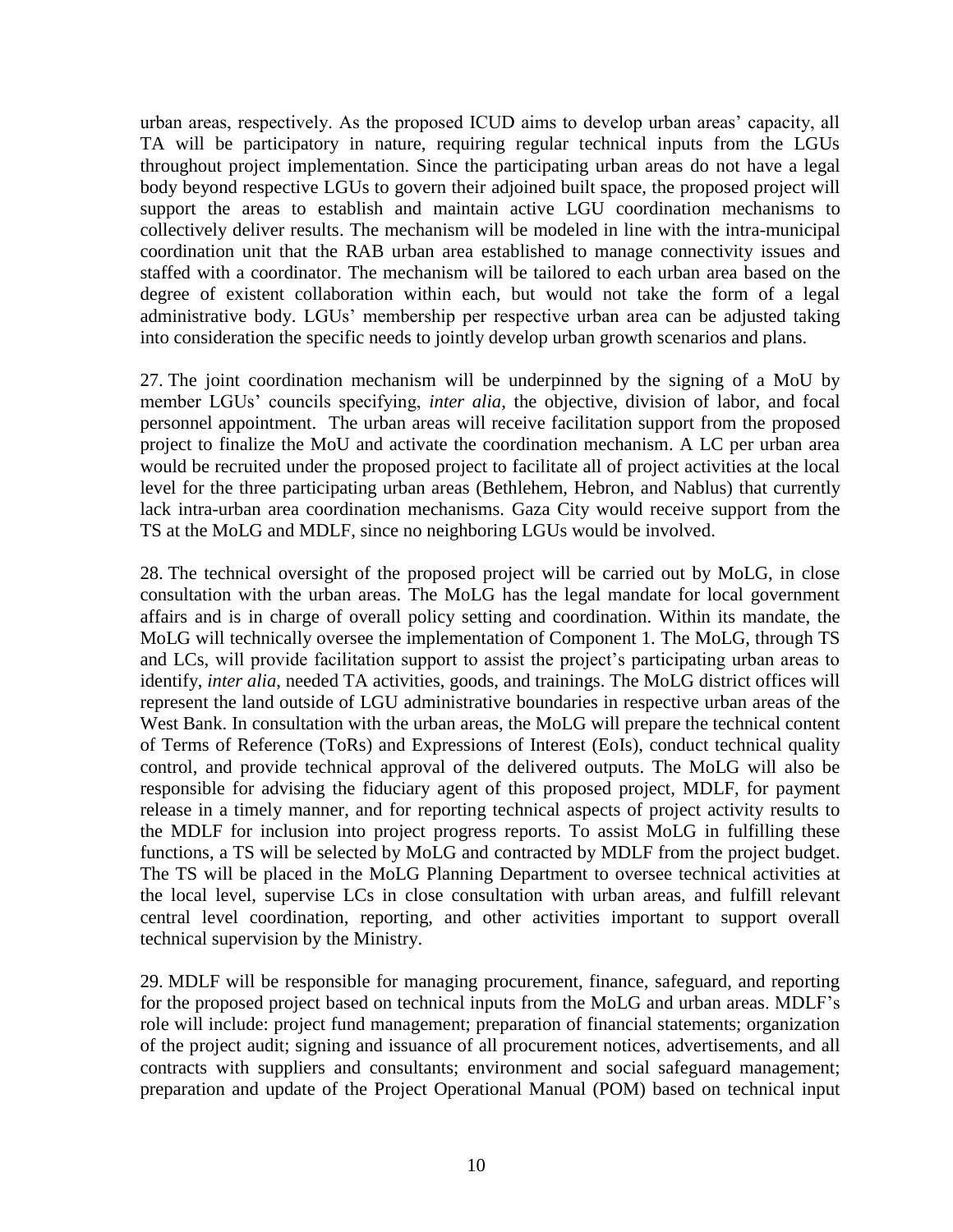from the MoLG; and compilation of results reporting and submission to the Bank. The MDLF is an independent, quasi-governmental organization, governed by a Board of Directors (the Board), which is the policy and strategy-setting authority responsible for monitoring the direction and performance of the Fund. The Board is chaired by the Minister of Local Government and comprises eleven members that are key stakeholders for Palestine's LG sector. The MDLF has demonstrated its capacity to administer donor-funded projects since its establishment in 2005, including the multi-donor financed MDP-II. MDLF is staffed with all key positions required to fulfill its fiduciary and safeguard management roles for this project.

## **B. Results Monitoring and Evaluation**

30. MDLF will be responsible for monitoring and evaluation activities under this proposed project, including the achievement of the PDO, project outcomes, and physical, fiduciary, and safeguard performance. The monitoring and evaluation activities will also include the results that are not captured in the results framework, such as semi-annual feedback collection from project participating urban areas and subsequent fine-tuning of project activities. A structured assessment of capacity developed through this project is also planned at the mid-term and end of the project. The MoLG will be responsible for providing technical input to MDLF, namely all of the technical aspects of procurement, monitoring of progress towards the PDO, and details of project activities. MDLF has been performing at a satisfactory level to collect, aggregate, and analyze results achieved by municipalities under the MDP-II and the MoLG under LGSIP as both programs' implementing agency. The MDLF has a robust monitoring and evaluation system that uses a web-based Program Management Information System (PGMIS) as well as the Financial Management Information System (FMIS) to automate data aggregation, storage, and presentation as part of a resultsbased Monitoring and Evaluation (M&E) system. The MDLF's Results-Based Monitoring Manual (RBMM) has aligned the individual objectives of the various MDLF-implemented projects and programs with the PA's NDP strategic objectives. As such, no additional arrangements or staff are required for the M&E of this project.

#### **C. Sustainability**

31. At present, there is a gap in metropolitan area urban planning policy, practice, and methodology in Palestine, and MoLG has indicated interest in developing capacity to administer, advise on, and implement such practice in Palestine. The Ministry conducted a study on metropolitan planning in 2007, which led to the establishment of the existing joint coordination unit for the RAB area. However, MoLG was unable to go beyond this initial study to mainstream metropolitan planning into government practice or policies. The proposed ICUD therefore would provide the initial metropolitan/urban area growth planning framework and local government driven implementation experience for MoLG to guide metropolitan planning policy development. The MoLG planning unit will technically oversee the proposed project activities and receive support to improve bottom-up metropolitan planning. The urban growth planning exercise will also inform necessary reforms in the PA's own planning system, in addition to the inputs to developing LGUs urban area plans.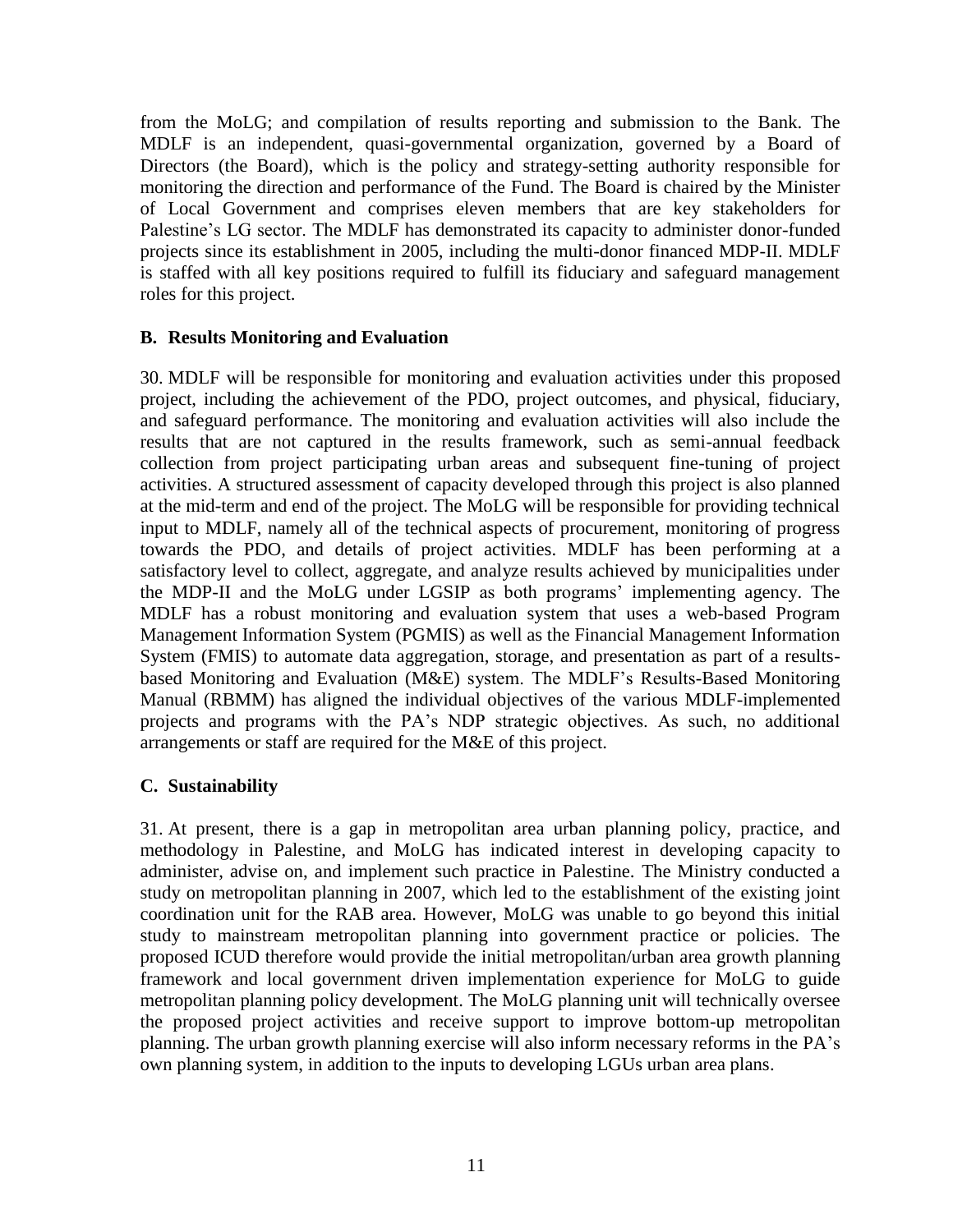32. At the activity level, the intra-urban area collaboration mechanism, which will be either established (Nablus and Hebron urban areas) or strengthened (Ramallah and Bethlehem urban areas) during the early stages of this proposed project, will closely follow the lessons and model of the RAB coordination unit in order to be sustainable. The proposed project will facilitate the urban areas to identify the objective and focus for urban growth planning that reflect the unique urban development challenges existent in each area, and hence ensure that the planning process is fully owned by urban areas. The TA offered under this proposed project will complement existing data and analysis, while the responsibility for meeting respective planning milestones will lie with the urban areas. Parallel to the growth planning process, the proposed project will support the urban areas to potentially carry out activities for interim improvements in public space management and services, should they become evident, to ensure the momentum of planning process and coordination mechanism. With sustained ownership and achievement of growth planning milestones, it is anticipated that the coordination mechanism envisioned could be sustained by the LGUs in a similar manner to the current RAB unit. This unit is financed and hosted by member LGUs on a rotating basis. Eventually, the savings and efficiency gains offered by the urban growth planning exercise would motivate urban areas and the MoLG to integrate both coordination units and planning tools supported by this proposed project into their regular planning and investment prioritization.

33. Additionally, the proposed project is expected to inform the Local Economic Development (LED) policy formulation exercise that is currently undertaken by the PA. The PA has set LED as one of the priority agendas in Palestine's LG sector. Accordingly, the development of an LED Strategy and the implementation of LED pilot projects are underway with the MoLG leadership. This proposed project will assist the Ministry in shifting its thinking on LED away from the current income-generating municipal project-based approach, which has resulted in under-capacitated LGUs attempting to provide private goods. This has unmitigated risks of the public sector crowding out private sector activities and overburdening LGUs beyond their tasked roles of providing local services. The urban growth planning capacity development activities will instead inform the MoLG of approaches and lessons that focus public efforts on removing public sector-generated bottlenecks for private sector-led economic growth resulting from weak urban planning practice (i.e. underserviced available land for investment). The positive lessons and gain of this proposed project, therefore, are envisioned to be mainstreamed into sustainable LED policies to be developed by MoLG.

## V. **KEY RISKS**

## **A. Overall Risk Rating and Explanation of Key Risks**

#### **Systematic Operations Risk Rating Tool (SORT)**

| <b>Risk Category</b>        | <b>Rating</b>      |
|-----------------------------|--------------------|
| 1. Political and Governance | <b>Substantial</b> |
| 2. Macroeconomic            | High               |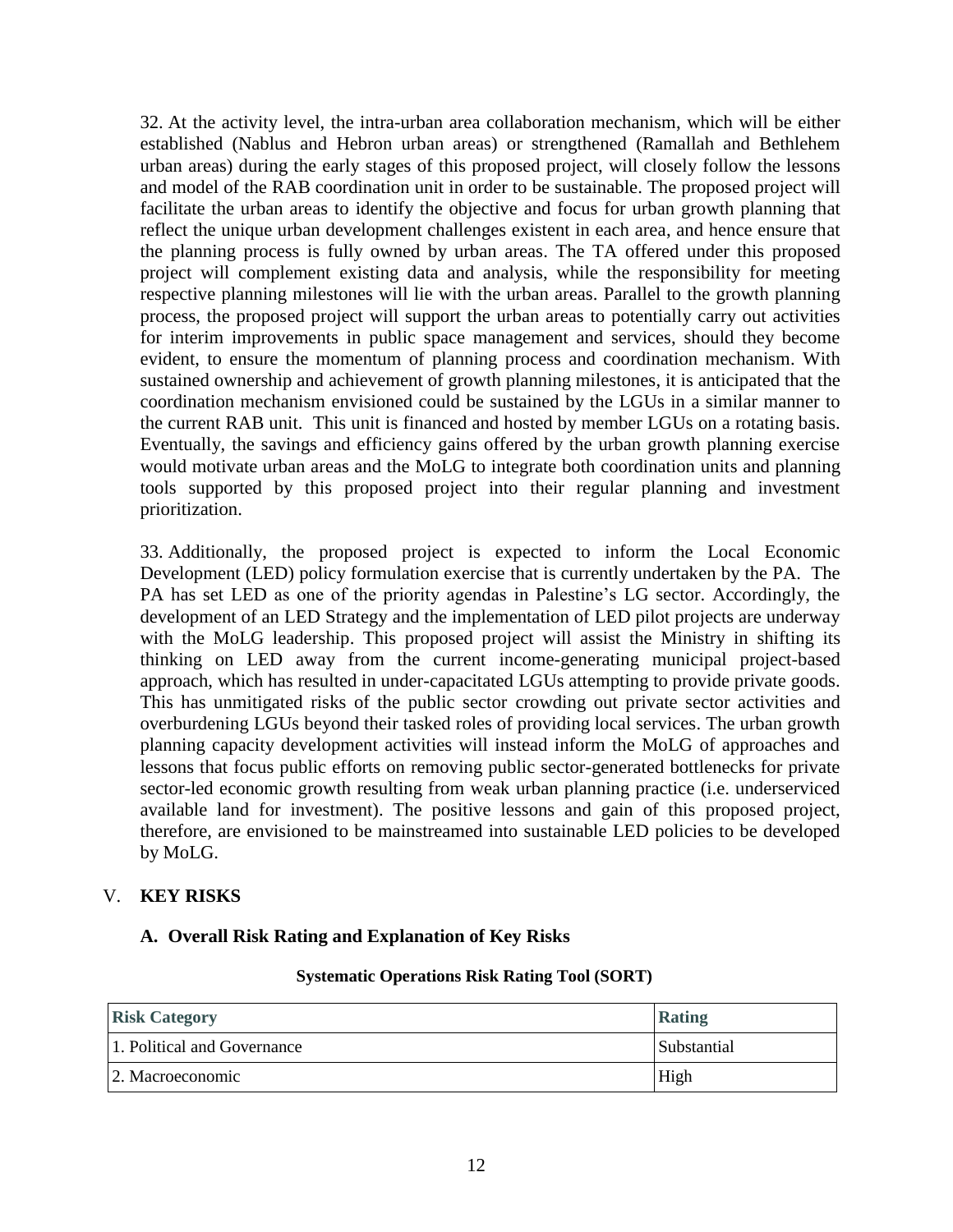| 3. Sector Strategies and Policies                               | Substantial |
|-----------------------------------------------------------------|-------------|
| 4. Technical Design of Project or Program                       | Moderate    |
| 5. Institutional Capacity for Implementation and Sustainability | Substantial |
| 6. Fiduciary                                                    | Substantial |
| 7. Environment and Social                                       | Moderate    |
| 8. Stakeholders                                                 | Moderate    |
| 9. Other                                                        |             |
| <b>OVERALL</b>                                                  | Substantial |

34. *Political and Governance*. The overall risk rating is "Substantial". No progress has been made in the Israeli-Palestinian peace process, while political developments in neighboring countries increase the complexity in the regional context. The separation of Gaza continues to impact the fabric of the Palestinian society and adds to the environment of uncertainty. Israel's physical, administrative, and regulatory restrictions in the West Bank and the blockade of Gaza with sporadic violence heavily impact the PA's ability to implement its national plan. The Bank is under continuous dialogue with the PA, MoF, MoLG, and offers structural governance support to the PA.

35. *Macroeconomic.* The macroeconomic risk is "High". The 2014 war in Gaza and the recent surge of violence in the West Bank have significantly increased uncertainty and negatively impacted consumer and business confidence. The multilayered system of restrictions on movement, access, and trade present an ongoing binding constraint to private sector investment and economic growth. On the fiscal side, risks relate to the persistently high fiscal deficit financed mostly through donor grants that have been relatively unpredictable and on a declining path since 2008. Also, repeated suspensions of tax revenue payments for taxes collected by the GoI on behalf of the PA, and lack of control over public finances and economic management in Gaza significantly add to the risks. The mitigations measures for the high macroeconomic risk are beyond the scope of this project to address.

36. *Sector Strategies and Policies*. In the LG sector, resources for capital investments as well as operation and maintenance for improved service delivery remain scarce. There is a need for consolidation in the sector to improve financial sustainability and improve basic service delivery. The PA's fiscal distress may continue putting pressure to use centrally collected local resources for national-level priorities. This would deprive local authorities of much needed public financial resources and further limit fiscal space for investments. Movement and access restrictions limit the scope of local infrastructure interventions, and permit requirements from the Israeli Civil Administration are subject to protracted approval. Risk considerations for this project are addressed and embedded in the proposed project design and mitigated against as part of the capacity building activities supporting the government systems and the LGUs of the participating urban areas.

37. *Institutional Capacity for Implementation and Sustainability.* Currently no systematic legal mechanism/entity exists for intra-urban area collaboration, planning, or administration,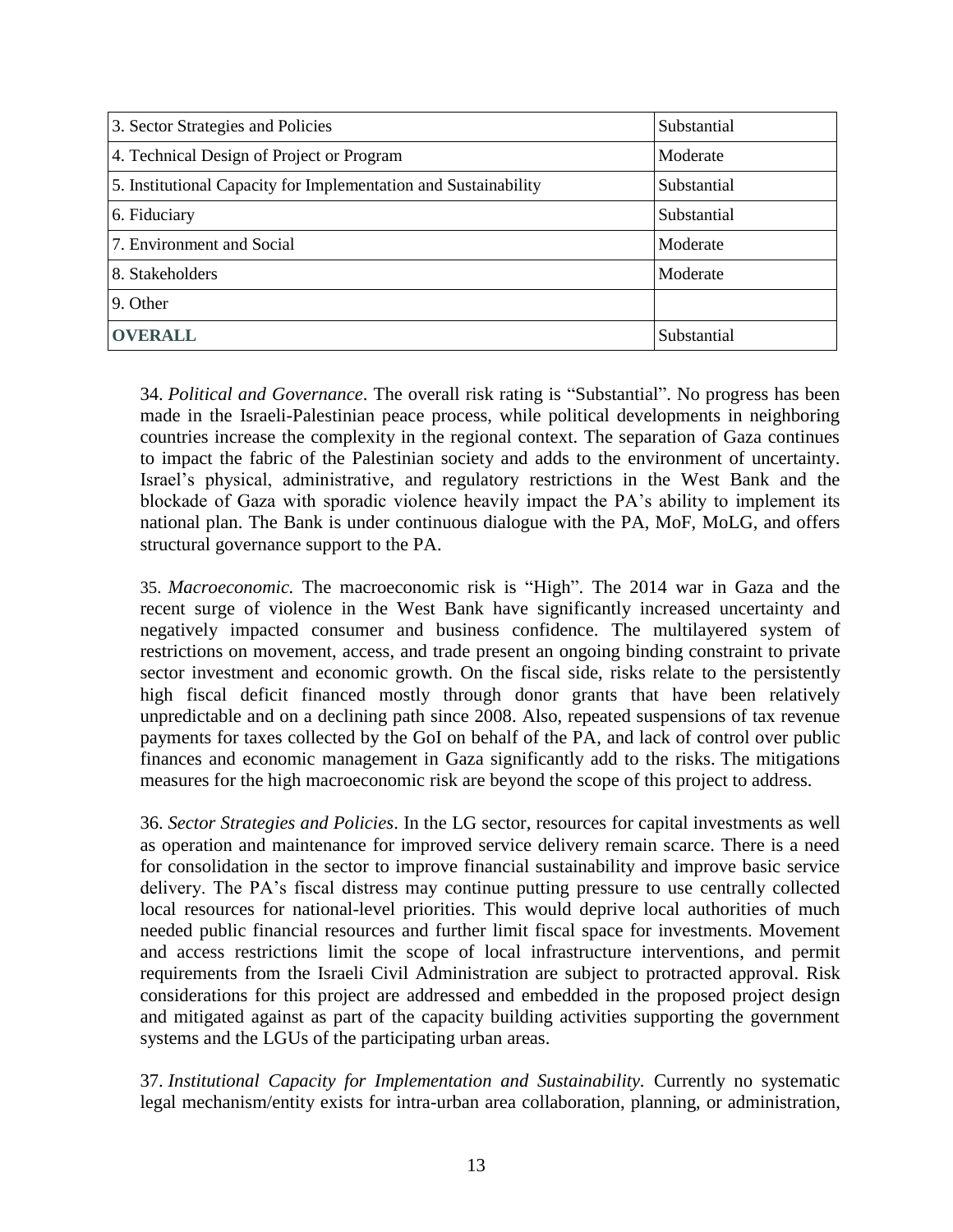etc. Additionally, MDLF, an implementing partner, while possessing a strong track record of fulfilling fiduciary and safeguard responsibilities of Bank projects in the LGU sector in the past, has not previously engaged in the area of urban spatial planning. The design of the proposed project aims to mitigate these concerns by utilizing and strengthening existing capacity at the MoLG Planning Department, RAB joint coordination unit sustained by three municipalities in Ramallah urban area, and MoLG district offices in West Bank. The MoLG Planning Department has supported a joint coordination mechanism in RAB and Bethlehem urban areas, and facilitated consultative workshops in Nablus and Hebron areas for the same purpose. In light of the ministry's shortage of manpower and need to strengthen technical knowledge on urban growth planning and bottom-up process of conducting the planning, the proposed project will hire a TS to be based at MoLG Planning Department in Ramallah and three LCs to be based at three participating urban areas in West Bank to assist MoLG successfully oversee technical aspects of the proposed project. Gaza City would receive support from the TS at the MoLG and MDLF, since no neighboring LGUs would be involved.

38. *Financial Management*. The "Moderate" financial management (FM) risk after mitigating measures reflects the risk of disbursement delays due to insufficient coordination between MoLG to issue technical clearance and MDLF to transfer payment to consultants and contractors in a timely manner. The mitigating measures would include: (i) specific guidance on the World Bank FM arrangements; (ii) the submission of the interim financial reports and the Project Audit Report to the Bank, and (iii) FM supervision and implementation support.

39. *Procurement*. The "Substantial" risk rating is based on the following: (i) MoLG's capacity to handle procurement for the TA, particularly the selection of consultants, and management of consultants' contracts requires strengthening; (ii) MDLF's specific technical expertise in metropolitan growth planning is weak as it has no prior experience on such activities to be able to sufficiently control the quality of the TA themselves; and (iii) the lack of proper coordination and interaction between MoLG and MDLF may cause procurement and project implementation delays. Further deterioration of the Palestine's political context and the market situation may limit competition and discourage participation by qualified international consultants. The corresponding mitigation measures are: (i) a Technical Supervisor at MoLG and LCs in each participating urban area in West Bank except for Ramallah area will be financed under the proposed project; (ii) the project implementation structure and the detailed responsibilities and coordination mechanism of the various entities shall be clearly defined in the POM, to be approved by the Bank prior to effectiveness; and (iii) the project procurement plan shall be jointly drafted by MDLF and MoLG, ensuring an adequate and realistic sequencing and prioritization of actions. The procurement plan has been drafted and is currently under the Bank task team's review.

40. *Environment and Social*. TA packages financed by the proposed project may result in some land use changes, with accompanying environmental and social impacts. Thus the Environmental and Social Management Framework (ESMF) includes a set of screening instruments to assess these impacts. Initial individual TA screening will result in exclusion of any TA products with category "A" impacts. TA packages preparation will be supervised by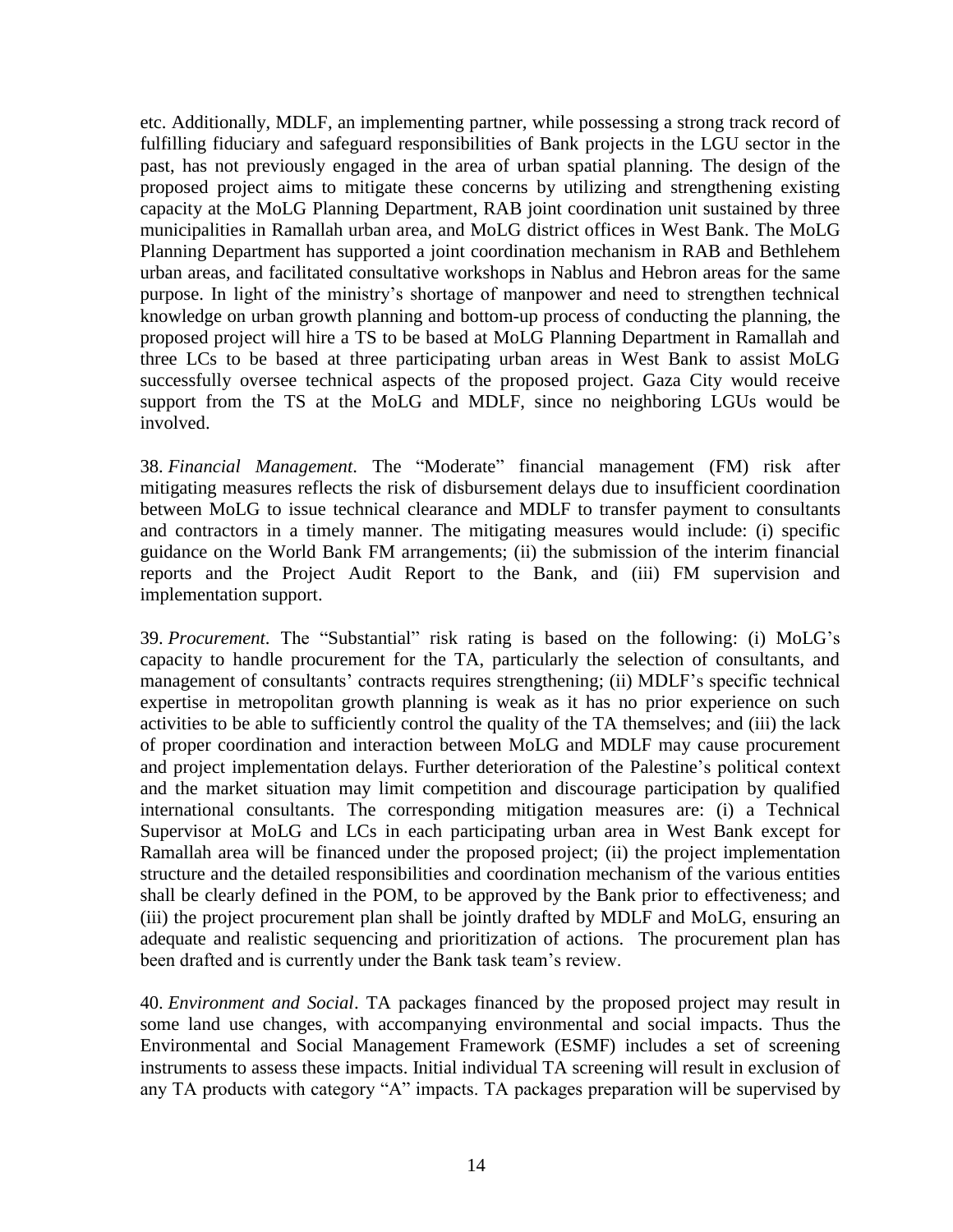the safeguards agent, MDLF, who has good experience with implementing ESMFs and is familiar with Bank safeguards policies from previous and ongoing operations. The environmental safeguards risk rating is "Moderate" due to the unknown impacts which might result from future implementation of these TA packages.

41. The social risk is "Low". As the proposed ICUD only finances studies, training, and goods, and there will be no land acquisition financed as part of this proposed project or added at a later stage to this proposed project, the World Bank (WB) Policy on Involuntary Resettlement, OP 4.12, will not apply to the proposed ICUD. This proposed project will not recommend, endorse, or facilitate future pipeline investments that are on private land as well as municipally owned land that has squatters/ users of the land for livelihoods. This is due to the delays that would be incurred for the implementation of investments if OP 4.12 were triggered. Additionally, because studies might lead to expropriation beyond the time of World Bank involvement, Recommended Resettlement Policy Framework (RPF) Contents were prepared and attached as an Annex to the ESMF manual to provide guidance on any potential involuntary land acquisition after the lifetime of this proposed project.

## VI. **APPRAISAL SUMMARY**

## **A. Economic and Financial Analysis**

42. This proposed project is a technical assistance and capacity building operation and will not finance any public investment. Given such characteristics, a quantitative economic and financial analysis is not an appropriate tool to assess the benefits of this proposed project. The expected development impact of the proposed project includes among others: (i) enhanced efficiency gains in investment planning due to improved urban growth management; (ii) accelerated creation of jobs and affordable housing units by private sector actors; (iii) enhanced living conditions for residents, for example, through improved urban planning reflecting connectivity and green space needs; (iv) prevention of hazardous living conditions (e.g. overcrowding) for citizens which would result from continued lack of urban area-level growth planning; and (v) creating an environment to better accommodate private sector investment and encourage economic growth. The proposed project would contribute to building public sector capacity for more efficient use of public resources and leveraging of private investments to maximize economic benefits. The proposed project would support, *inter alia*, strategic urban spatial planning and application of standard economic and financial analysis and Cost-Benefit-Analysis in the investment prioritization process. Accordingly, public financing to this proposed project is justified.

43. The World Bank's added value to support this proposed project is evident based on the Bank's integrated and comprehensive LG sector support as well as its catalytic role for DPs to come into the sector (e.g. MDP, LGSIP). The Bank also is in a position to contribute to the in-depth knowledge developed through a series of previous TA, on the topic of PPPs in municipal service and affordable housing unit provision in the West Bank. As this proposed project sets out to address new challenges for Palestine's LG sector, such as planning for sustainable urban growth in major urban areas, the Bank is also well positioned to provide its international experience from similar non-Palestinian projects.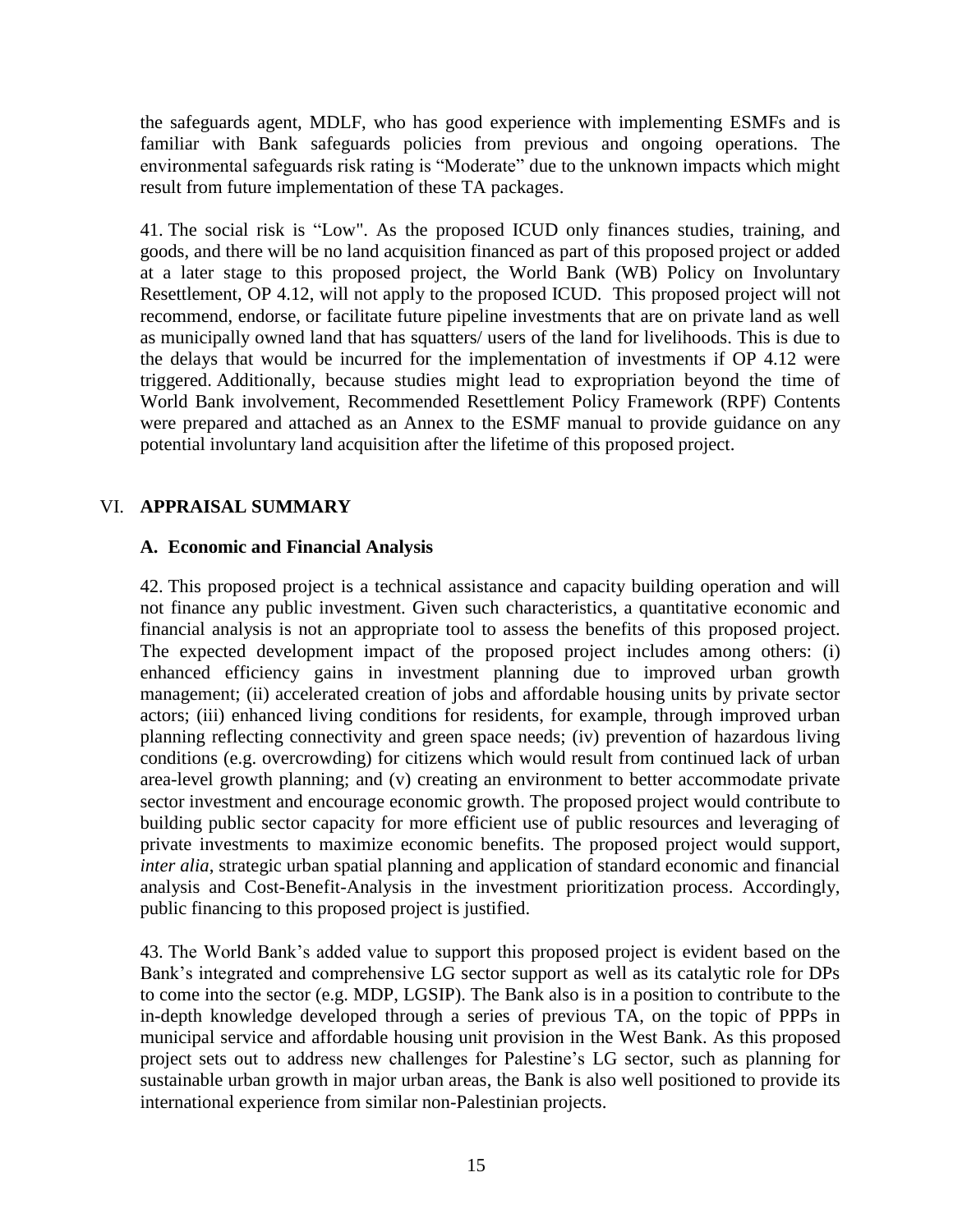## **B. Technical**

44. Targeted interventions intended to develop the institutional capacity of participating urban areas have been informed by detailed diagnostic work conducted during the preparation phase. The work includes spatial analysis to visually identify Palestine's major urban areas in which built-up areas have already spilled over respective administrative boundaries of LGUs. The analysis was conducted by utilizing knowledge sharing from the global analytical initiative by the Bank called Global Urban Footprints (produced by the German Aerospace Center with the Bank support). In collaboration with the largest municipalities in the respective urban areas, city profiles were developed to understand institutional capacity, spatial constraints, investment priorities, and local economic development initiatives in the urban areas. During pre-appraisal, the Bank in collaboration with MoLG conducted geo-spatial analytical capacity assessments of West Bank urban areas to further fill the existing information gap.

45. Additionally, findings and recommendations from previous Bank-executed  $TA^{10}$  were utilized to identify common public sector-produced obstacles for PPPs seen in the examples of affordable housing unit provision and municipal service delivery. While analyzing different types of public-private collaborations, the analytical work indicated that the main public-sector posed obstacles for greater private sector participation in urban development stems from the lack of LGU capacity to anchor and rationalize public investment in a coherent spatial planning framework that covers urban areas as a whole.

46. Further consultations with private sector stakeholders, namely Chambers of Commerce and the IFC, confirmed that strengthening LGUs' spatial planning capacity would be critical to facilitate private sector-led economic growth. While public sector-posed obstacles are wide-ranged, the private sector identified the shortage of land and sites connected to reliable public services as well as inefficient and unreliable connectivity infrastructure among the main obstacles to growth. Weak rationalization of public investment due to the LGUs' lack of coherent spatial planning capabilities, coupled with chronically limited public funds for investment, lead to such deficiencies. Accordingly, the proposed project would focus to develop urban spatial management capabilities in Palestine's leading urban areas.

## **C. Financial Management**

47. A Financial Management capacity assessment for MDLF was carried out as part of the appraisal of the ongoing MDP II, and was updated for this proposed project. Taking into account the aforementioned risks and mitigation measures, the overall financial management risk is assessed as "Moderate". The implementation of the FM arrangements and the related risk mitigation measures proposed in Annex 3 would satisfy WB OP10 minimum requirements. The overall responsibility for the implementation of FM and disbursement arrangements will rest with MDLF which will act as the Bank's counterpart for all FM aspects of the proposed project. MDLF has a track record of managing the FM arrangements of WB funds. The grant funds will be deposited through a US Dollar Designated Account (DA) opened and managed by the MDLF. The proposed project's financial statements will be

 $\overline{a}$ <sup>10</sup> Housing Sector TA, P128982, PPP in Municipal Service Delivery TA, P143782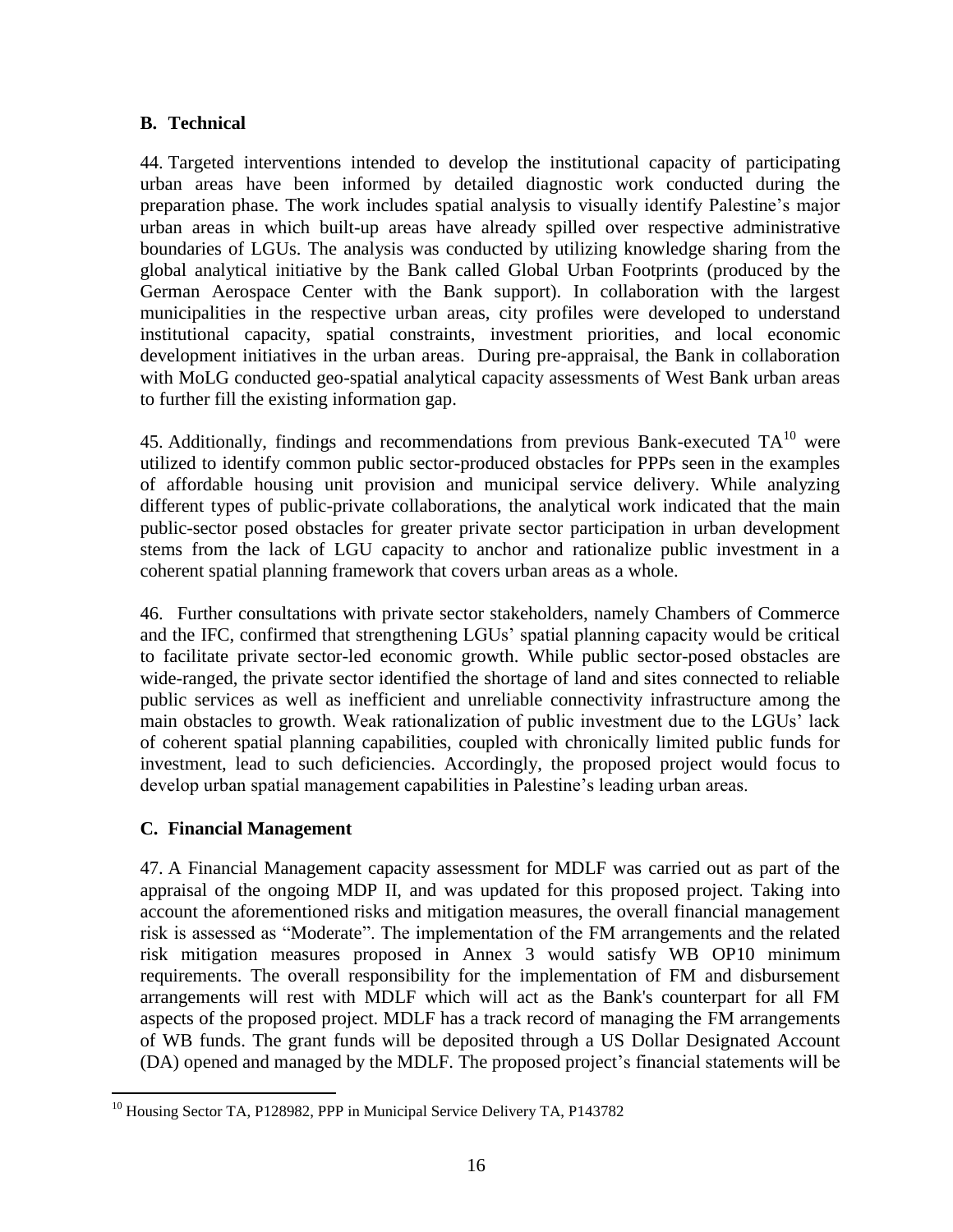annually audited by a qualified independent auditor acceptable to the Bank, in accordance with internationally accepted auditing standards, and ToR acceptable to the Bank.

# **D. Procurement**

48. Procurement for the proposed project shall be carried out in accordance with the WB "Guidelines: Procurement of Goods, Works and Non-Consulting Services under IBRD Loans and IDA Credits and Grants" by World Bank Borrowers published by the WB in January 2011, and revised July 2014 and the WB "Guidelines: Selection and Employment of Consultants under IBRD Loans and IDA Credits and Grants by World Bank Borrowers" published by the WB in January 2011, and revised July 2014, the Grant Agreement and procurement plan approved by the Bank. "Guidelines on Preventing and Combating Fraud and Corruption in Projects Financed by IBRD Loans and IDA Credits and Grants", dated October 15, 2006 and updated January 2011, shall apply to the proposed project.

49. The overall responsibility for the implementation of the proposed project procurement will rest with MDLF, which would act as the main counterpart to the Bank for all procurement aspects of the project. In particular, all procurement notices and advertisements and all contracts with suppliers and consultants will be issued and signed by MDLF. In consultation with participating urban areas, MoLG will take the lead on all technical aspects of the procurement process and will be responsible for contract management including the review and approval of consultants' deliverables and the receipt/inspection and acceptance of goods, and for advising MDLF on the release of funds to the consultant/supplier in accordance with the signed contract. During appraisal, a procurement plan (PP) for the first 18 months of the project implementation was prepared and agreed with the Bank. It specifies the procurement packages/consultancy assignments, estimated cost, methods and schedule. The PP will be updated at least annually or as needed to reflect actual project implementation needs.

50. The overall procurement risk rating for the proposed project is Substantial. The Bank's prior review thresholds for this project were set based on the existing procurement capacity and the identified procurement risks. All ToRs will be subjected to the Bank's technical review and clearance. In addition to prior review, the Bank will carry out at least two supervision missions per year during which a follow-up and quality control of procurement /contract management matters will be carried out.

# **E. Social (including Safeguards)**

51. The proposed project is expected to have positive social benefits through improved urban growth planning, which in turn will facilitate the creation of jobs, affordable housing, the welfare of refugees, and receipt of better public services. As the proposed ICUD only finances studies, trainings, and goods, and there will be no land acquisition financed as part of this project or added at a later stage of this Project, the World Bank Policy on Involuntary Resettlement, OP 4.12, will not apply to the proposed ICUD. Studies as part of this proposed project on urban space will cover private and public land. However, this proposed project will not recommend, endorse, or facilitate future pipeline investments that are on private land, as well as the municipally owned land that has squatters/ users of the land for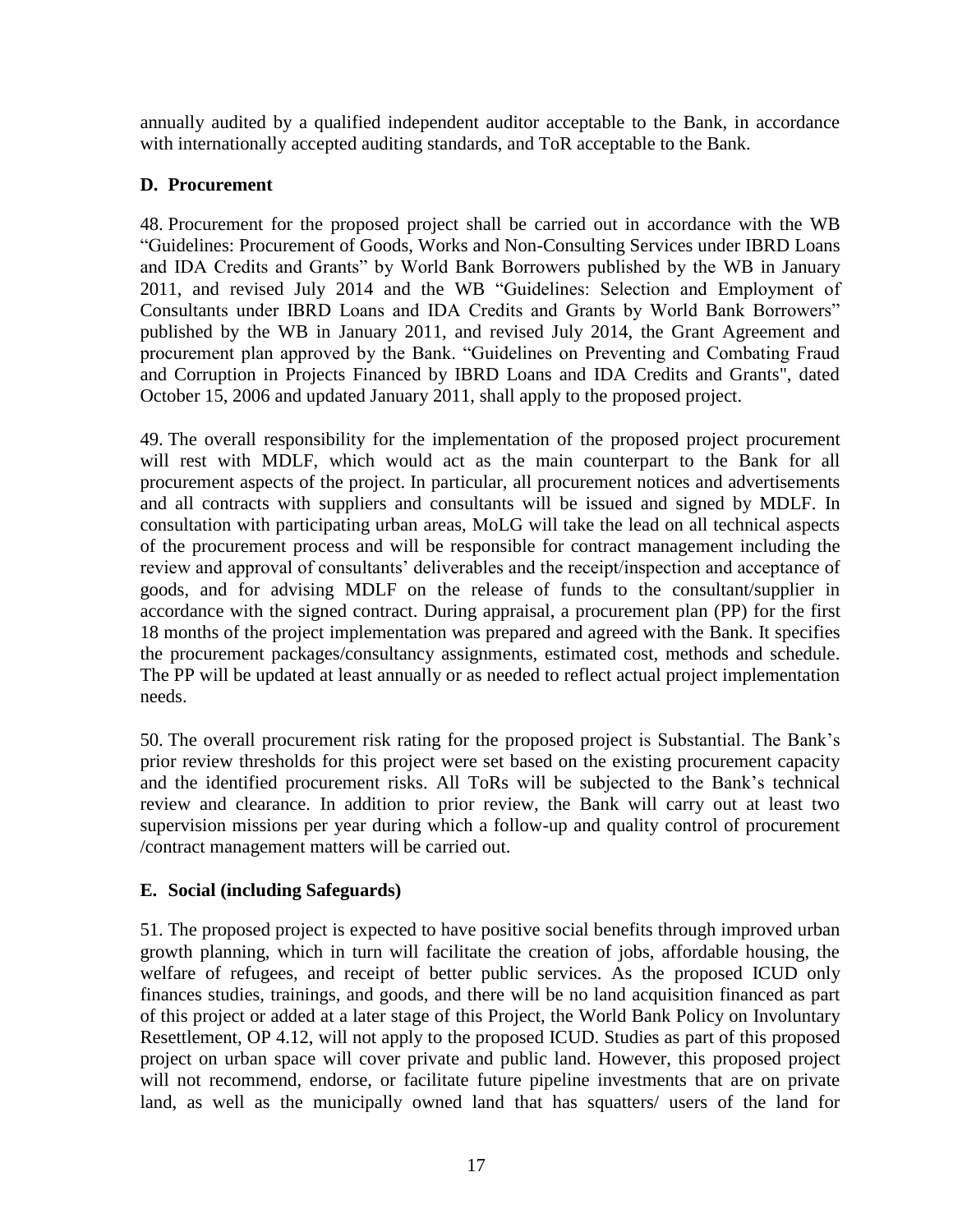livelihoods. This is due to the delays that would be incurred for the implementation of investments if OP 4.12 were triggered. To screen for these exclusions for potential pipeline investments, as part of the studies, the proposed project will rely on the POM, which will include a rigorous downstream investment screening process. Given that studies financed under this project may lead to expropriation beyond the time of World Bank involvement, RPF (Resettlement Policy Framework) Contents were prepared and attached as an Annex to the ESMF. It provides guidelines on any potential involuntary land acquisition after the lifetime of this proposed project. Additionally, the POM will include guidance on documentation of power of choice in cases of willing-seller willing-buyer and voluntary land donation (VLD). The MDLF has gained solid experience in rigorous sub-project screening and ensuring the correct documentation for VLD during its implementation of the WB financed MDP and MDP-II.

52. So as not to duplicate efforts, the proposed project will rely on the current Citizen Engagement approaches developed and implemented by MDP-II (i.e. participatory consultations, Grievance Redressal Mechanism). The proposed ICUD will apply the MDP-II Grievance Redressal Mechanism, which is designed to be accessible to communities, document complaints/ responses in a log, and provide timely responses to communities.

## **F. Environment (including Safeguards)**

53. The proposed project would finance TA, trainings, and goods to facilitate urban growth planning in five participating urban areas. The open menu of capacity building activities is demand-driven tailored to the specific needs of individual urban areas. Discussions with the client indicated the outputs may include urban development/spatial/strategic development studies, which might propose some land use adjustments in the participating urban areas, and/or detailed studies of joint interest, such as traffic flow. The studies are expected to inform the client's pipeline investments in forthcoming operations.

54. The expected proposed project outputs, TA, studies, training, and land use maps, will have social and environmental impacts. However, these outputs will be screened so as to exclude any financing of outputs with potential category "A" impacts. Therefore, the proposed project environmental category has been confirmed as category "B' according to OP/BP 4.01. Since the TA/CB activities are demand-driven, they will be fully identified by beneficiary agglomerates during proposed project implementation. The proper instrument for OP4.01 is therefore an ESMF which was prepared, finalized, and disclosed by the client on June 14, 2016, and in the Infoshop on June 15, 2016. This ESMF screens proposed project TA activities, determines probable social and environmental impacts, and includes generic ToR and contractor clauses for environmental and social impact assessments and management plans as deemed necessary.

55. As the fiduciary and safeguards agent for the proposed project, MDLF has prepared the ESMF in consultations with the MoLG and targeted municipalities in the five participating urban areas. During the proposed project implementation, MDLF in cooperation with MoLG and LGUs that formulate intra-urban area coordination mechanisms in the participating urban areas will ensure that the proposed project activities are screened properly, and TA/CB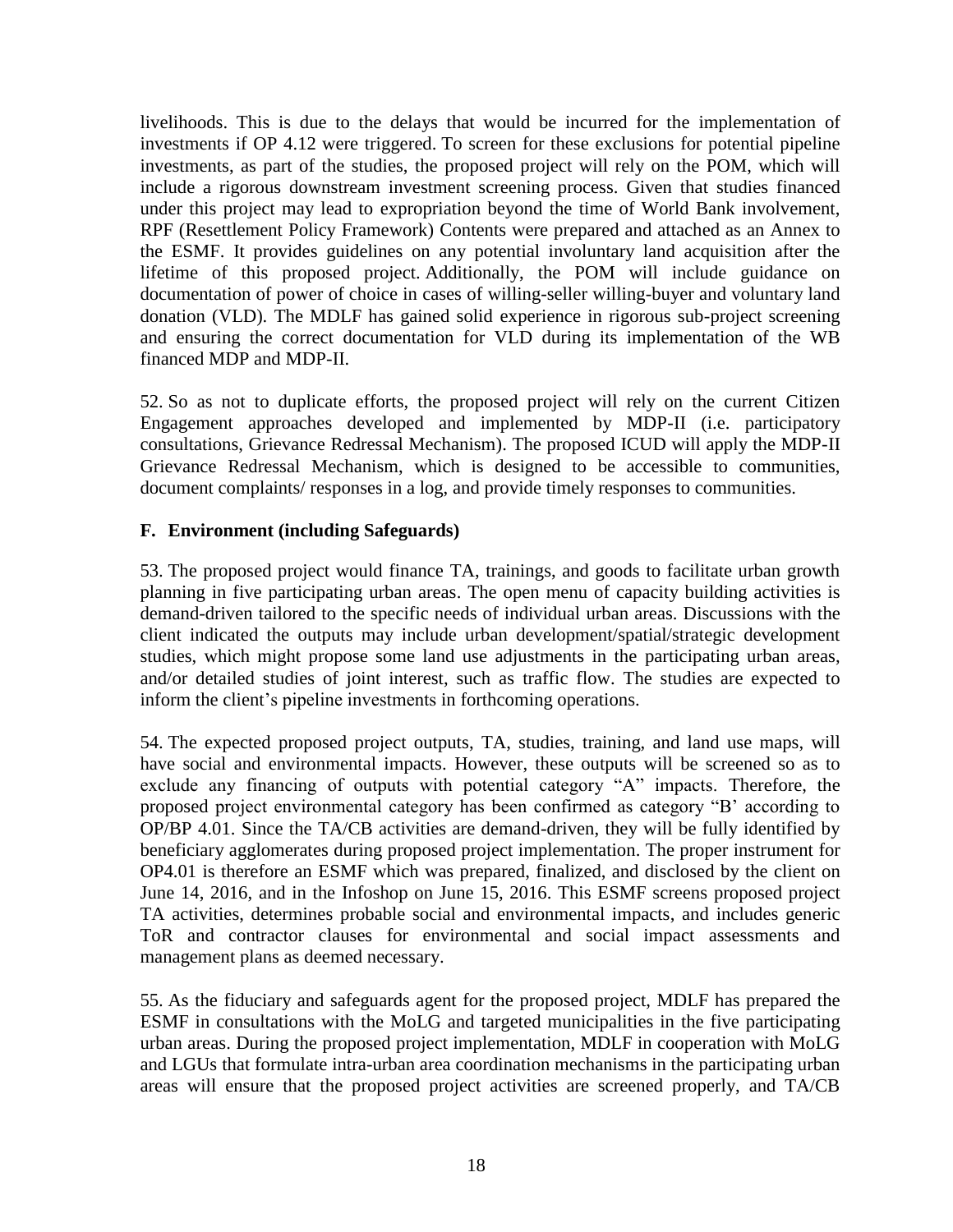consultancies will include proper ToRs to address, analyze, and propose mitigation measures for potential social and environmental impacts.

## **G.World Bank Grievance Redress**

56. Communities and individuals who believe that they are adversely affected by a WB supported project may submit complaints to existing project-level grievance redress mechanisms or the WB's Grievance Redress Service (GRS). The GRS ensures that complaints received are promptly reviewed in order to address project-related concerns. The proposed project affected communities and individuals may submit their complaint to the WB's independent Inspection Panel which determines whether harm occurred, or could occur, as a result of WB non-compliance with its policies and procedures. Complaints may be submitted at any time after concerns have been brought directly to the World Bank's attention, and Bank Management has been given an opportunity to respond. For information on how to submit complaints to the World Bank's corporate Grievance Redress Service (GRS), please visit [http://www.worldbank.org/GRS.](http://www.worldbank.org/GRM) For information on how to submit complaints to the World Bank Inspection Panel, please visit [www.inspectionpanel.org.](http://www.inspectionpanel.org/)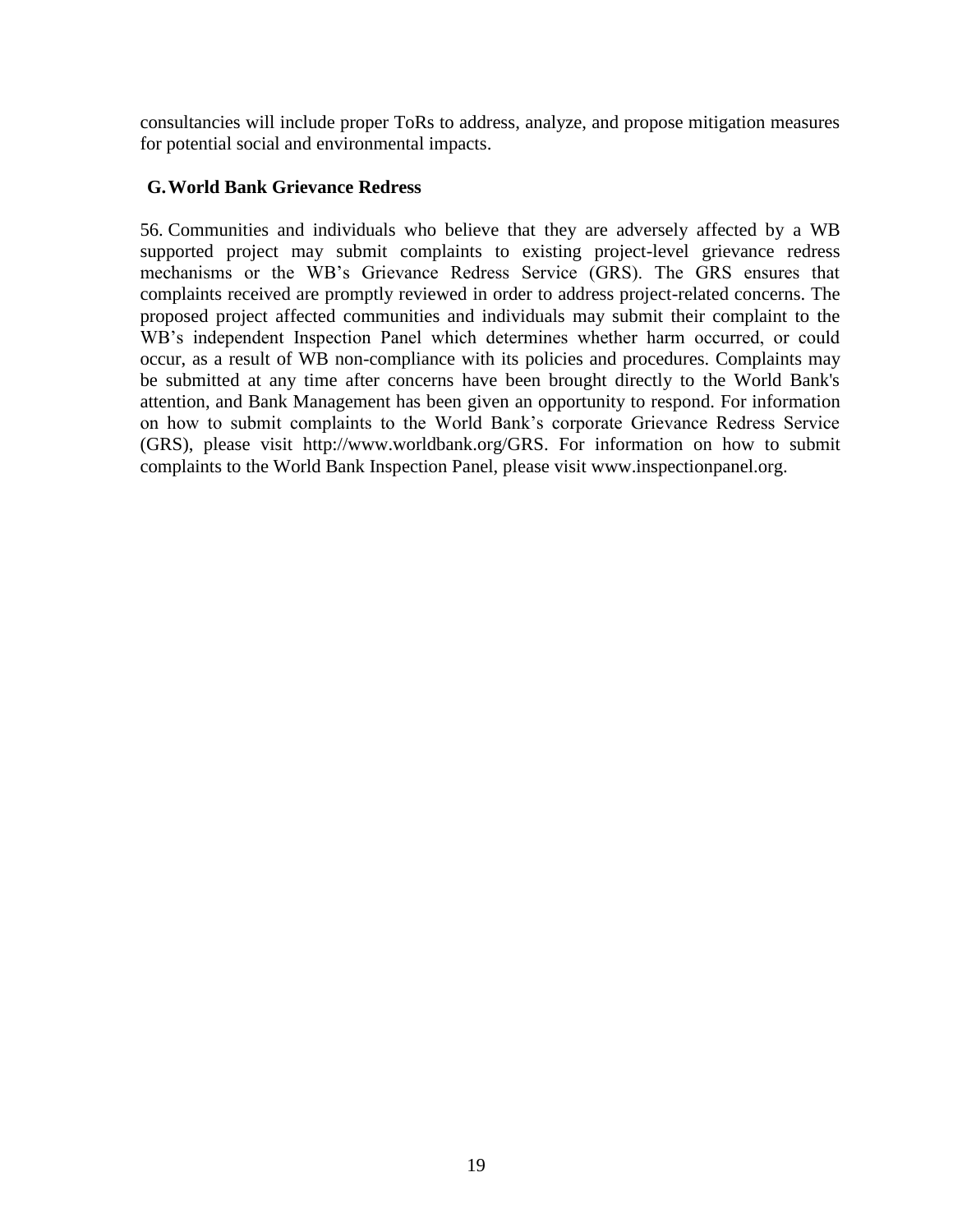## **Annex 1: Results Framework and Monitoring**

**Country: West Bank and Gaza**

#### **Project Name: GZ-Integrated Cities and Urban Development Project (P150991)**

## **Results Framework**

## **Project Development Objectives**

PDO Statement

The proposed project development objective is to enhance the capacity of participating urban areas to plan for sustainable urban growth.

**These results are at** Project Level

## **Project Development Objective Indicators**

|                                                                                                                                             |                 | <b>Cumulative Target Values</b> |                 |                 |            |                 |                                 |     |     |               |
|---------------------------------------------------------------------------------------------------------------------------------------------|-----------------|---------------------------------|-----------------|-----------------|------------|-----------------|---------------------------------|-----|-----|---------------|
| Indicator Name                                                                                                                              | <b>Baseline</b> | YR1                             | YR <sub>2</sub> | YR <sub>3</sub> | YR4        | YR <sub>5</sub> | YR <sub>6</sub> YR <sub>7</sub> | YR8 | YR9 | End<br>Target |
| Number of urban areas that develop cost-analyzed<br>scenarios for urban growth and disclose them to<br>the public.                          | 10              |                                 |                 |                 |            |                 |                                 |     |     |               |
| Number of urban areas whose member LGUs'<br>plans are aligned to the selected growth scenario $\vert 0 \rangle$<br>at the urban area level. |                 |                                 |                 |                 |            |                 |                                 |     |     |               |
| Direct project beneficiaries $(Number) - (Core)$                                                                                            | $\theta$        | <b>TBD</b>                      | <b>TBD</b>      | <b>TBD</b>      | <b>TBD</b> |                 |                                 |     |     | <b>TBD</b>    |
| Female beneficiaries $(\%)-$ (Core)                                                                                                         | $\overline{0}$  | <b>TBD</b>                      | TBD             | <b>TBD</b>      | <b>TBD</b> |                 |                                 |     |     | <b>TBD</b>    |

**Intermediate Results Indicators**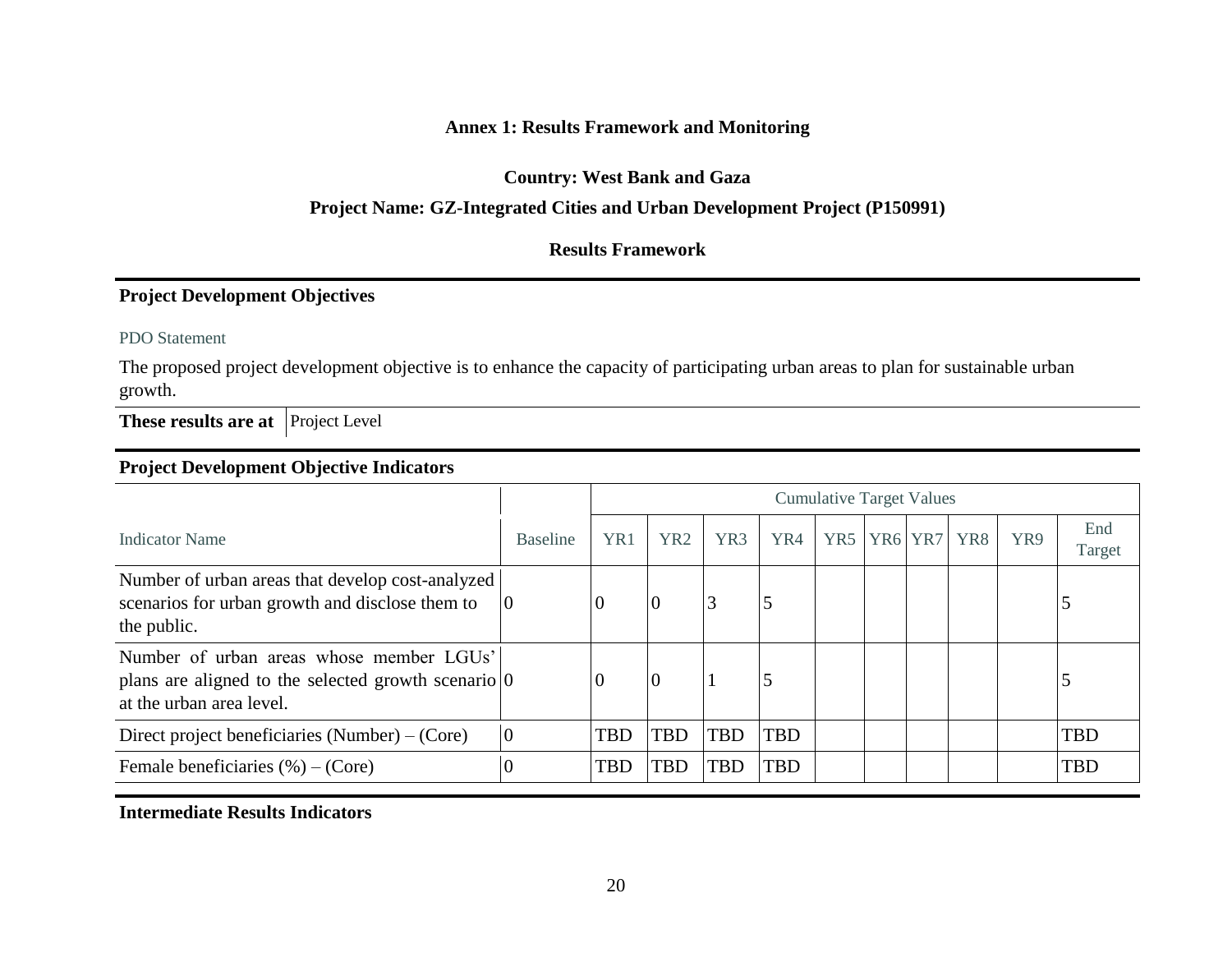|                                                                                                                                                        |                 | <b>Cumulative Target Values</b> |                 |     |     |     |                                 |     |     |               |
|--------------------------------------------------------------------------------------------------------------------------------------------------------|-----------------|---------------------------------|-----------------|-----|-----|-----|---------------------------------|-----|-----|---------------|
| Indicator Name                                                                                                                                         | <b>Baseline</b> | YR1                             | YR <sub>2</sub> | YR3 | YR4 | YR5 | YR <sub>6</sub> YR <sub>7</sub> | YR8 | YR9 | End<br>Target |
| Number of participating urban areas that establish<br>and actively maintain an intra-urban area<br>coordination mechanism for the life of the project. |                 |                                 |                 | 4   |     |     |                                 |     |     |               |
| Urban Growth Planning roadmap prepared for all<br>participating urban areas (Yes/No)                                                                   | N <sub>o</sub>  | N <sub>o</sub>                  | Yes             | Yes | Yes |     |                                 |     |     | Yes           |
| Number of urban areas that complete baseline<br>assessments of existing urban extent.                                                                  |                 | v                               |                 |     |     |     |                                 |     |     |               |

# **Indicator Description**

# **Project Development Objective Indicators**

| Indicator Name                                                                                                        | Description (indicator definition etc.)                                                                                                                                                                                                                                                                                                                                                                                         | Frequency Data Source / Methodology                                                                                                                                                                                                | Responsibility<br>for Data<br>Collection |
|-----------------------------------------------------------------------------------------------------------------------|---------------------------------------------------------------------------------------------------------------------------------------------------------------------------------------------------------------------------------------------------------------------------------------------------------------------------------------------------------------------------------------------------------------------------------|------------------------------------------------------------------------------------------------------------------------------------------------------------------------------------------------------------------------------------|------------------------------------------|
| Number of urban areas that develop<br>cost-analyzed scenarios for urban<br>growth and disclose them to the<br>public. | Scenarios for urban growth will include Annual<br>population growth and associated land,<br>services, and infrastructure needs forecasts,<br>as well as cost-analyzed options for<br>infrastructure and service extensions based<br>different growth patterns<br>and<br><sub>on</sub><br>expansion/infill locations. The scenarios<br>will be disclosed to the public to ensure<br>citizen feedback. The duration of disclosure | Disclosed<br>summaries<br>documents themselves<br>public viewing<br>(website, MoLG)<br>signboard, town hall meetings,<br>etc.). Project progress reports<br>activities undertaken<br>to<br><sub>on</sub><br>develop the scenarios. | and Participating<br>for Urban Areas,    |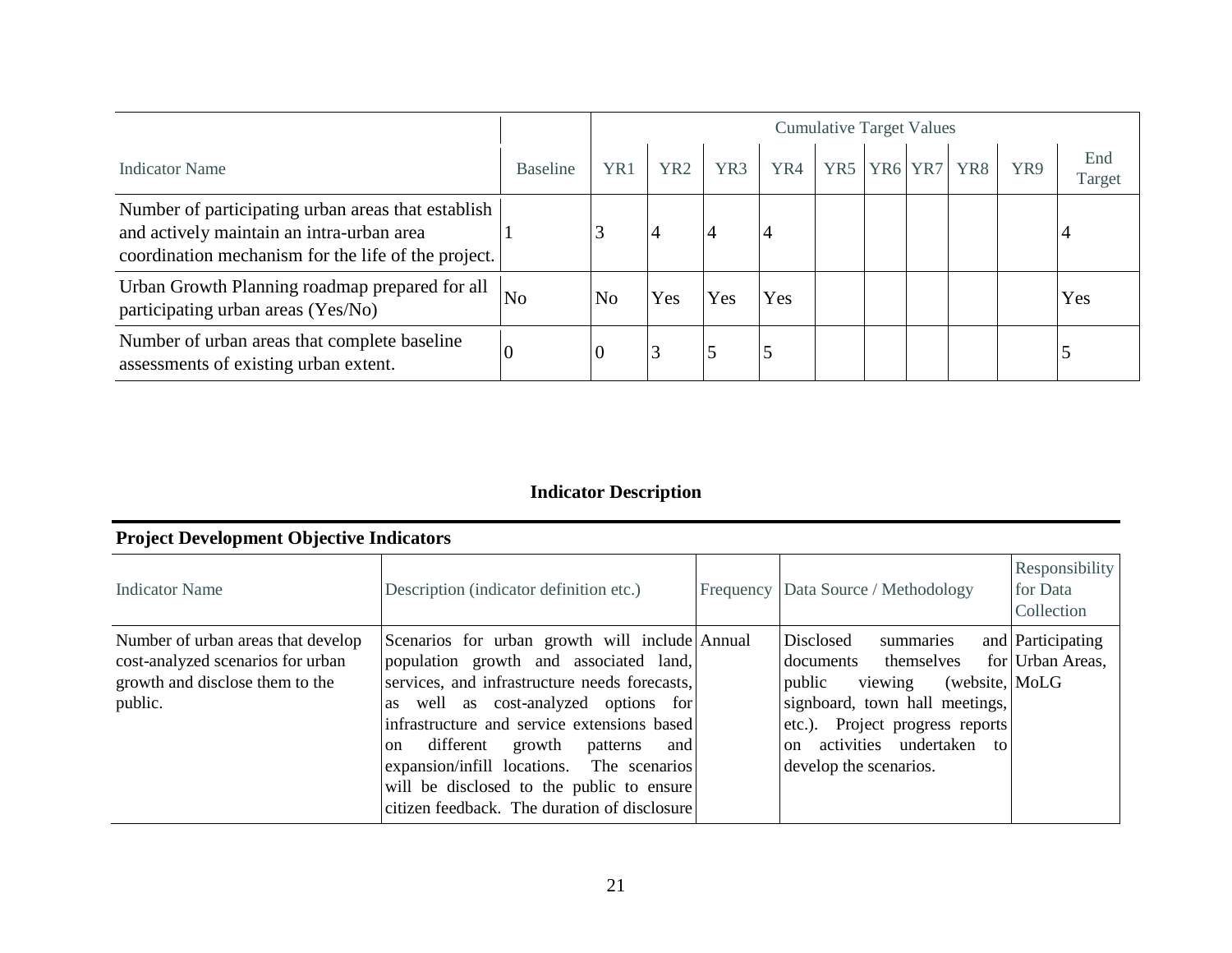|                                               | will be determined based on the national<br>regulation related to urban plans and<br>recorded in the POM prior to the<br>commencement of scenario exercise.                                                                                                                                                                                                                                                                                                                                                                                                                                                                                                                                                                                                                                                                                                                                                                                                                                                                                                                                                                                         |                                                                                                                                                                                                                                                       |                                       |
|-----------------------------------------------|-----------------------------------------------------------------------------------------------------------------------------------------------------------------------------------------------------------------------------------------------------------------------------------------------------------------------------------------------------------------------------------------------------------------------------------------------------------------------------------------------------------------------------------------------------------------------------------------------------------------------------------------------------------------------------------------------------------------------------------------------------------------------------------------------------------------------------------------------------------------------------------------------------------------------------------------------------------------------------------------------------------------------------------------------------------------------------------------------------------------------------------------------------|-------------------------------------------------------------------------------------------------------------------------------------------------------------------------------------------------------------------------------------------------------|---------------------------------------|
| Number of urban<br>areas<br>urban area level. | whose Measures the urban area-member LGUs' Annual<br>member LGUs' plans are aligned to capacity and commitment to implement the<br>the selected growth scenario at the vision and growth scenario developed<br>through Urban Growth Planning exercise.<br>The urban growth planning exercise will<br>identify and decide on the space where the<br>urban areas' population growth could be<br>accommodated. Where the space will<br>geographically overlap with existing LGU<br>boundaries is not known at this stage (it may<br>run across all member LGUs' boundaries, or<br>be contained in only one or a few member<br>LGU boundaries). Once the space is<br>determined, the LGUs which include the<br>space in its boundaries will need to adjust<br>their plans accordingly, while other member<br>LGUs may/may not adjust their plans based<br>on the indirect impact of such space to be<br>planned and developed in the same urban<br>area. When all of the necessary adjustments<br>for the identified space are completed,<br>which might or might not involve all of<br>member LGUs, this indicator will be<br>considered as being met. | Review of, <i>inter alia</i> , land use Participating<br>plan ("Master Plan), Strategic Urban Areas,<br>Development and Investment MoLG<br>Plan, sectoral plans, by urban<br>area-member LGUs in reference<br>to the urban growth scenario<br>chosen. |                                       |
| Direct project beneficiaries                  | The direct beneficiaries will be urban Annual<br>planners and other relevant LGU staff who<br>will be implementing urban growth planning<br>exercise. The target number of staff to be<br>trained cannot be estimated at this stage, as                                                                                                                                                                                                                                                                                                                                                                                                                                                                                                                                                                                                                                                                                                                                                                                                                                                                                                             | Project progress reports                                                                                                                                                                                                                              | Participating<br>Urban Areas,<br>MoLG |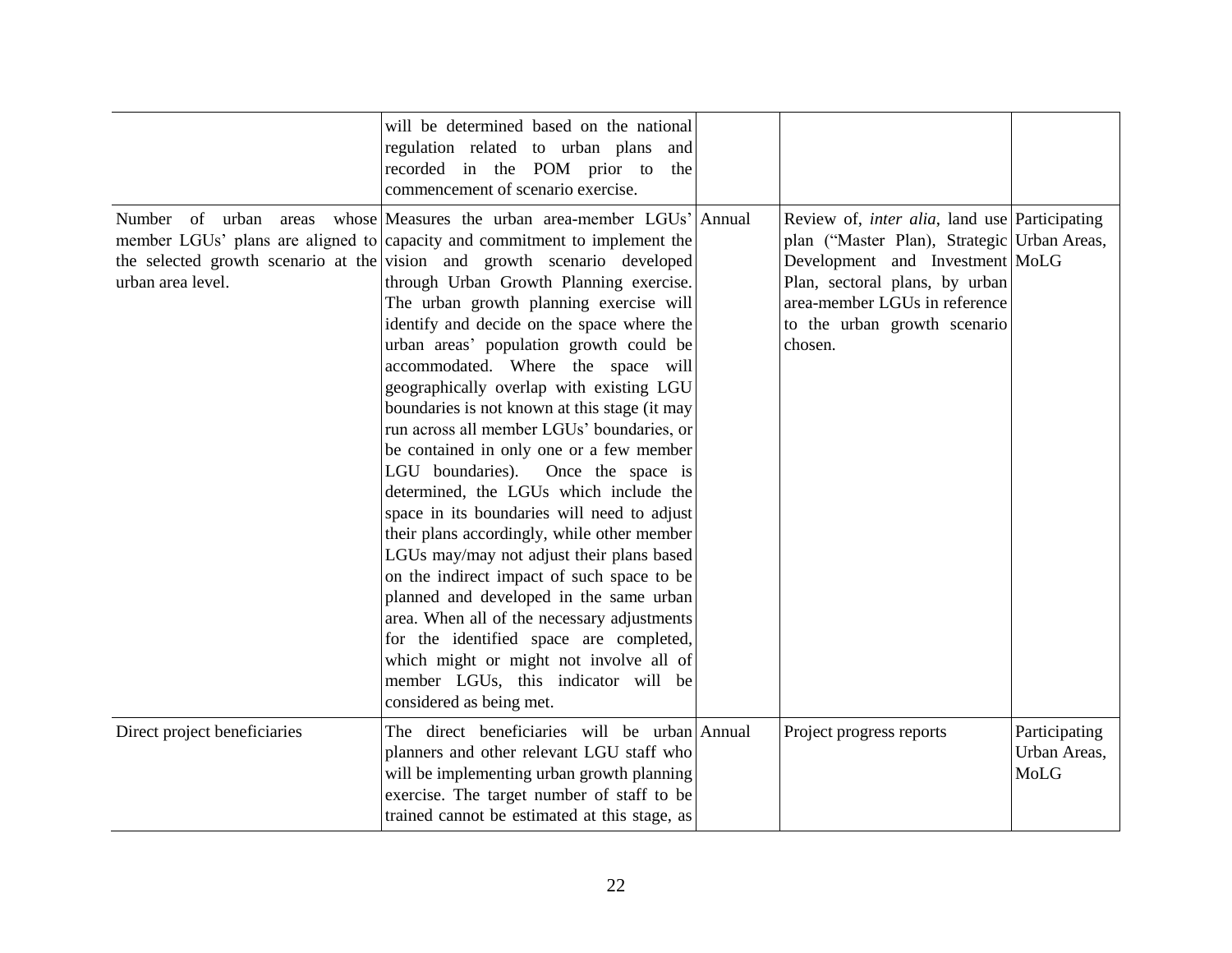| the number of LGUs to commit to this<br>proposed project is not yet confirmed. Once<br>the MoUs are signed in each urban area and<br>intra-urban area coordination units are<br>established in the West Bank during the<br>initial stage of this project, the target value<br>will be estimated. For both target and actual<br>values, disaggregation based on gender<br>(male and female) will be available.                                                          |  |  |
|------------------------------------------------------------------------------------------------------------------------------------------------------------------------------------------------------------------------------------------------------------------------------------------------------------------------------------------------------------------------------------------------------------------------------------------------------------------------|--|--|
| The proposed project is anticipated to<br>indirectly benefit a number of Palestinian<br>citizens residing in the urban areas after the<br>lifetime of this project. The results from this<br>proposed project, enhanced capacity of<br>urban areas to plan for sustainable urban<br>growth, are envisioned to benefit Palestinian<br>citizens through improved infrastructure and<br>urban space of the areas stemming from the<br>enhanced planning capacity of LGUs. |  |  |

## **Intermediate Results Indicators**

| Indicator Name                                                                                          | Description (indicator definition etc.)                                                                                                                                                                | Frequency Data Source / Methodology                                                                                                                                   | Responsibility<br>for Data<br>Collection |
|---------------------------------------------------------------------------------------------------------|--------------------------------------------------------------------------------------------------------------------------------------------------------------------------------------------------------|-----------------------------------------------------------------------------------------------------------------------------------------------------------------------|------------------------------------------|
| an intra-urban area coordination collaborate in<br>mechanism for the life of the project.   objectives. | Number of participating urban areas Measures the ownership and capacity of Semi-<br>that establish and actively maintain participating urban area-member LGUs to Annual<br>achieving<br>the<br>project | Memorandum of Understanding<br>to formulate the establishment<br>of joint coordination units,<br>minutes of coordination<br>meetings, as part of progress<br>reports. | Participating<br>Urban Areas,<br>MoLG    |
|                                                                                                         | Urban Growth Planning roadmap The roadmap will include following steps: Annual                                                                                                                         | Review<br>Urban<br>of                                                                                                                                                 | Growth Participating                     |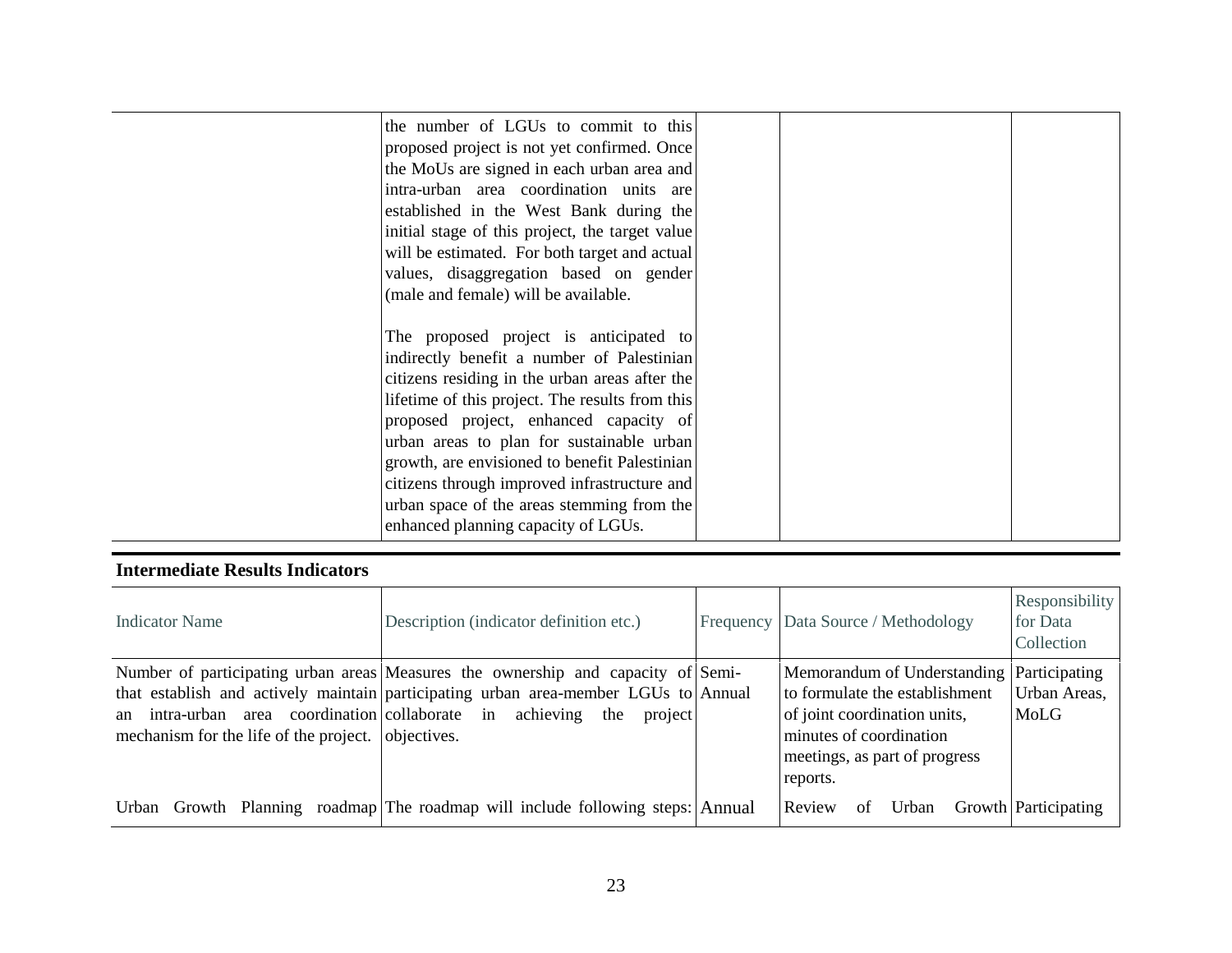| areas $(Yes/No)$ | prepared for all participating urban $(i)$ development of baseline assessment of<br>existing urban extent per urban area; (ii)<br>development of growth vision and scenarios<br>cost-analysis per potential location to<br>accommodate growth as well as their public<br>disclosure; (iii) adjustment of plans at the<br>individual LGU level and/or development of<br>the expansion area plans based on the<br>chosen growth scenario and vision at urban<br>area level.                                 | Planning roadmap and progress Urban Areas,<br>reports.               | MoLG                               |
|------------------|-----------------------------------------------------------------------------------------------------------------------------------------------------------------------------------------------------------------------------------------------------------------------------------------------------------------------------------------------------------------------------------------------------------------------------------------------------------------------------------------------------------|----------------------------------------------------------------------|------------------------------------|
| urban extent.    | Number of urban areas that complete An assessment of urban areas that formulate Annual<br>baseline assessments of existing the basis for the urban growth planning<br>exercises, which include baseline data and<br>forecasts on vacant/underutilized land,<br>population, the economic sector and labor<br>force composition, spatial development<br>pattern density, housing, connectivity and<br>infrastructure,<br>public<br>and<br>environment/ecological spaces, and disaster<br>risk preparedness. | Review<br>Urban<br>of<br>Footprint<br>documents<br>progress reports. | Growth Urban Areas<br>and and MoLG |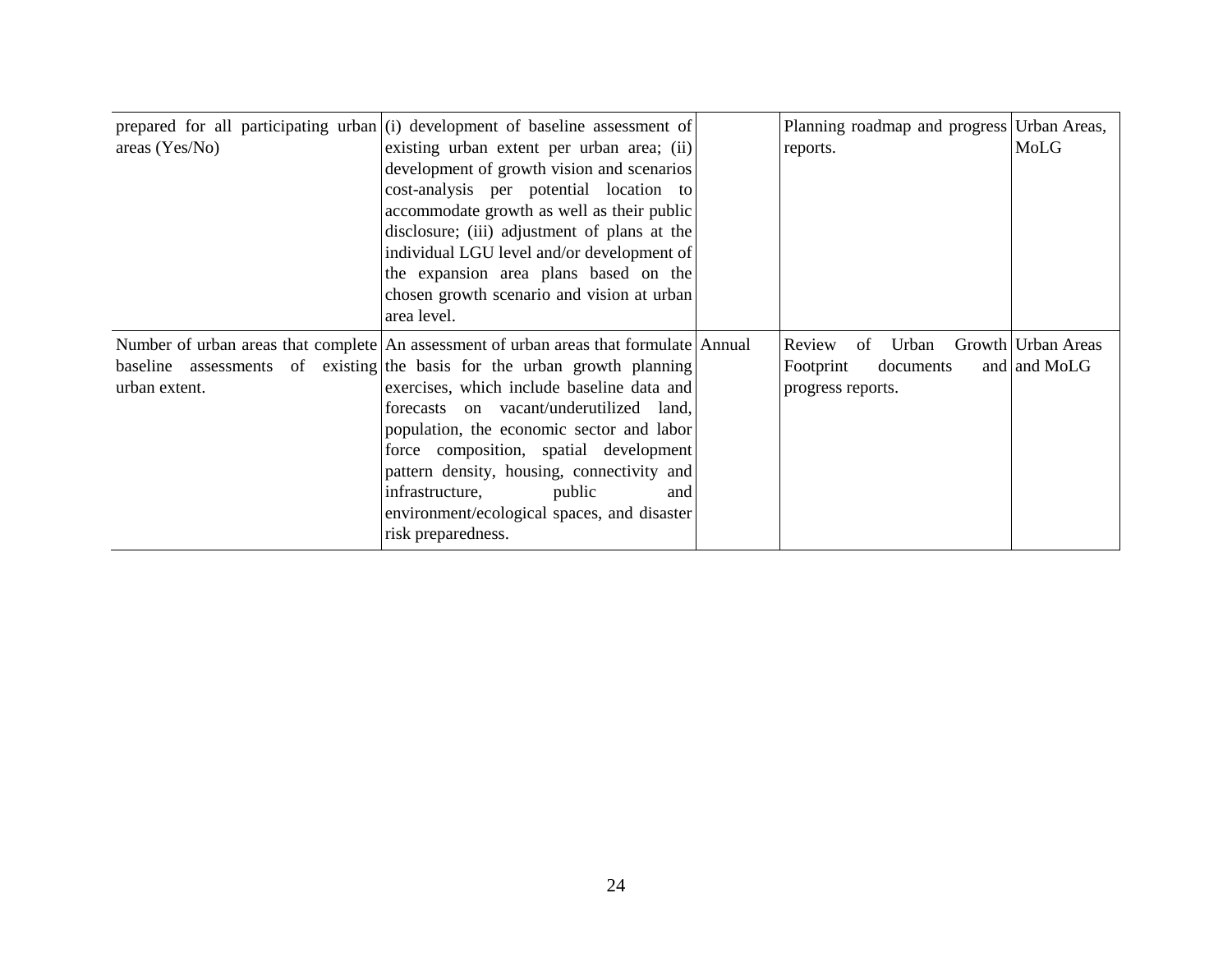# **Annex 2: Detailed Project Description COUNTRY: West Bank and Gaza Project Name: GZ-Integrated Cities and Urban Development Project (P150991)**

#### **A. Project Components**

 $\overline{a}$ 

#### **Component 1: Planning for Sustainable Urban Growth.**

1. This component strengthens the institutional and technical capacity of participating urban areas and analytical underpinning of current urban planning practice to plan for sustainable urban growth through provision of, *inter alia*, TA, goods, and training. To ensure strong ownership and commitment by the participating urban areas and robust processes of collaboration among the LGUs comprising the urban areas, this component will first facilitate intra-urban area coordination mechanisms to be in place and operational for all participating urban areas except for Gaza City that is comprised of a single LGU. New coordination mechanisms will be established in the Nablus urban area and the Hebron urban area. For the urban areas that already have developed intra-urban area coordination mechanisms among LGUs, namely the Ramallah urban area and recently the Bethlehem urban area, the proposed project will strengthen the existing joint planning and coordination mechanism and promote flexible membership based on technical needs to conduct urban growth planning exercise $1$ <sup>1</sup>. The intra-urban area coordination mechanisms will be required to demonstrate effectiveness by signing a Memorandum of Understanding (MoU) by member LGUs and periodic submission of proof of their active operations to MoLG and MDLF. Further details on the format of MoUs as well as the definition of such proof are to be specified in the POM.

2. Through the intra-urban area coordination mechanisms, the participating urban areas will be supported to conduct urban growth planning. The objective of capacity development support for urban growth planning is to enable the urban areas to respond more efficiently to the needs of their growing population and private sector with more sustainably and wellplanned urban spaces and infrastructure.

3. *Sub-Component 1: Structured capacity development support for urban growth planning.* This sub-component will assist equipping the urban areas with, *inter alia*, the necessary information, tools, and analysis to achieve four milestones of urban growth planning: (i) establish and actively maintain intra-urban area coordination mechanisms; (ii) complete baseline assessment of existing urban extent; (iii) complete exercise to develop cost-analyzed urban growth scenarios, and to disclose them to the public; and (iv) modify respective member LGUs' plans based on the optimum urban growth scenario selected at the urban area level.

4. To achieve Milestone (i), the urban areas of West Bank will receive facilitation support from LCs and the TS of the proposed project to fine-tune and sign a MoU that underpins the

 $11$  Bethlehem's joint coordination mechanism has just been newly established and is not fully functional yet, nor is it staffed. Therefore a Local Coordinator is required to support the urban area's participation in the project activities.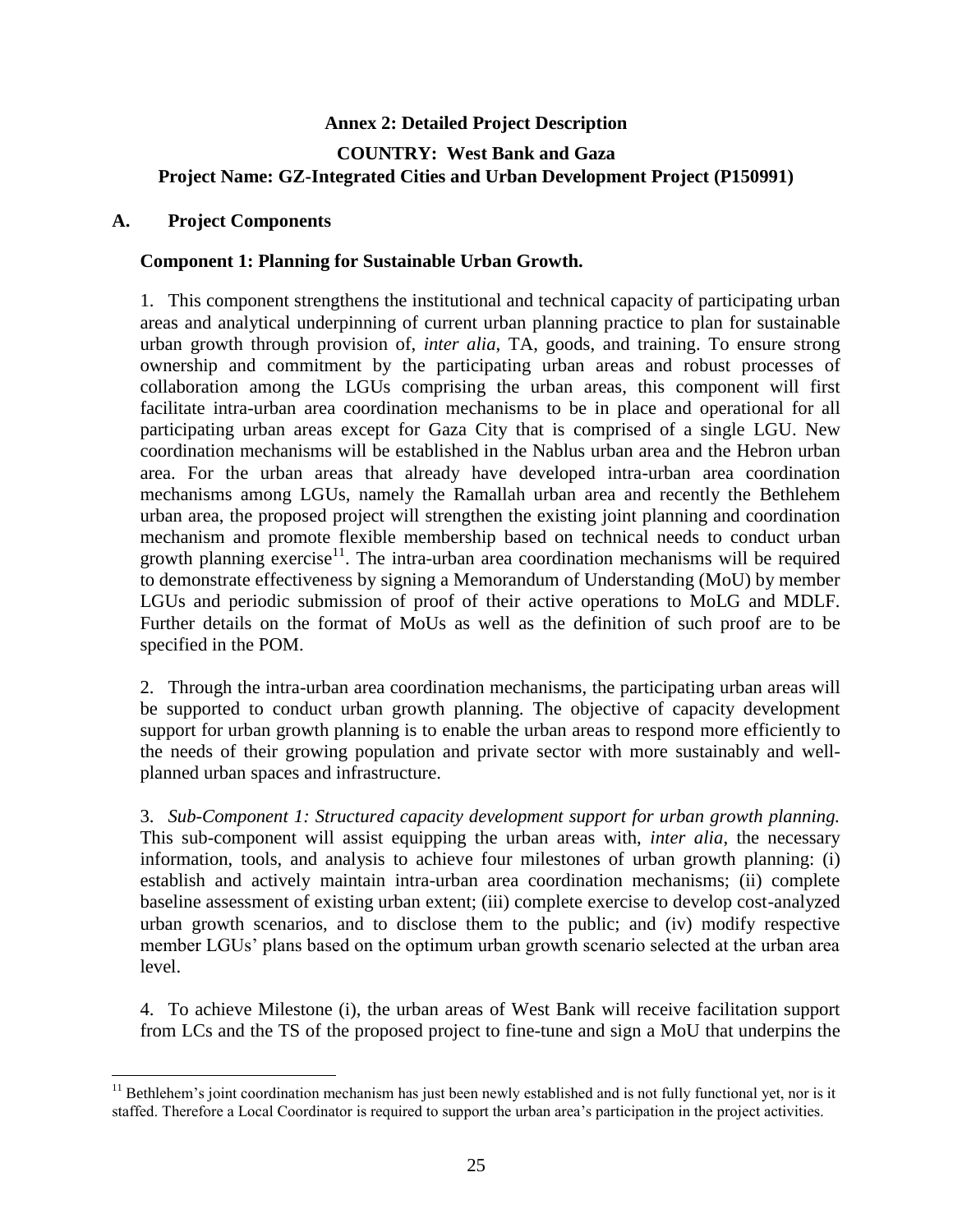establishment of intra-urban area coordination mechanism. MoUs shall at minimum specify, *inter alia*, objective, division of labor, and focal personnel appointment. The MoU will be designed based on previous local and international experience and lessons learned of existing mechanisms, anticipated focus area of urban growth planning in the area, as well as technical input from the TS and LCs, such as the analysis of existent built-up areas and infrastructure network. Further, the urban areas will be supported to identify the rationale and objective of urban growth planning and draw a roadmap per area for the planning exercise through intraurban area workshops.

5. To achieve Milestone (ii), the urban areas will be supported to establish the necessary spatial baseline information on the following: population; local and regional economic sector and labor force; intra-urban area mobility patterns; infrastructure connections (e.g. water, waste water, electricity, roads, transportation, and solid waste collection); under-utilized or vacant land; and public/environment/ecological spaces. Population and economic growth and associated spatial needs will be forecasted next. The economic growth forecast will be based upon the analysis of local and regional economic growth trends, employment composition, the productivity and location of private sector activities, and likely growth trajectory.

6. Based on the established urban growth baselines, forecasts, and available public resources (e.g. buildable land), the urban areas will be further supported in Milestone (iii) to identify the cost of needed infrastructure, service delivery investment, and maintenance, per growth pattern and location. The cost-analyzed growth scenarios will be publicized to their citizens, and in Milestone (iv) spatial, sectoral (e.g. waste water network), and investment plans at individual LGU level will be adjusted and/or the development of new expansion area plans based on the chosen growth scenario and vision.

7. As the adjustment of individual LGU level plans is completed, the relevant LGU will be supported to identify priority investments in the areas identified through the urban growth planning exercise to accommodate imminent growth. Furthermore, the relevant LGUs will be supported to improve the identified investment-specific transactions to attract funding from DPs and private sector to implement the investment. Such transaction support will include development of advanced methodologies for economic and financial analysis from basic analysis to life-cycle costing, business plan designs, and pre-feasibility study.

8. *Sub-Component 2: Demand-driven customized support for urban growth planning for the West Bank urban areas.* While the urban growth planning exercises by the participating urban areas are progressing over the course of the proposed project life, it is likely that interim opportunities to improve urban space management and services will be identified. Accordingly, this sub-component will provide the urban areas with, *inter alia*, TA, goods, and training, to conduct activities throughout the life of the proposed project in order to continually encourage and maintain the momentum and ownership for the longer-term urban growth planning exercise. The support will be demand-driven and will be provided only if (i) the urban areas steadily meet the urban growth planning milestones included under Sub-Component 1; and (ii) the support content is justified to benefit the urban area as a whole. Such support may include, for example, TA to develop mini-bus time tables and suggested routes to ease traffic congestion and enhance predictability of public transportation as well as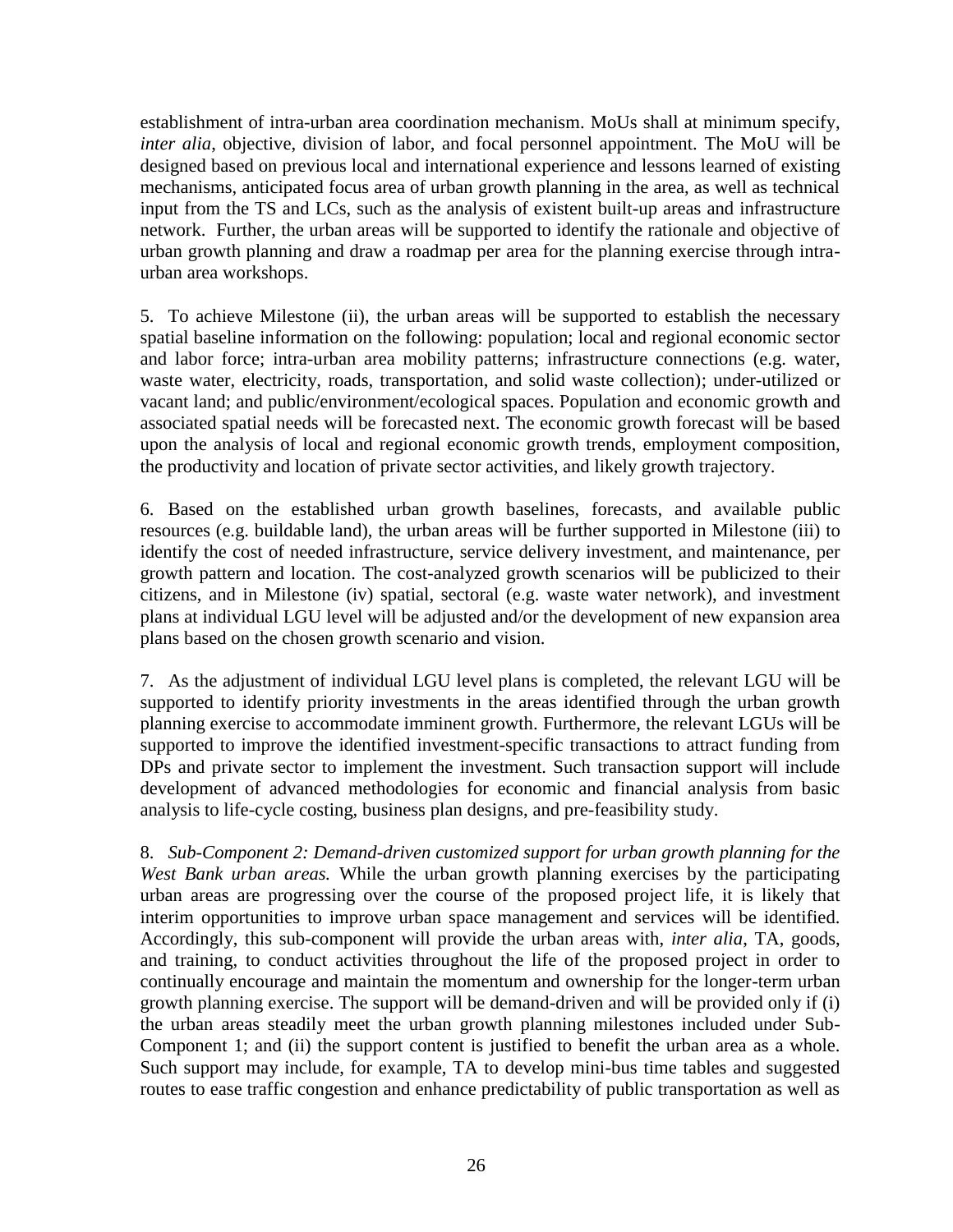introduction of parking meters on main streets to facilitate better customer access to private businesses.

9. *Sub-Component 3: Demand-driven customized support for urban growth planning for Gaza urban area: Gaza City.* This sub-component will provide Gaza City with, *inter alia*, TA, goods, and training, to conduct interim activities to improve urban space management and services over the course of the proposed project. In the same manner as sub-component 2, the support will be demand-driven and will be provided only if Gaza City steadily meets urban growth planning milestones. Such support may include but not be limited to specific TA, such as conducting joint-neighborhood public space cleaning campaigns.

## **Component 2: Project Implementation Support and Management Cost.**

10. This component will finance training, operating costs, and goods necessary for the technical oversight and implementation support of the proposed project to be performed by, *inter alia*, TS, LCs, and existing Coordinator for the RAB Joint Coordination Unit. This component will also finance the management fee of the MDLF that will manage procurement, finance, safeguards, and reporting for the proposed project based on technical inputs from the TS.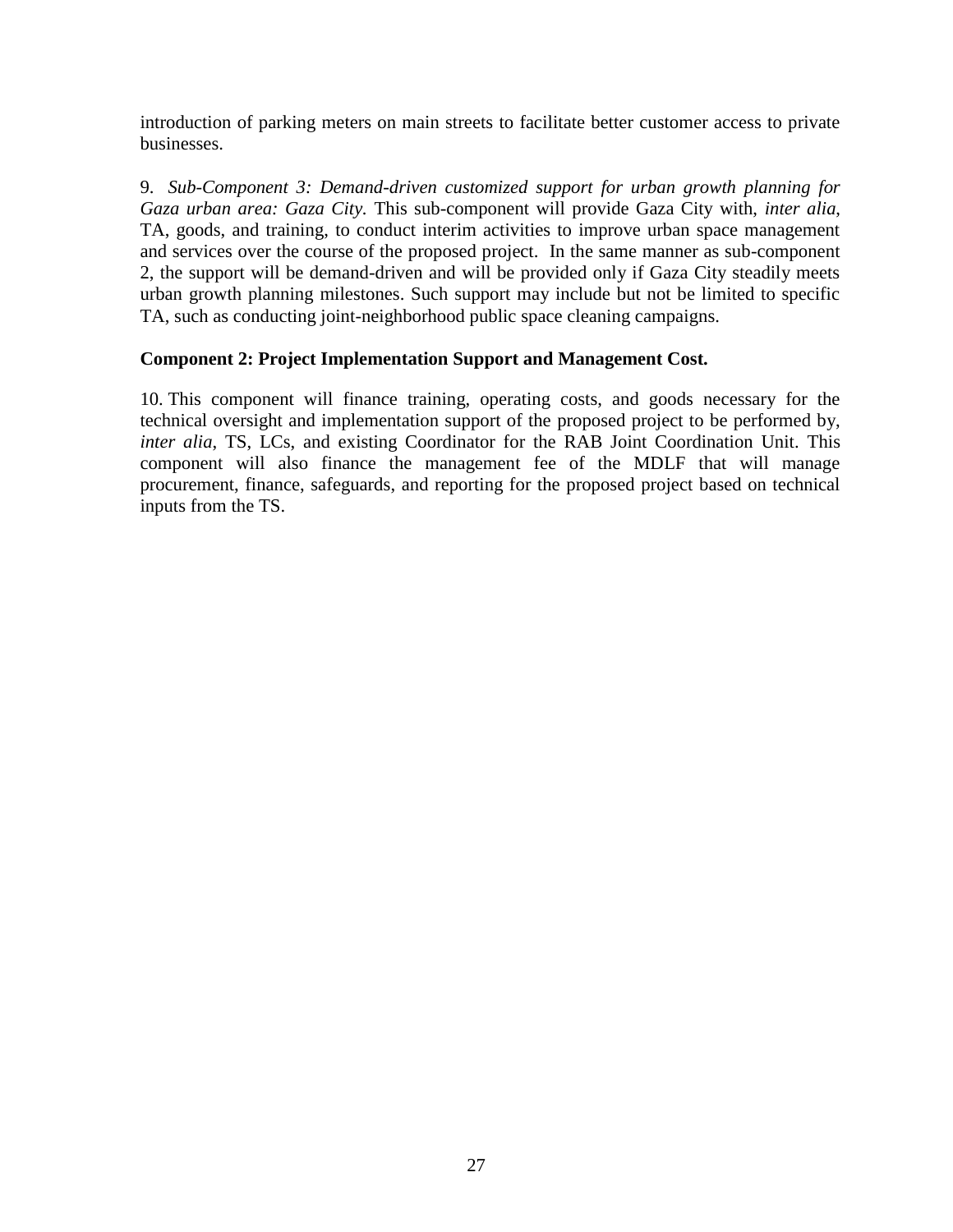#### **Annex 3: Implementation Arrangements**

## **COUNTRY: West Bank and Gaza Project Name: GZ-Integrated Cities and Urban Development Project (P150991)**

#### **A. Project Institutional and Implementation Arrangements**

#### *Project administration mechanisms*

1. LGUs that comprise of the proposed project participating urban areas and commit to maintaining intra-urban area coordination mechanisms will be the principal recipient of, *inter alia*, TA, goods, and trainings provided through this proposed project. The urban areas are responsible for identifying project financed activities to achieve the PDO. They will also lead project activities at the local level with technical oversight and facilitation support from Technical Supervisor as well as Local Coordinators who are to be recruited under the proposed project and based at MoLG and urban areas respectively. As this proposed project aims at developing the urban areas' capacity, all of the TA will be participatory in their nature, requiring regular technical inputs from the LGUs (e.g. existing spatial population data) over the course of the proposed project cycle. As the participating urban areas do not have a legal body beyond respective LGUs to govern their conjoined built space, the proposed project will support the areas to establish and maintain active coordination mechanisms for the LGUs to collectively deliver results areas. The mechanism will be modeled on the intra-urban area coordination committee (Joint Coordination Unit) that the RAB urban area established to manage intra-municipal area connectivity issues with a designated coordinator position. A similar model has recently been established for the Bethlehem urban area, although it is not fully functional nor staffed yet. Neither mechanism at this time is entirely urban area-wide, however there is interest from the LGUs to revisit the composition to better cover the spatial extent of the their urban areas.

2. The remaining urban areas do not have a similar mechanism. Therefore, the intra-urban area coordination mechanism under this proposed project will be tailored to each urban area based on the degree of collaboration existent and have flexible membership, while reflecting technical considerations for effective urban growth planning. Lessons from the existing RAB joint coordination unit will be taken into consideration as well. The coordination mechanism will not take the form of a legal administrative body.

3. The joint coordination mechanism will be underpinned by the signing of Memorandum of Understanding (MoU) by member LGUs' councils that specify, *inter alia*, objective, division of labor, and focal personnel appointment. The MoU's objective is to underpin the LGU leaderships' commitment to the mechanism as well as to provide effective governance framework. The MoU content will be fine-tuned per urban area based on previous local and international experience and lessons learned of existing mechanisms, anticipated focus area of urban growth planning, as well as technical input and facilitation support from proposed project technical staff. LCs will be recruited under the proposed project to facilitate proposed project activities at local level for three participating urban areas that currently lack intraurban area coordination mechanism, namely Nablus, Hebron, and Bethlehem. The LC will be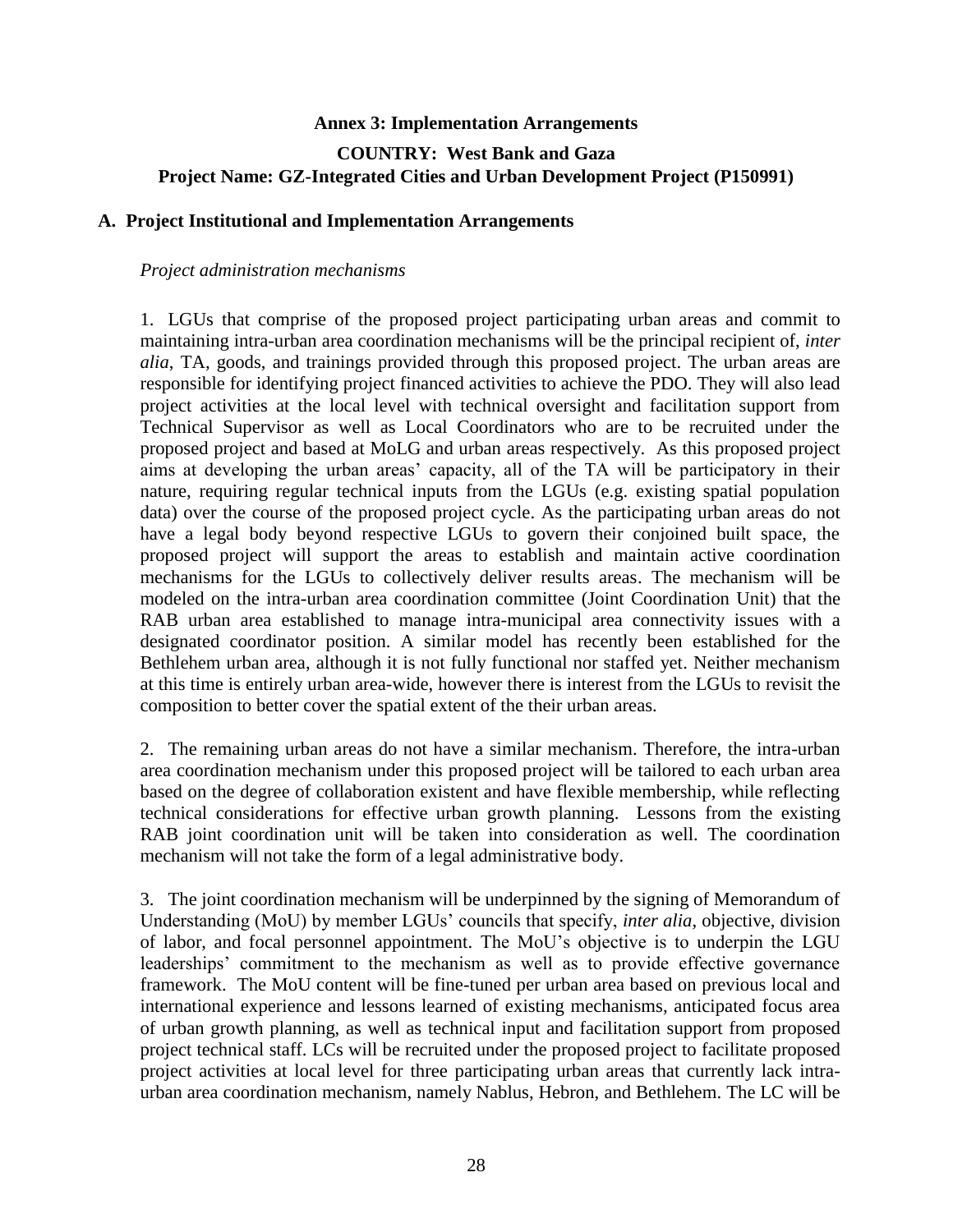selected by a joint recruitment committee comprised of the urban area representatives and TS, and will be contracted by MDLF from the proposed project budget. LCs will report to both the TS and urban areas about their work plan and activities to ensure urban areas' ownership. They will be supervised by the TS, but the TS will consult with urban areas in the evaluation of LCs' performance. Gaza City would receive support from the TS at the MoLG and MDLF, since no neighboring LGUs would be involved.

4. The technical oversight of the proposed project activities will be carried out by the MoLG in close consultation with the urban areas. The MoLG has the legal mandate for local government affairs and is in charge of overall policy setting and coordination. Accordingly, the MoLG will technically oversee the implementation of Component 1. The MoLG, through TS and LCs, will provide facilitation support to assist the proposed project's participating urban areas to identify, *inter alia*, needed TA activities, goods, and trainings. The MoLG district office will represent the land outside of LGU boundaries in the respective urban area of West Bank. In consultation with the urban areas, MoLG will prepare the technical content of ToRs and Expression of Interests (EoIs), conduct technical quality control, and provide technical approval of the delivered outputs. MoLG will also be responsible for advising the fiduciary agent of this proposed project, MDLF, for payment release in a timely manner, and reporting technical aspects of proposed project activity results to the MDLF to be consolidated into proposed project progress reports. To assist MoLG to fulfill these functions, a TS will be selected by MoLG and contracted by MDLF from the proposed project budget. The TS will be placed in the MoLG Planning Department to oversee technical activities at the local level and fulfill relevant central level coordination, reporting, and other activities important to support overall technical supervision by the Ministry.

5. MDLF will be responsible for managing procurement, finance, safeguard, and reporting for the proposed project, based on technical inputs from the MoLG. MDLF's role will include the proposed project fund management; preparation of financial statements; organization of the proposed project audit; signing and issuance of all procurement notices, advertisements, and all contracts with suppliers and consultants; environment and social safeguard management; preparing and updating the POM based on technical input from the MoLG; and compiling results reporting and submission to the Bank. MDLF is an independent, semi-governmental organization, governed by a Board of Directors (the Board) which is the policy and strategy-setting authority responsible for monitoring the direction and performance of the Fund. The Board Chairman is the Minister of Local Government and its eleven members consist of representatives of Public Sector entities (Ministry of Finance, Ministry of Public Works and Housing, and Ministry of National Economy), civil society (Engineers Association, Banking Association, Association of Palestinian Local Authorities, Women's Association) and two mayors. The MDLF has demonstrated its capacity to administer donor-funded projects since its establishment in 2005, including the multi-donor financed MDP-II that is a repeater of MDP-I. MDLF is staffed with all key positions required to fulfill its fiduciary and safeguard management roles for this proposed project.

#### **Diagram of Implementation Arrangements**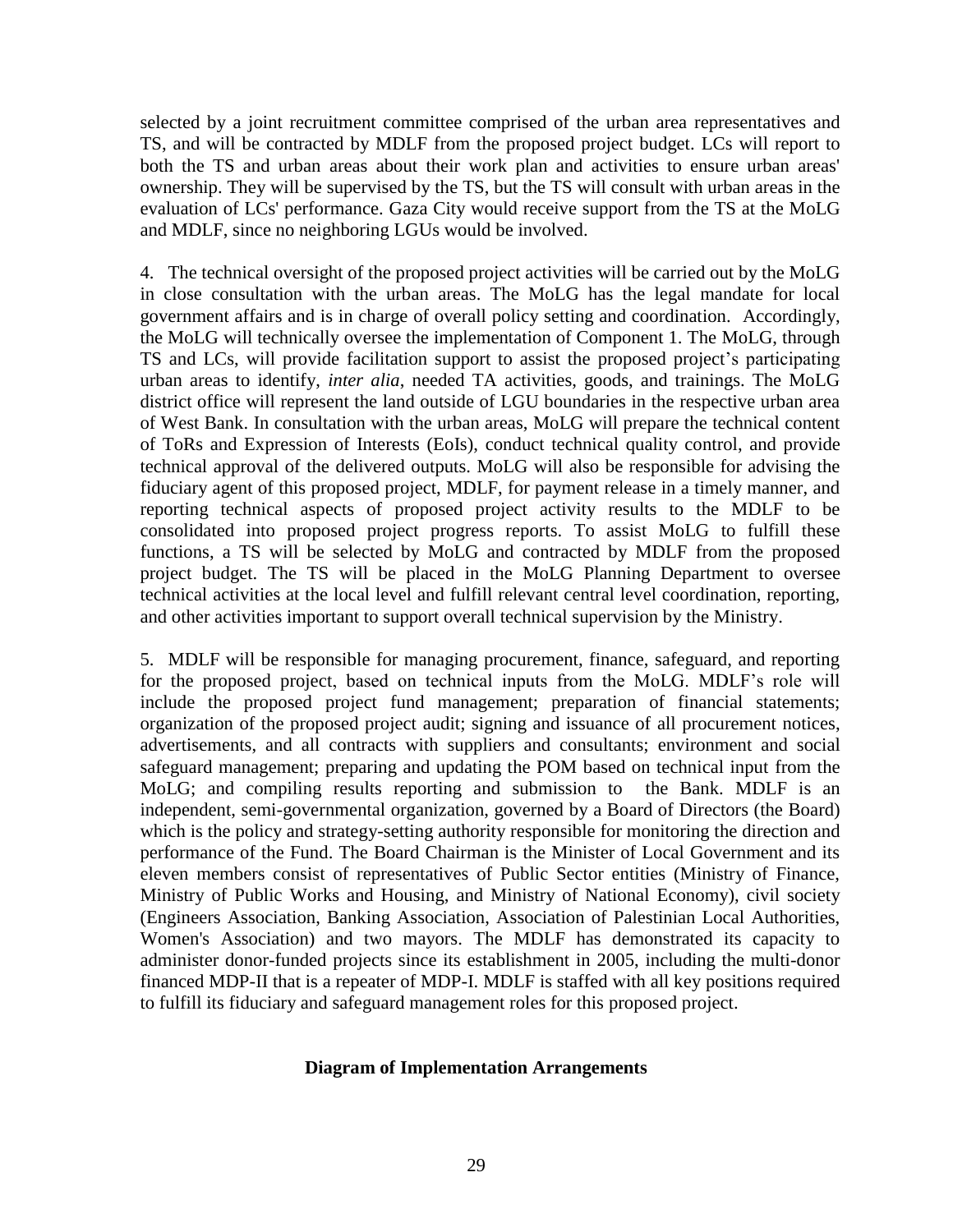

## **Financial Management, Disbursements and Procurement**

#### *Financial Management*

6. Implementation arrangements and staffing: the overall responsibility for the implementation of FM and Disbursement arrangements will rest with MDLF. The institution has a track record of effectively managing Bank funded projects. The Financial and Administration Department is staffed with a Finance and Administration Manager, a financial controller, two Senior Accountants (one in West Bank and the other in Gaza), two Accountants, and one Administrative Assistant. The FM team has adequate educational background and professional experience and has had satisfactory FM performance during the implementation of the ongoing MDP-II.

7. Flow of Funds and Management of Technical Assistance (TA) engagements: the proposed project funds will be channeled to the MDLF bank account into a US Dollar designated account. MDLF will pay for the procured TA directly to consultants, upon receiving the relevant technical no objection from MoLG on said TA.

8. Technical Supervisor and Local Coordinators: MDLF will sign contracts with one Technical Supervisor and 3 Local Coordinators, while being supervised by the MoLG in consultation with participating urban areas. Taking into account their satisfactory performance, MDLF will transfer TS salaries based on technical no objection from MoLG. LCs' salaries will be transferred based on technical no objection from technical supervisor who would consult with urban areas to evaluate LCs' performance.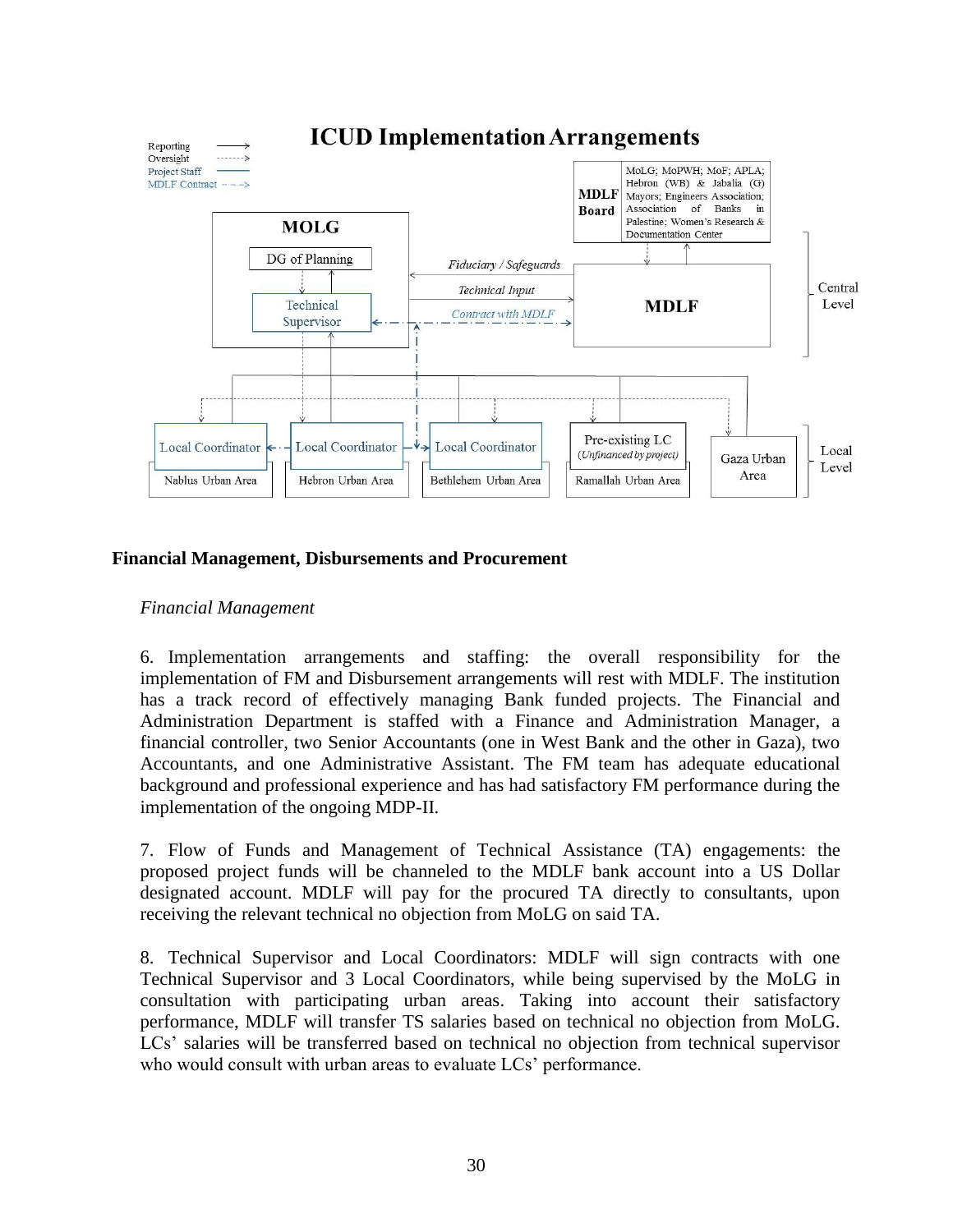9. Budgeting: In consultation with LGUs, MDLF will maintain a consolidated proposed project budget and a detailed disbursement plans. The budget will separately identify activities to be financed under the proposed project. The budget for each semester will reflect expenditure on the proposed project activities. The budget will also include detailed cash projections (based on six months cash projections).

10. A provision for retroactive financing in the amount of USD 500,000 (10% of Grant amount) will be provided to the MDLF to cover necessary financing for the technical advisor's salary and initial operating costs.

11. Accounting System and Reporting: MDLF maintains an acceptable, Oracle-based, accounting system. The accounting system is not part of the country systems since MDLF is a semi-independent government organization. The accounting system is not linked to any municipality's accounting system. However, the accounting system is computerized, and is able to capture the proposed project related transactions. The accounting system is capable to track and report on the proposed project funds separately by Component, and by each LGU. Additionally, the system is capable to generate quarterly IFRs, while the DA reconciliation will be performed manually by means of spreadsheets.

12. MDLF will be responsible for preparing the semiannual IFRs which will consist of (i) Statement of Cash Receipts and Expenditures, for each period and cumulatively from the proposed project inception. They will also include expenditures (by category, component and subcomponent) for each period and cumulatively from Project inception; (ii) Statement of DAs reconciling period-opening and end balances; and (iii) Comparison of Budget vs. Actual for the period and cumulatively from project inception, with justification of significant variance; and (iv) cash flow projections for the coming six months. The IFRs should be submitted to the Bank no later than 45 days after the end of the reporting semester.

13. Internal Control: The proposed project funds will be monitored and administered under the general context of MDLF internal control procedures. MDLF has acceptable FM policies and a procedures manual that includes detailed roles and accountability, as well as guidelines for sound financial control environments. The current internal audit function at MDLF is considered Satisfactory and follows a risk-based approach, therefore it will be relied on for this operation.

14. Incremental operating cost: MDLF will control the incremental operating cost incurred by eligible project staff to be specified in POM following MDLF's internal control policies and procedures. Consultants should submit to MDLF travel and transportation prior approval from MoLG. Also, MDLF will monitor the incremental operating expense as part of the semiannual financial reporting.

15. Annual External Audit: The Project's financial statements will be annually audited by a qualified independent auditor acceptable to the Bank, in accordance with internationally accepted auditing standards, and ToR acceptable to the Bank. The audit report and management letter will be submitted by MDLF to the Bank within six months after the end of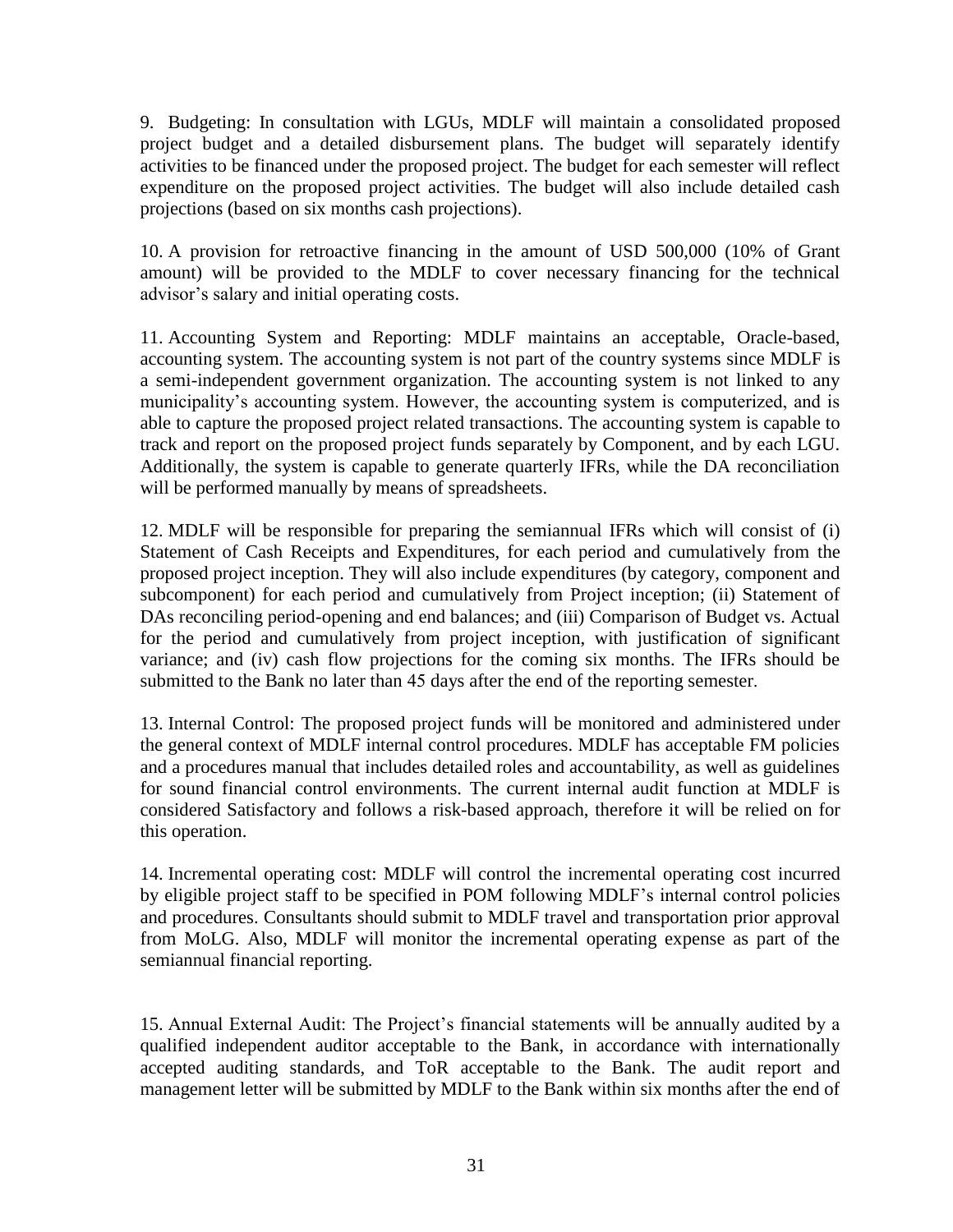the audit period. MDLF will be responsible for preparing the ToRs for the auditor and submitting them to the Bank for clearance. The auditor will be requested to cover the period of the retroactive financing.

## *Disbursements*

16. Funds will be disbursed through a separate segregated DA maintained in United States Dollars. The proceeds of the Grant will be disbursed in accordance with the Bank's disbursements guidelines as it will be outlined in the Disbursement letter and in accordance with the Bank Disbursement Guidelines for projects. The proposed project disbursements will follow "Report-based disbursements". The ceiling of the DA, including the initial advance, will be based on a six-month cash flow projection prepared by the MDLF. Subsequent disbursements into the DA will be based on the semiannual IFRs. Like MDP II disbursement arrangements, the Bank's disbursements will be transferred into the respective DA based on the audited IFRs; the audited IFRs will provide actual expenditure for the preceding quarter and cash flow projections for the next six months. The IFRs together with the withdrawal application will be reviewed and approved by the Bank before the Bank processes the request for disbursement. In addition, the direct payment method involving direct payments to contractors for services, as well as special commitments may also be used. The reimbursement method may be used for expenditures pre-financed using MDLF's resources. Reimbursements must be disbursed to an account held and used for purposes consistent with the terms of the legal agreement. The Disbursement Letter will stipulate the minimum application value for direct payment, reimbursement and special commitment procedures as well as detailed procedures to be complied with under these disbursement arrangements.

#### *Procurement*

17. Procurement for the proposed project shall be carried out in accordance with the World Bank "Guidelines: Procurement of Goods, Works and Non-Consulting Services under IBRD Loans and IDA Credits and Grants" by World Bank Borrowers published by the World Bank in January 2011, and revised July 2014 and the World Bank "Guidelines: Selection and Employment of Consultants under IBRD Loans and IDA Credits and Grants by World Bank Borrowers" published by the World Bank in January 2011, and revised July 2014, the Grant Agreement and procurement plan approved by the Bank. "Guidelines on Preventing and Combating Fraud and Corruption in Projects Financed by IBRD Loans and IDA Credits and Grants", dated October 15, 2006 and updated January 2011, shall apply to the proposed project.

18. As part of the PA public procurement reform program, a new public procurement law and its implementing regulations consistent with internationally accepted practices, were enacted and will enter into effect on July 1, 2016. In the meantime, the PA is putting in place a number of pre-requisite components, including national standard bidding documents for various types of procurement, a single portal procurement website, a national procurement manual and a dispute review unit. Those components will be assessed as they become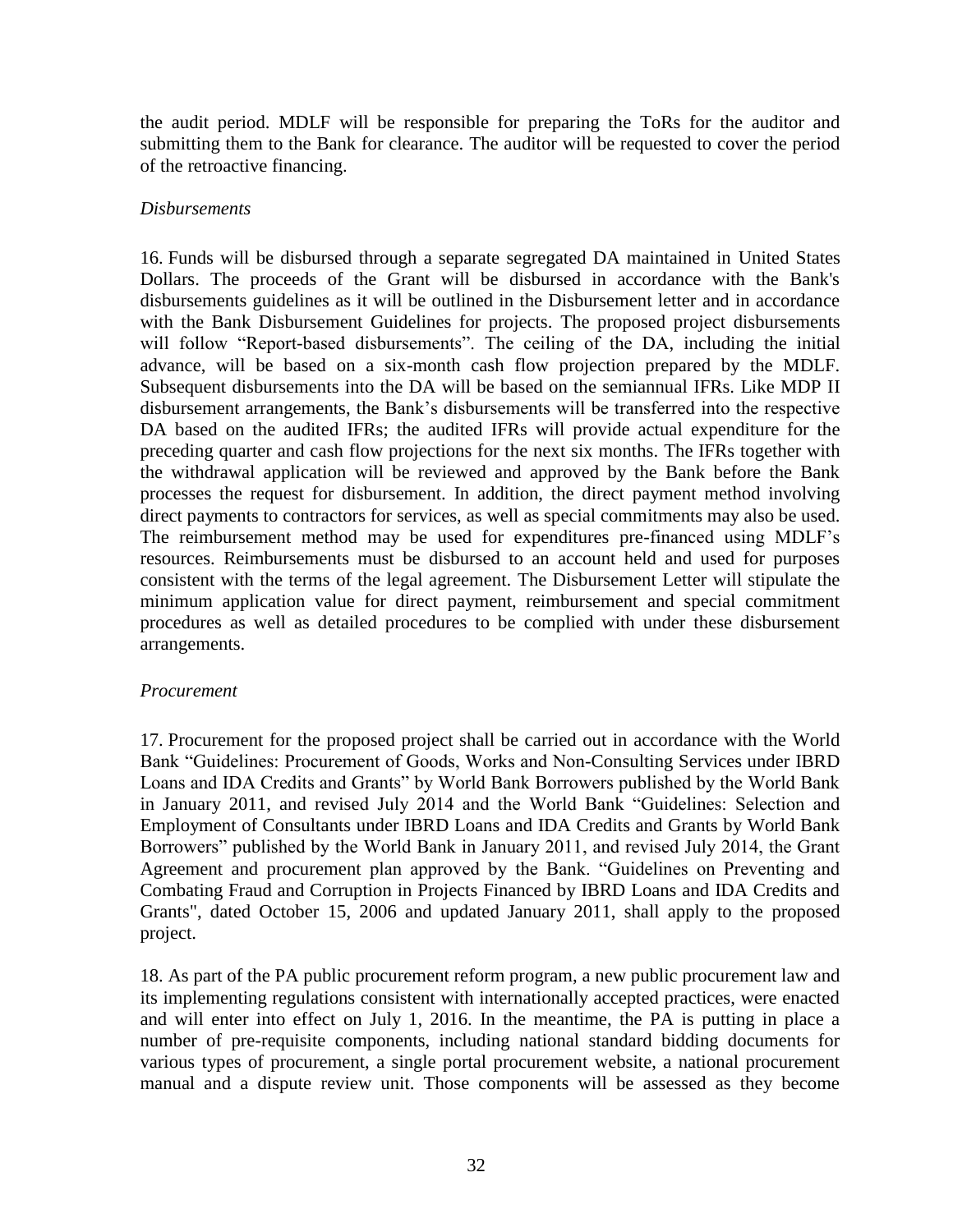available and will be adopted, as deemed appropriate, for procurement under the proposed project.

19. The overall responsibility for the implementation of the proposed project procurement will rest with MDLF, which would act as the main counterpart to the Bank for all procurement aspects of the proposed project. In particular, all procurement notices and advertisements and all contracts with suppliers and consultants will be issued and signed by MDLF. MoLG will take the lead on all technical aspects of the procurement process and will be responsible for contract management including the review and approval of consultants' deliverables in consultation with urban areas and the receipt/inspection and acceptance of goods, and for advising MDLF on the release of funds to the consultant/supplier in accordance with the signed contract.

20. Within this general framework, MoLG, in consultation with the proposed project participating urban areas and with technical discussion with the Bank, will be responsible for drafting detailed ToRs for the specific consultants' services and technical specifications for goods to be procured. All ToRs will be subject to the Bank's technical review and clearance. Based on these ToRs/specs, MDLF will prepare the Request for Proposals (RFP)/ bidding documents and will manage the procurement process, ensuring full involvement of the MoLG (and beneficiary LGUs when appropriate) in all steps of the procurement process: advertising, proposal/bid opening, proposal/bid evaluation, contract negotiations (if applicable) and contract award.

21. A procurement risk and capacity assessment was carried out during the proposed project preparation. The following is a summary of the identified procurement risks and mitigation measures:

22. Procurement risks: MoLG's capacity to handle procurement for the TA, particularly the selection of consultants and manage consultants' contracts requires strengthening; while MDLF does not have specific technical expertise to control the quality of the TA. The lack of proper coordination and interaction between MoLG and MDLF may cause procurement and the proposed project implementation delays. Further deterioration of the Palestine's political context and the market situation may limit competition and discourage participation by qualified international consultants.

23. Mitigation measures: To mitigate these risks, a Technical Supervisor at MoLG and Local Coordinators in participating urban areas will be financed under the proposed project, and the proposed project implementation structure and the detailed responsibilities of the various entities shall be clearly defined in the POM, to be approved by the Bank prior to effectiveness. Based on the list of preliminary TA packages, draft ToRs for key technical assistance packages to be implemented in the first year shall be prepared by MoLG with the Bank's assistance. The proposed project procurement plan shall be jointly drafted by MDLF and MoLG, ensuring an adequate and realistic sequencing and prioritization of actions. Procurement packaging will be determined to allow for wide competition, including encouraging possible association among local and international consultants.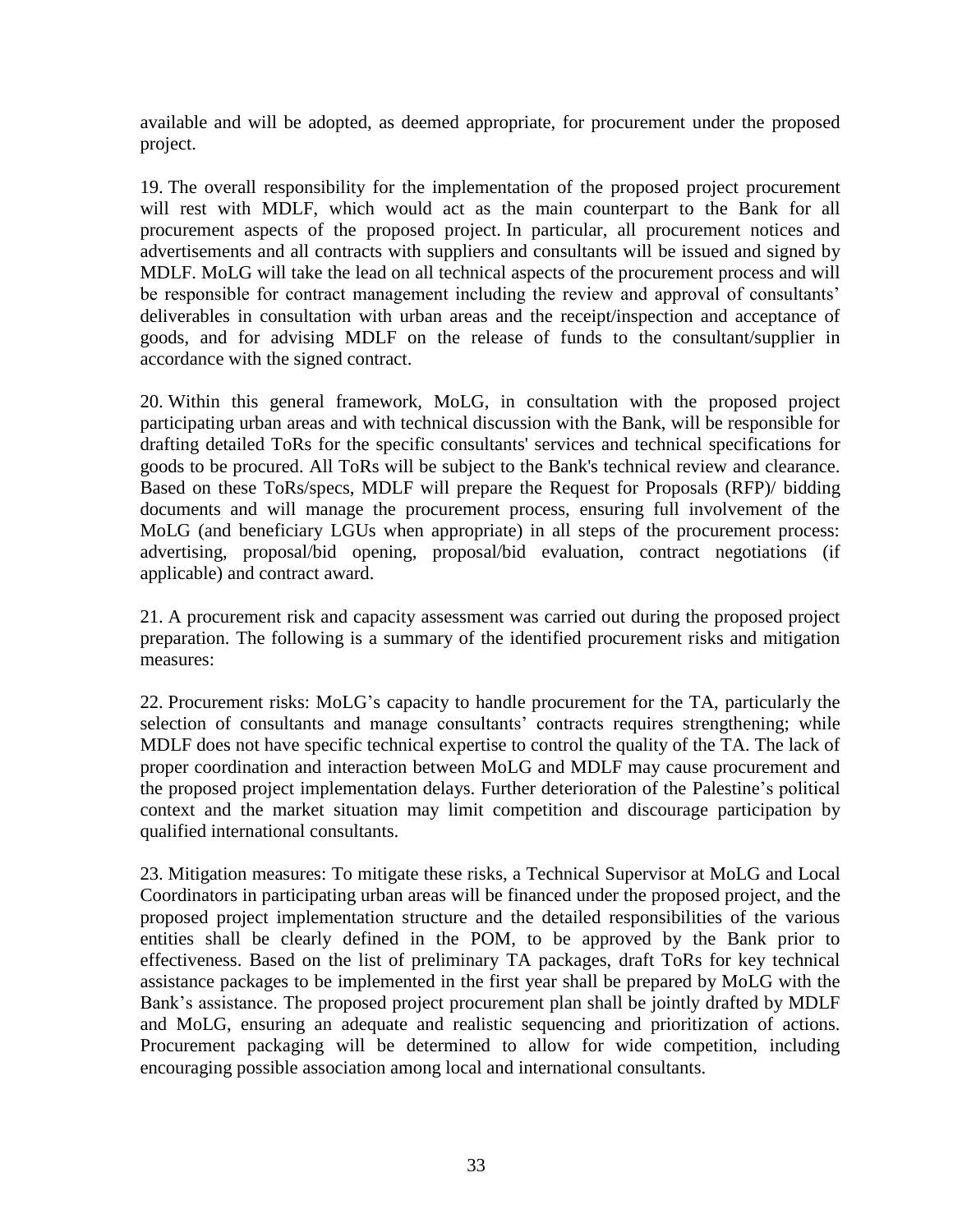24. The overall procurement risk rating for the proposed project is Substantial. The Bank's prior review thresholds for this proposed project were set based on the existing procurement capacity and the identified procurement risks. All Terms of Reference will be subjected to the Bank's technical review and clearance. In addition to prior review, the Bank will carry out at least two supervision missions per year during which a follow up and quality control of procurement /contract management matters will be carried out.

25. The proposed project will finance TA (consultants' services, training) and goods for participating urban areas under Component 1, as well as consultant's services and goods for MoLG to assume its oversight role under Component 2. During appraisal, a PP for the first 18 months of project implementation was prepared and agreed with the Bank. The PP, summarized below, specifies the procurement packages/consultancy assignments, estimated cost, methods and schedule. The PP will be updated at least annually or as needed to reflect actual project implementation needs.

## *Summarized Procurement Plan*

## **I. General**

- **1. Proposed Project Name:** Integrated Cities and Urban Development Project
- **2. Period covered by this procurement plan**: first 18 months

## **II. Goods and Non-consulting Services**

1. **Procurement Methods and Prior Review Thresholds**: Procurement Decisions subject to Prior Review by the Bank as stated in Appendix 1 to the Guidelines for Procurement:

| Category                   | Method of<br><b>Procurement</b> | <b>Threshold (USD</b><br>Equivalent) | <b>Prior Review Threshold (USD</b><br>Equivalent) |
|----------------------------|---------------------------------|--------------------------------------|---------------------------------------------------|
| Goods                      | <b>ICB</b>                      | No threshold                         | All contracts above \$1,000,000                   |
|                            | <b>NCB</b>                      | $<$ 500,000                          | None                                              |
|                            | Shopping                        | $<$ 100,000                          | None                                              |
|                            | <b>Direct Contracting</b>       | No threshold                         | All contracts                                     |
| Non-consulting<br>services | <b>ICB</b>                      | No threshold                         | All contracts above \$1,000,000                   |
|                            | <b>NCB</b>                      | < 1,000,000                          | None                                              |
|                            | Shopping                        | $<$ 100.000                          | None                                              |
|                            | <b>Direct Contracting</b>       | No threshold                         | All contracts                                     |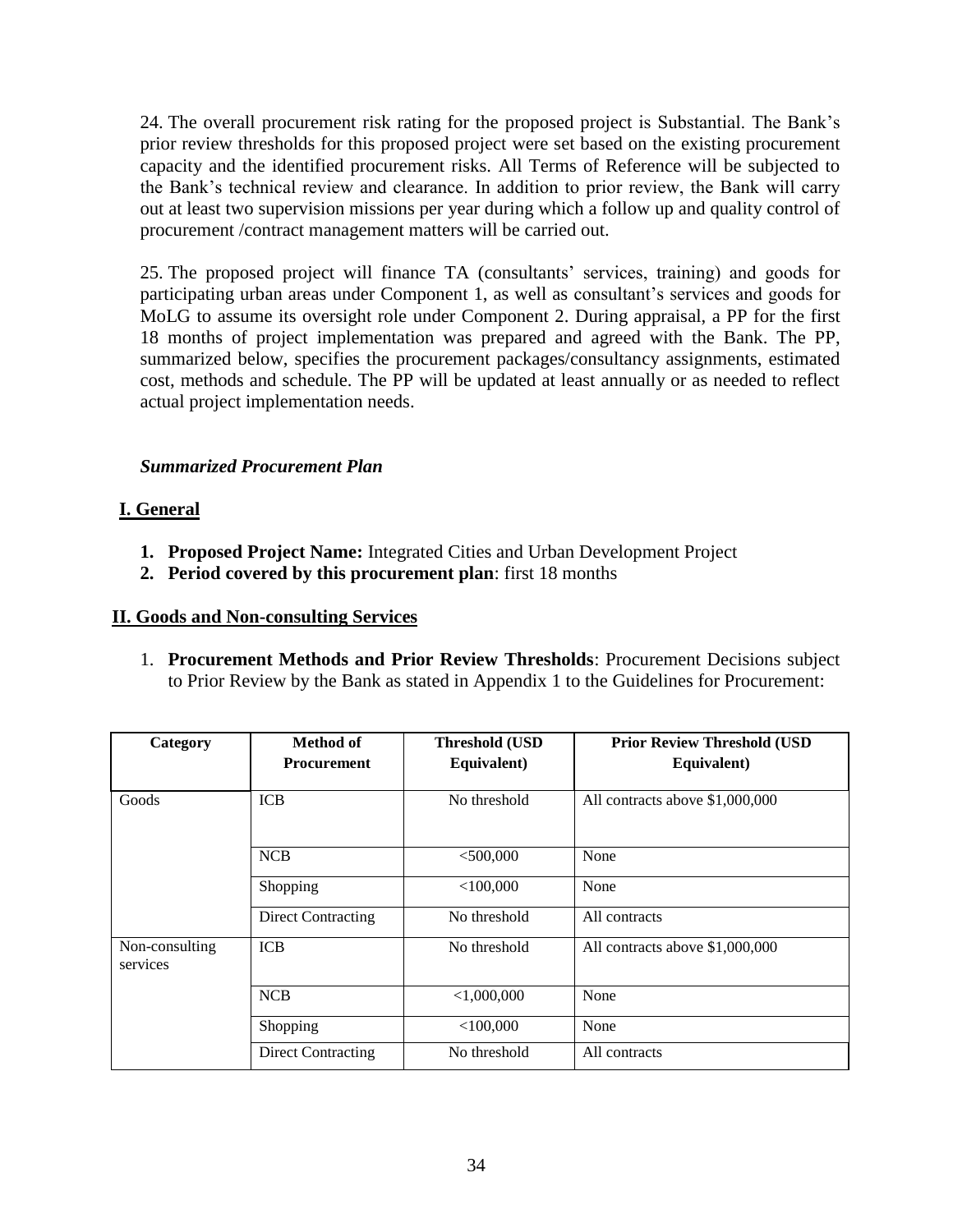## 2. **Summary of the Procurement Packages planned during the first 18 months after project effectiveness:**

|       | Goods:             |                 |                         |                 |              |                |               |                  |
|-------|--------------------|-----------------|-------------------------|-----------------|--------------|----------------|---------------|------------------|
| 1     | $\boldsymbol{2}$   | 3               | $\overline{\mathbf{4}}$ | 5               | 6            | 7              | 8             | 9                |
|       |                    |                 |                         |                 |              |                |               |                  |
| Ref.  | <b>Description</b> | <b>Estimate</b> | <b>Financier</b>        | <b>Procurem</b> | No. of       | <b>Domesti</b> | <b>Review</b> | <b>Estimated</b> |
| No.   |                    | d Cost          |                         | ent             | lots         | $\mathbf c$    | by            | <b>BDs</b> issue |
|       |                    | US\$            |                         | <b>Method</b>   |              | Preferen       | <b>Bank</b>   | date             |
|       |                    | (0.000)         |                         |                 |              | ce             | (Prior /      |                  |
|       |                    |                 |                         |                 |              | (yes/no)       | Post)         |                  |
|       |                    |                 |                         |                 |              |                |               |                  |
| 2.1.1 | Supply of          | 15,000          | <b>WB</b>               | Shopping        | 1            | N/A            | Post          | 10/01/2016       |
|       | Hardware           |                 |                         |                 |              |                |               |                  |
| 2.1.2 | Supply of          | 5,000           | <b>WB</b>               | Shopping        | $\mathbf{1}$ | N/A            | Post          | 10/01/2016       |
|       | Office Furniture   |                 |                         |                 |              |                |               |                  |
| 2.1.3 | Supply of          | 60,000          | <b>WB</b>               | Shopping        | 1            | N/A            | Post          | 10/01/2016       |
|       | Hardware for       |                 |                         |                 |              |                |               |                  |
|       | Gaza               |                 |                         |                 |              |                |               |                  |
|       | <b>Total</b>       | 80,000          |                         |                 |              |                |               |                  |

#### **Non-consulting Services:**

|      | ັ                                                                     | 3                |                  | 5             | 6    |                   | 8             | 9                |
|------|-----------------------------------------------------------------------|------------------|------------------|---------------|------|-------------------|---------------|------------------|
| Ref. | <b>Description</b>                                                    | <b>Estimated</b> | <b>Financier</b> | Procure       | No.  | <b>Domestic</b>   | <b>Review</b> | <b>Estimated</b> |
| No.  |                                                                       | Cost             |                  | ment          | of   | <b>Preference</b> | by Bank       | <b>BDs</b> issue |
|      |                                                                       | US\$ (,000)      |                  | <b>Method</b> | lots | (yes/no)          | (Prior /      | date             |
|      |                                                                       |                  |                  |               |      |                   | Post)         |                  |
| 2.2  | Supply of Updated<br>Aerial<br>Photogrammetric<br>or Satellite Images | 50,000           | <b>WB</b>        | Shopping      |      | N/A               | Post          | 04/01/2017       |
|      | <b>Total</b>                                                          | 50,000           |                  |               |      |                   |               |                  |

## **III. Selection of Consultants**

1. **Selection Methods and Prior Review Thresholds**: Selection decisions subject to Prior Review by Bank as stated in Appendix 1 to the Guidelines Selection and Employment of Consultants:

<sup>2.</sup>

| Category              | <b>Selection Method</b> | <b>Threshold</b> | <b>Prior Review Threshold</b> |
|-----------------------|-------------------------|------------------|-------------------------------|
|                       |                         | (USD Equivalent) | (USD Equivalent)              |
| <b>Consulting</b>     | QCBS/QBS                | No threshold     | All contracts above \$500,000 |
| <b>Services Firms</b> |                         |                  |                               |
|                       | <b>FBS/CQS/LCS</b>      | $<$ 200,000      | None                          |
|                       | Sole Source             | No threshold     | All contracts                 |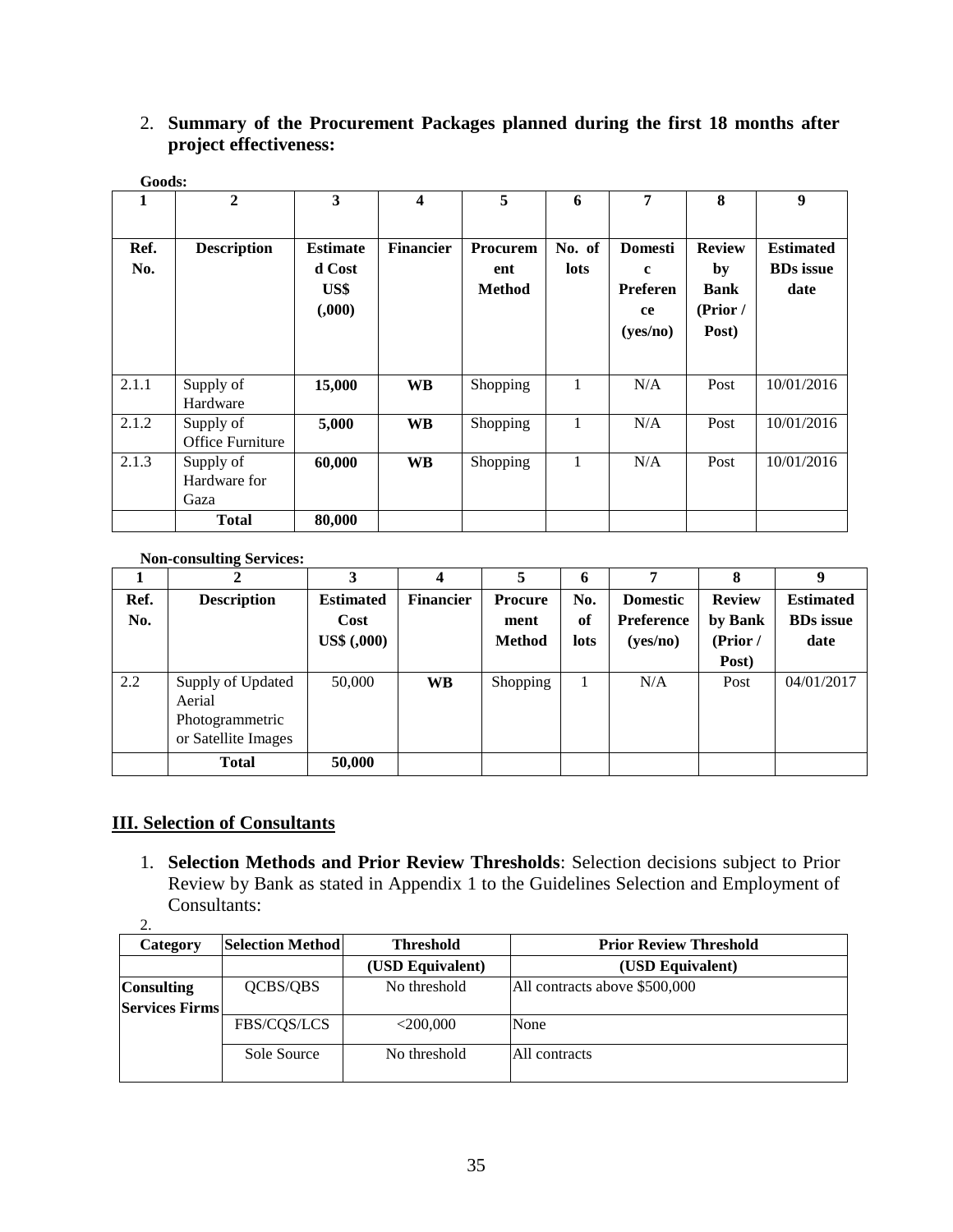| <b>Individuals</b> | IC          | No threshold | All contracts above \$200,000 |  |  |
|--------------------|-------------|--------------|-------------------------------|--|--|
|                    | Sole Source | No threshold | All contracts                 |  |  |

- 3. **Short list comprising entirely of national consultants**: Short list of consultants for services, estimated to cost less than USD300,000 equivalent per contract, may comprise entirely of national consultants in accordance with the provisions of paragraph 2.7 of the Consultant Guidelines.
- 4. **All Terms of Reference shall be subject to the World Bank's clearance**.

## 5. **Consultancy Assignments with Selection Methods and Time Schedule: TBC**

| $\mathbf{1}$     | $\overline{2}$                                                                                                                                | $\overline{\mathbf{3}}$ | 4                | $\overline{5}$   | 6                | $\overline{7}$     |
|------------------|-----------------------------------------------------------------------------------------------------------------------------------------------|-------------------------|------------------|------------------|------------------|--------------------|
| Ref.             | <b>Description of</b>                                                                                                                         | <b>Estimated</b>        | <b>Financier</b> | <b>Selection</b> | <b>Review by</b> | <b>Estimated</b>   |
| No.              | <b>Assignment</b>                                                                                                                             | Cost                    |                  | <b>Method</b>    | <b>Bank/AFD</b>  | RFP/               |
|                  |                                                                                                                                               | <b>US\$</b> (,000)      |                  |                  | (Prior /         | <b>Invitations</b> |
|                  |                                                                                                                                               |                         |                  |                  | Post)            | issue date         |
| 1.1.1            | Hiring of Technical<br>Supervisor                                                                                                             | 33,600                  | <b>WB</b>        | I.C              | Post             | 09/01/2016         |
| 1.1.2/1          | Hiring of Local<br>Coordinator-Bethlehem<br><b>Urban Area</b>                                                                                 | 21,600                  | <b>WB</b>        | I.C              | Post             | 12/01/2016         |
| 1.1.2/2          | Hiring of Local<br>Coordinator - Hebron<br><b>Urban Area</b>                                                                                  | 21,600                  | <b>WB</b>        | I.C              | Post             | 12/01/2016         |
| 1.1.2/3          | Hiring of Local<br>Coordinator - Nablus<br><b>Urban Area</b>                                                                                  | 21,600                  | <b>WB</b>        | $\overline{LC}$  | Post             | 12/01/2016         |
| 1.2              | <b>Capacity Development for</b><br>LGUs, MDLF and MoLG                                                                                        | 30,000                  | <b>WB</b>        | CQS              | Post             | 12/01/2016         |
| $\overline{1.3}$ | Assessment and<br>collection of Existing<br>Urban Growth Data, and<br>Development of Urban<br><b>Growth Planning</b><br>Roadmaps in WB & Gaza | 400,000                 | <b>WB</b>        | <b>QCBS</b>      | Prior            | 11/01/2016         |
| 1.4/2            | Assessment and<br><b>Collection of Missing</b><br>Data and Analysis to<br>Develop Urban Growth<br>Footprint in Gaza City                      | 180,000                 | <b>WB</b>        | <b>QCBS</b>      | Post             | 03/01/2017         |
| 1.5              | Hiring of Technical GIS<br>Data Storage Expert                                                                                                | 30,000                  | <b>WB</b>        | I.C              | Post             | 01/01/2017         |
|                  | <b>Total</b>                                                                                                                                  | 738,400                 |                  |                  |                  |                    |

*Environmental and Social (including safeguards)*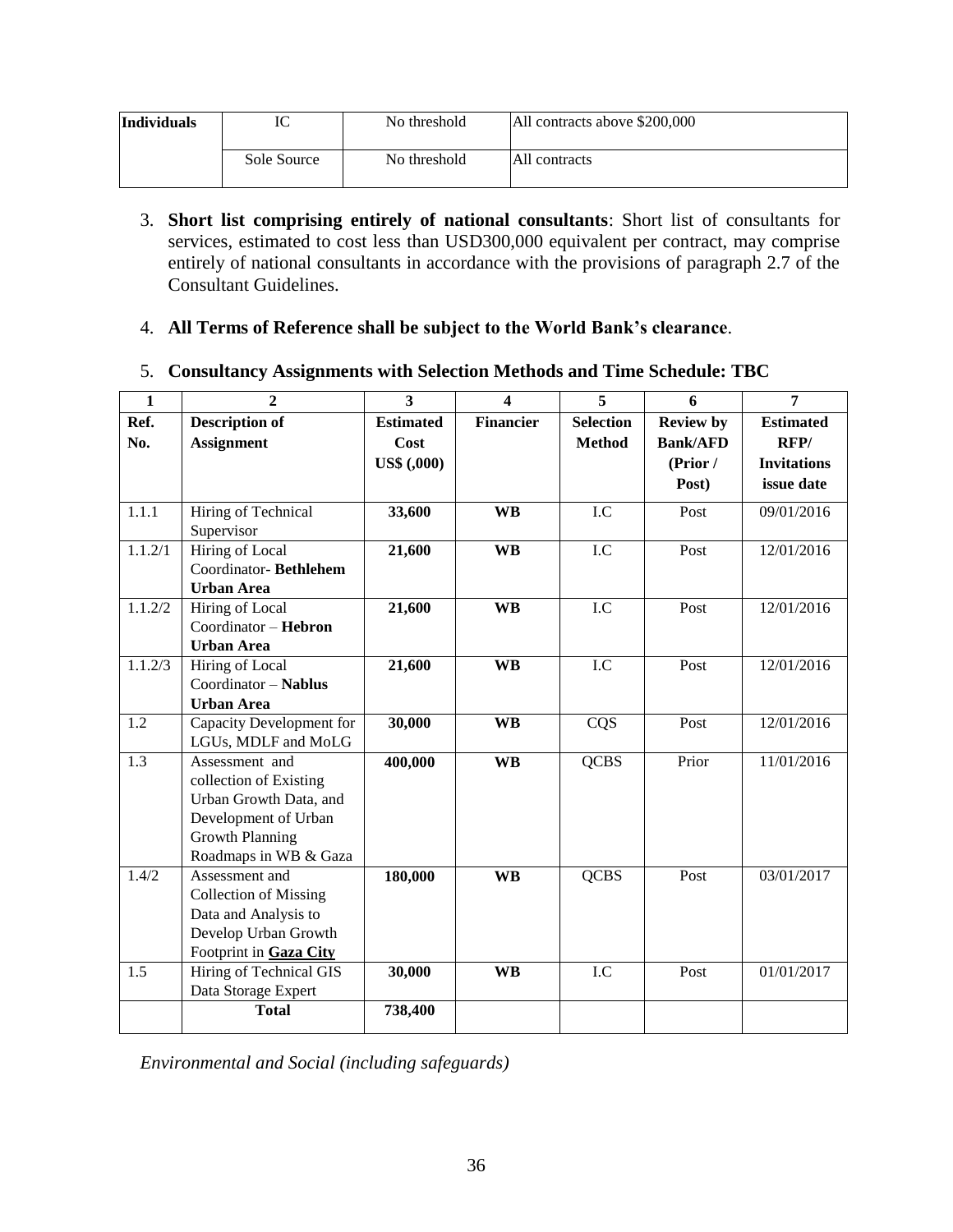26. MDLF will work as the fiduciary and safeguards agent for the proposed project, therefore, MDLF will prepare the ESMF in consultations with the MoLG and likely beneficiary LGUs in the five participating urban areas. During the proposed project implementation, MDLF in cooperation with MoLG and the beneficiary LGUs in participating urban areas will ensure the proposed project activities are screened properly, and the TA/CB consultancies include proper ToRs to address, analyze, and propose mitigation measures for potential social and environmental impacts. MDLF will report to the Bank on screening of activities and the follow-up instruments prepared specific to the different TA which have environmental and social impacts. MDLF will also ensure to follow safeguards instruments, e.g. ESMFs, will be consulted and disclosed properly according to applicable World Bank Policies. The responsibility to oversee the safeguards compliance of the proposed project will be given to the MDLF who has long history with the Bank implementing operations of municipal development (i.e., EMSRP, MDP1, MDP2, and LGSIP). MDLF retains competent environmental and social teams who are familiar with Bank policies and have a good track record through previous operations.

#### *Monitoring & Evaluation*

27. The MDLF will be responsible for monitoring and evaluation activities under this proposed project, including the achievement of the PDO, project outcomes, and physical, fiduciary, and safeguard performance. The MoLG will be responsible for providing technical input to the MDLF, namely all of the technical aspects of procurement, achieved results per result indicators to monitor progress toward PDO, and details of the proposed project activities. The monitoring and evaluation activities will also include the results that are not captured in the results framework, such as semi-annual feedback collection from the proposed project participating urban areas and subsequent fine-tuning of the proposed project activities. A structured assessment of capacity developed through this proposed project is also planned at the mid-term and end of the project. MDLF has been performing at a satisfactory level to collect, aggregate, and analyze results achieved by municipalities under the MDP-II and the MoLG under LGSIP as both programs' implementing agency. The MDLF has a robust monitoring and evaluation system that uses a web-based Program Management Information System (PGMIS) as well as the FMIS to automate data aggregation, storage, and presentation as part of a results-based M&E system. The MDLF's Results-Based Monitoring Manual (RBMM) has aligned the individual objectives of the MDLF-implemented various projects and programs with the PA's NDP strategic objectives. As such, no additional arrangements or staff is required for the M&E of this proposed project.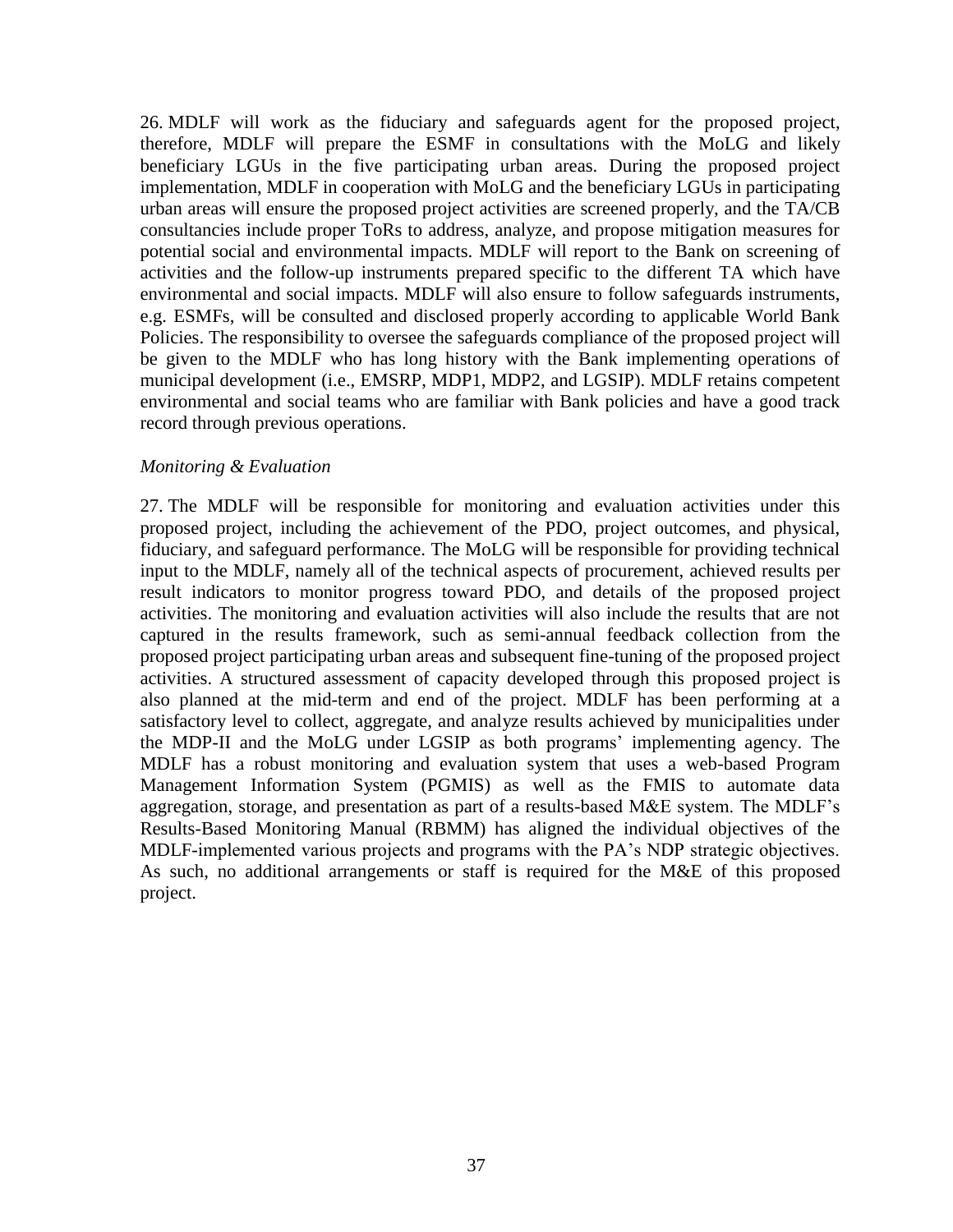# **Annex 4: Implementation Support Plan COUNTRY: West Bank & Gaza**

## **Proposed Project Name: GZ-Integrated Cities and Urban Development Project (P150991)**

## **A. Strategy and Approach for Implementation Support**

1. This proposed project intends to use to the largest extent possible the existing Municipal Development Program Phase II (MDP-II) implementation mechanism through the MDLF to reinforce an integrated approach to the LG sector by the Bank. For technical aspects of the proposed project, however, the participating urban areas and MoLG would play a greater role than the MDP-II to identify and implement activities, while fiduciary, safeguard, and overall reporting responsibility lie with MDLF.

2. Though existing Bank projects have been supporting the LG sector consolidation and core capacity development for individual LGUs, the topics of metropolitan area coordination, spatial considerations to investment planning, integrated and effective urban planning, and strategic engagement with private sector and citizens for urban growth are new to the LG sector. Therefore, the implementation support plan for this proposed project is designed to ensure that the initial setup, analytical work and advocacy to stakeholders, and launch of the proposed project is assured, both to address knowledge gaps and capacity challenges associated with implementing entities. The Implementation Support Plan (ISP) aims to focus support in the areas where the implementing entities are less experienced and where it needs to be strengthened further.

## **B. Implementation Support Plan**

3. The ISP is built around semiannual missions (which include visits to participating urban areas as well as joint meetings with MoLG and MDLF at the central level), monthly video conference meetings between the Bank team and government, and fiduciary compliance reviewers. Support from a country based STC or staff will also be provided throughout the proposed project cycle. An MTR will be conducted after approximately 26 months of implementation to review performance in depth, based on progress and studies commissioned for the MTR, and make any necessary adjustments to the proposed project substance and schedule.

4. The proposed project will require extensive support in the startup and early phases to fill the knowledge gap among stakeholders, make up for the lack of legal institutions on intraurban area coordination, and advocate for the project's focus on urban areas and private sector engagement for growth that have never been systematically pursued. A phased approach will be vital for the proposed project to take off by quickly producing a few, tangible analytical outputs in the initial periods that serve as concrete examples of new urban development approaches supported by this proposed project.

5. The following skills mix and resource needs are estimated: